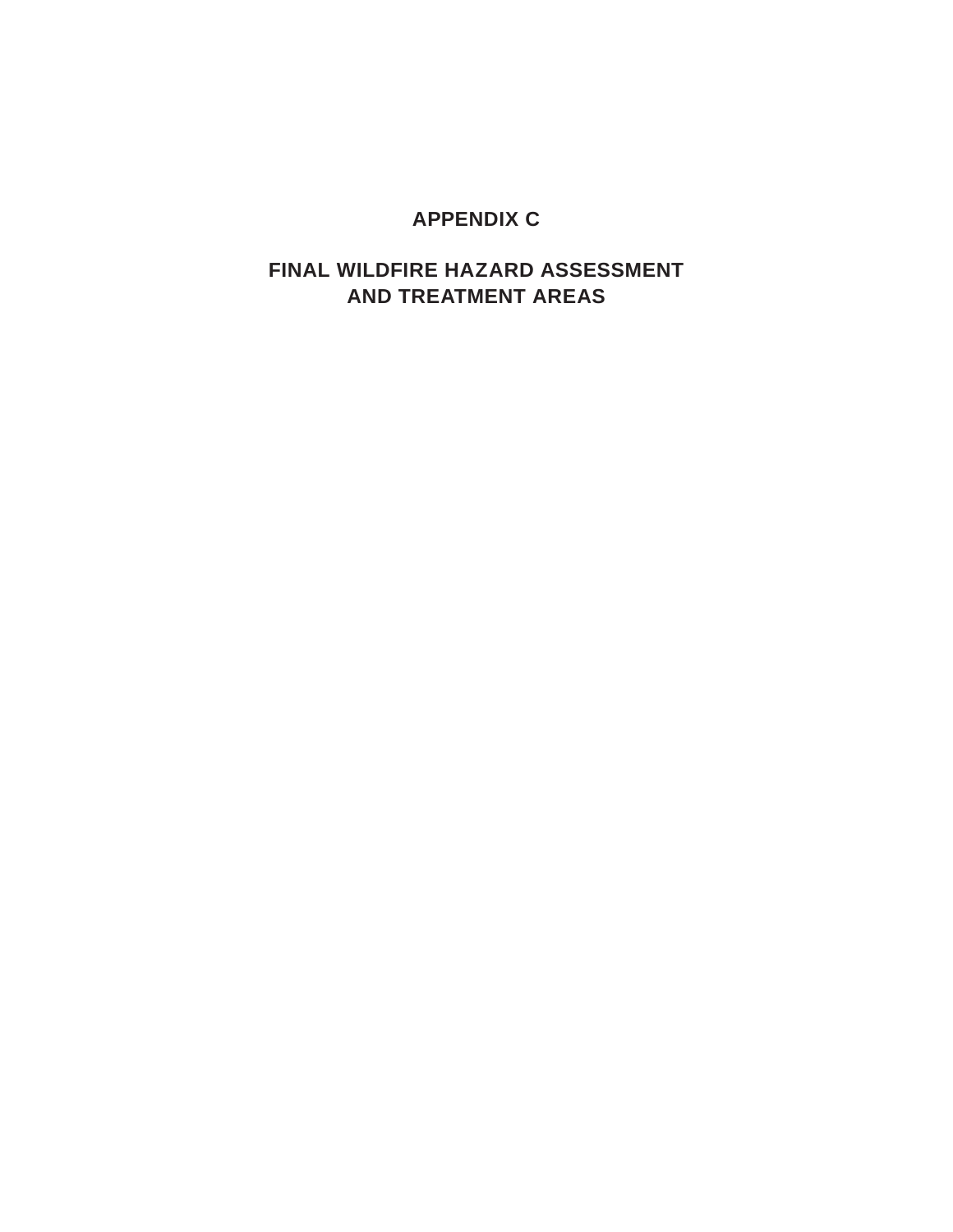# **FINAL WILDFIRE HAZARD ASSESSMENT AND TREATMENT AREAS**

**Prepared for LSA Associates, Inc. by Wildland Resource Management, Inc.** 

**October, 2008**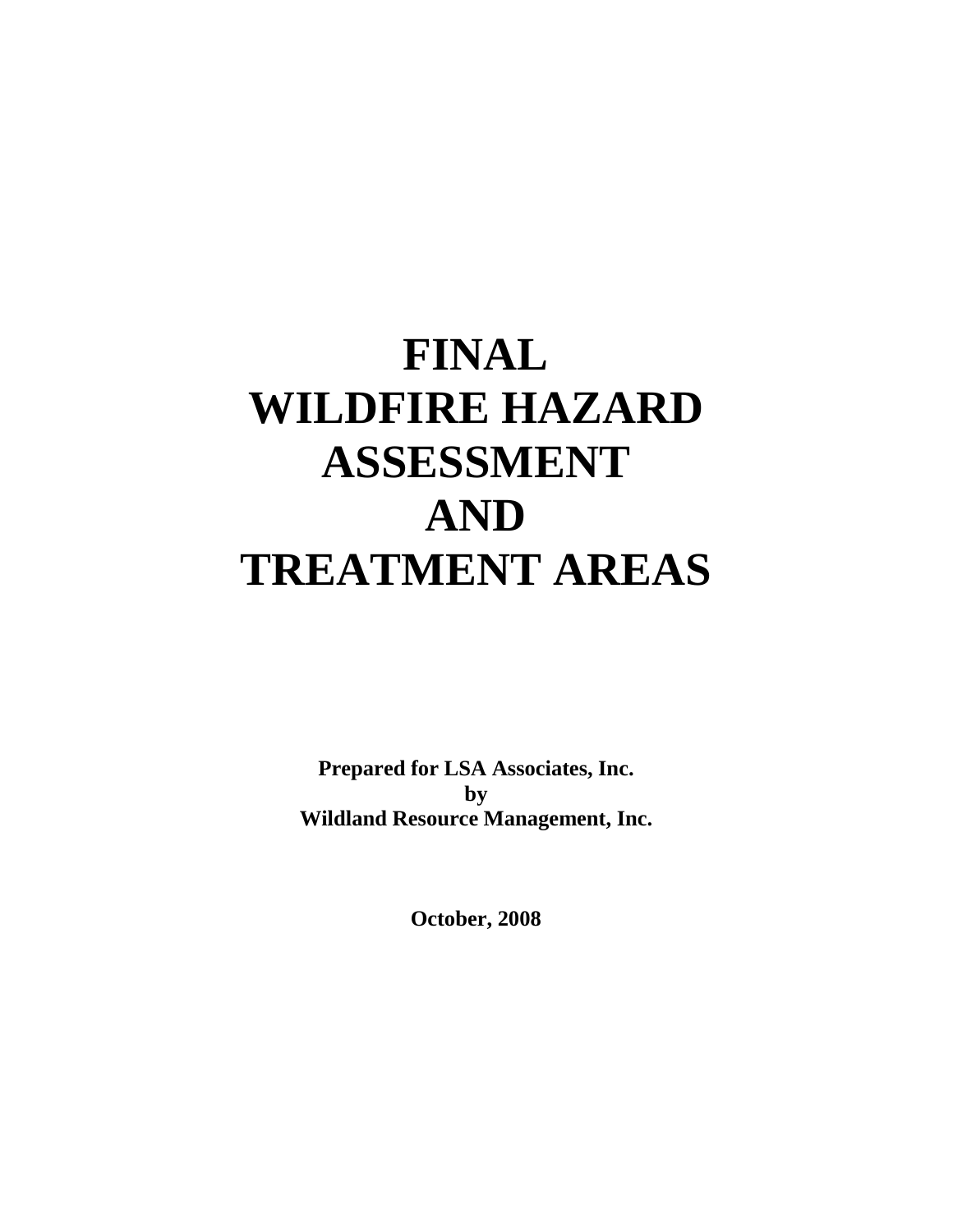# **TABLE OF CONTENTS**

| C. METHODS USED TO DETERMINE RECOMMENDED TREATMENT AREAS  9 |  |
|-------------------------------------------------------------|--|

### **TABLES**

| Table 3: |  |
|----------|--|

### **FIGURES**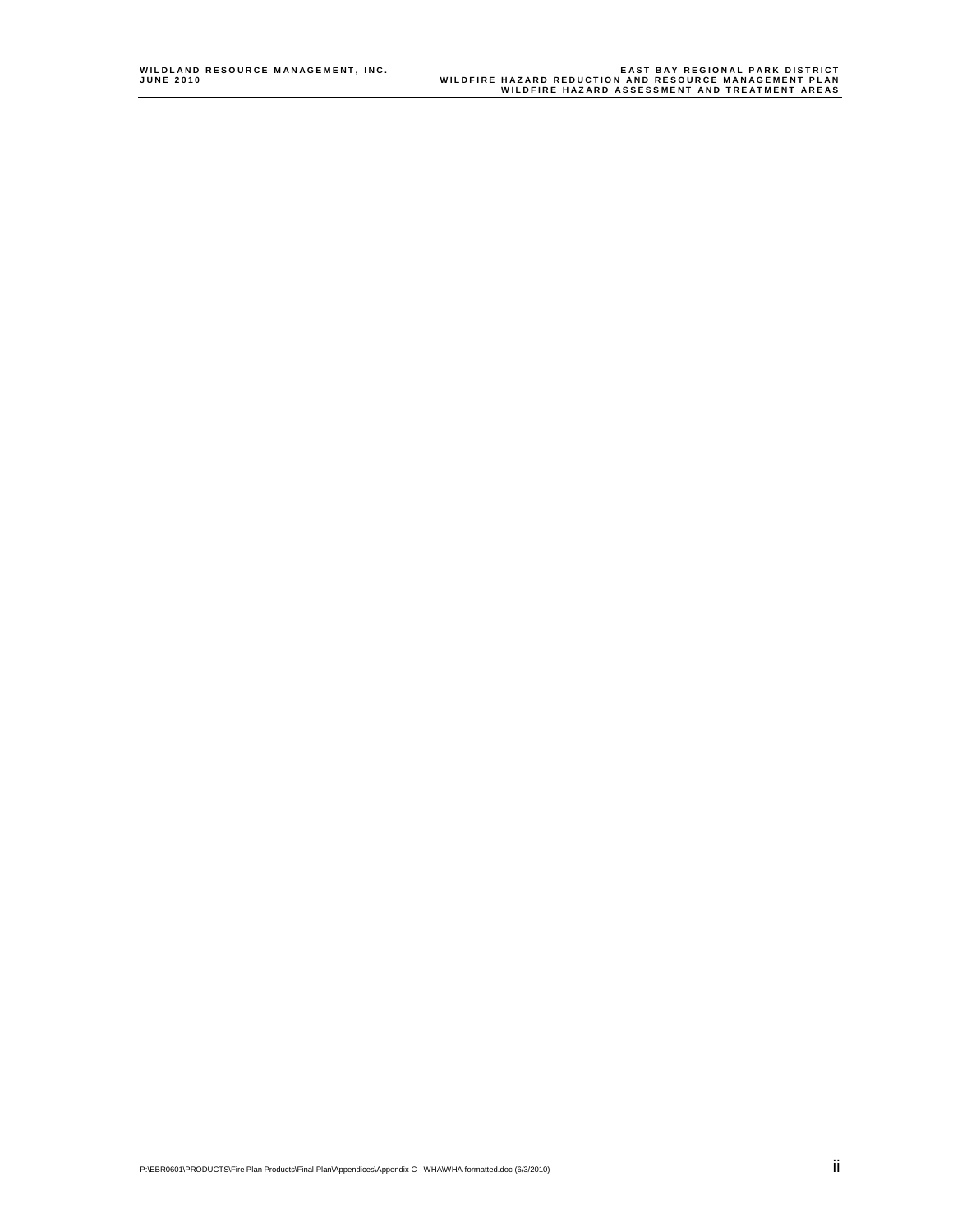# **WILDFIRE HAZARD ASSESSMENT AND TREATMENT AREAS**

This Wildfire Hazard Assessment report was prepared by Carol Rice, Wildland Resource Management Inc., and LSA Associates Inc. This report describes the methods used to determine and confirm wildfire hazard levels for park lands within the Study Area for the Wildfire Hazard Reduction and Resource Management Plan (Plan), a general description of identified wildfire hazards in the Study Area, and the methods used to identify the recommended treatment areas (RTAs) discussed later in the Plan. The first assessment, completed in 2006, addressed the following Hillside parks: Wildcat Canyon Regional Park, Tilden Regional Park, Claremont Canyon Regional Preserve, Robert Sibley Volcanic Regional Preserve, Huckleberry Botanic Regional Preserve, Redwood Regional Park, Leona Canyon Regional Open Space and Preserve, Anthony Chabot Regional Park, and Lake Chabot Regional Park. A second assessment was conducted in 2007 to address the remaining parks: Sobrante Ridge Regional Preserve, Kennedy Grove Regional Recreation Area, Temescal Regional Recreation Area, Roberts Regional Recreation Area, Pt. Pinole Regional Shoreline, and Miller/Knox Regional Shoreline. Based on these initial assessments, five shoreline parks within the Study Area were excluded for detailed assessment because the level of wildfire hazard posed by vegetation in those parks was not considered to be high due to their proximity to the San Francisco Bay, the lack of wildland vegetation, and/or the developed nature of the parks. The parks not included for further study are: Brooks Island Regional Shoreline, Eastshore State Park, Middle Harbor Shoreline Park, Robert W. Crown Memorial State Beach, and Martin Luther King, Jr., Regional Shoreline.

The results of these wildfire hazard assessments are displayed graphically in Figure 1: Wildfire Hazard Assessment (WHA) Map. The purpose of the WHA Map is to identify at-risk areas for further assessment and fuel modification recommendations. Many of these areas lie within the wildlandurban interface, which for this Plan includes EBRPD land within 200 feet of a private structure under Diablo wind conditions for Hillside parks, and under a condition in which winds blow to the east for Shoreline parks. The size and boundaries of the wildland-urban interface area vary, depending on such site-specific conditions as property slope and types of vegetation present Based on these assessments, the following areas are identified on the WHA Map:

- Lands within 200 feet of high-value (irreplaceable) EBRPD facilities and park residences.
- Locations of Eucalyptus stands that represent significant threats from torching and crown fires that can cause ember flight.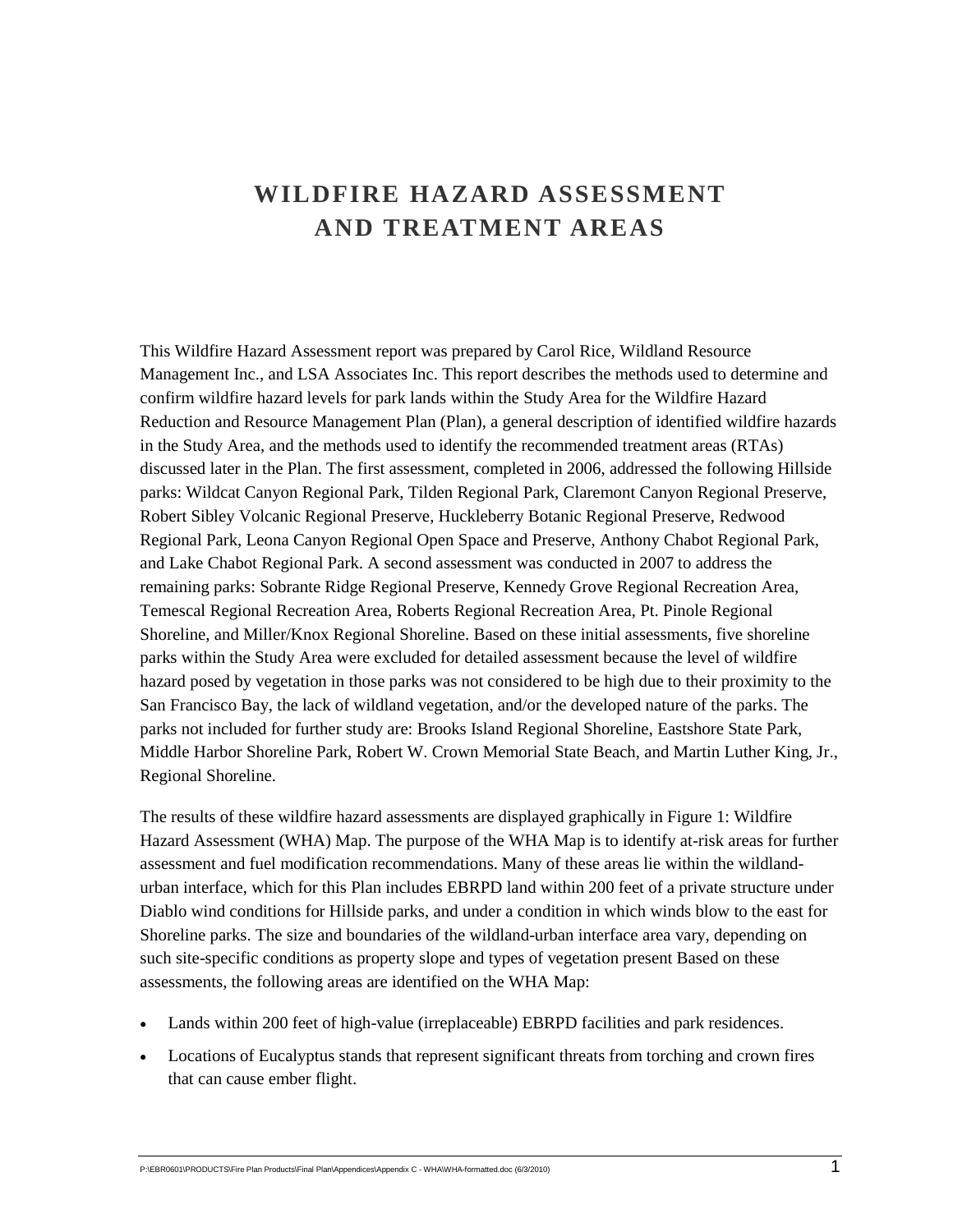• Other wildfire hazard assessment areas with identified high hazards for wildfires.

The wildfire hazard assessments provided the basis for determining RTAs. There are approximately 3,000 acres identified as having high wildfire hazards and potentially requiring treatment out of approximately 15,800 total acres included in the Study Area. Generally, areas requiring treatment are located along the western boundaries of Hillside parks in the Study Area and in tall tree stand stands on ridgetops within these parks.

#### **A. METHODS USED TO ASSESS WILDFIRE HAZARDS**

Based on available information, including aerial photographs, published reports, and site-specific data collected through site reconnaissance, the following process was used to determine what areas are identified on the WHA Map:

- Execute the FlamMap model using severe weather conditions to identify and evaluate areas where there is potential for greater than 8-foot flame lengths to be created as well as crowning and torching potential;
- Evaluate all areas with the potential for crown fires, torching, and ember production and throw (typically eucalyptus and pine groves);
- Identify locations of values-at-risk and high-value facilities within the Study Area;
- Identify Strategic Fire Routes;
- Coordinate and verify RTAs through site visits conducted in conjunction with EBRPD Fire Department, Stewardship, and Operations staff and the project team.

Criteria used in the fire behavior models to identify and designate high-hazard areas consisted of the following:

- Predicted flame length
- Spotting potential
- Proximity to structures both inside and outside the District boundaries
- Position of spotting hazards on slopes.

All fire behavior predictions are assumed to be under Diablo wind conditions with extremely hot, dry weather. Proximity to major evacuation routes was an additional consideration. Figure 1 shows how the wildfire assessment methodology was applied to evaluate and identify areas of high fire hazards.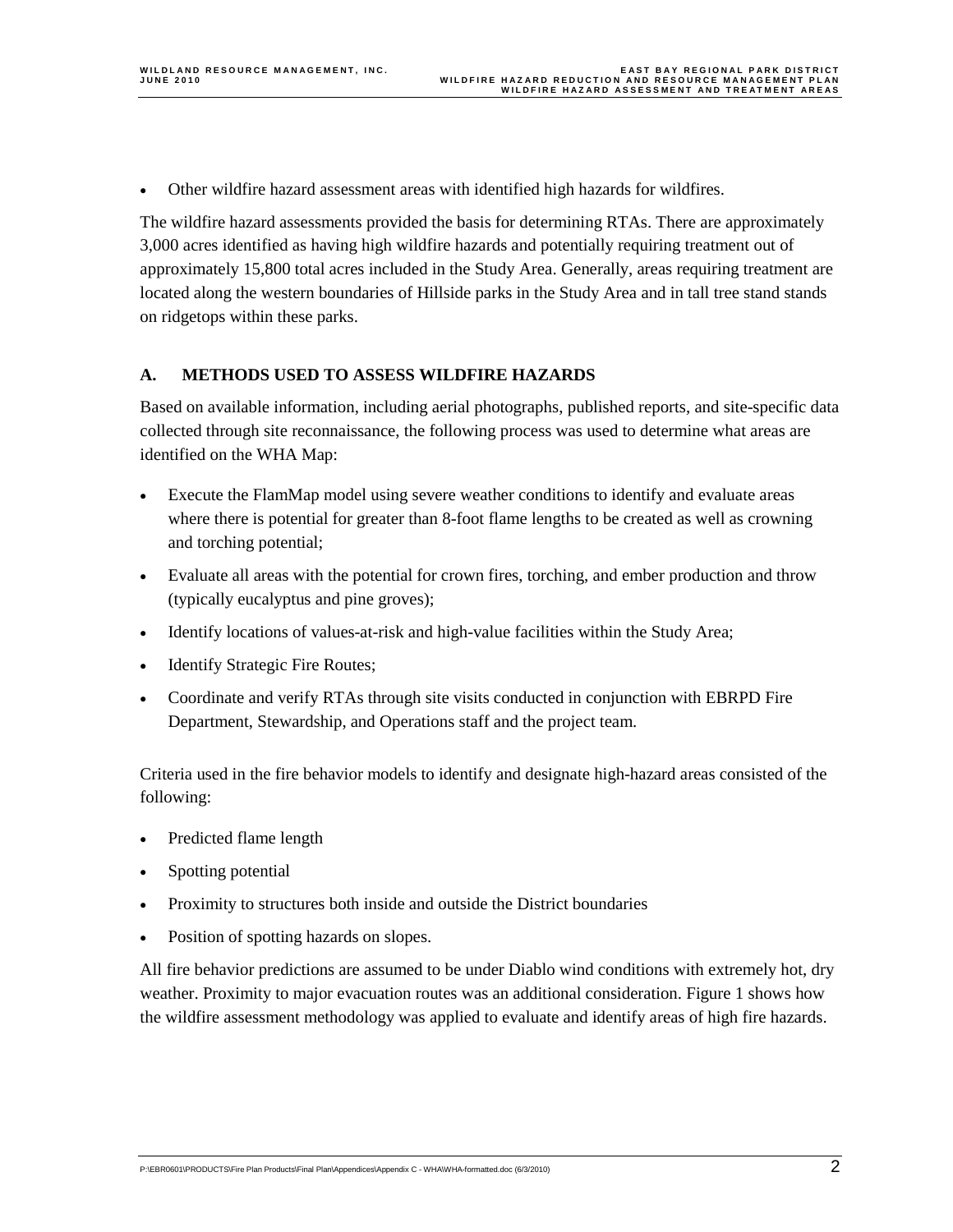

Figure 1: Application of Methodology Identifying High Fire Hazard

#### **1. Fire Behavior Modeling**

Most fire hazard assessments center on three main factors—fuels, weather, and topography although elevation and fire history can also be included. Fire behavior results from the combination of these three factors, and predictions of fire behavior can use these factors to identify where containment areas may be most effective and where access may be precluded during a fire. Fire behavior outputs also can warn where natural resources may be unduly harmed by a wildfire and where it may be inconsequential to natural resources.

The FlamMap fire behavior prediction model was used for this wildfire hazard assessment. FlamMap is an updated version of the BEHAVE-type model outputs of the fire behavior prediction system and was used to assess current relative hazards throughout the Study Area.

#### **FlamMap Development, Inputs and Assumptions**

FlamMap is a computerized fuel and fire behavior prediction model developed by the USDA Forest Service at the Intermountain Forest Fire Research Laboratory. Heat transfer formulae in FlamMap are based on the software program BEHAVE, used in wildfire behavior prediction since the 1970s.

FlamMap allows prediction of fire behavior on a spatial basis, portraying the locations of various flame lengths, heat release, and rates of spread along with predicted types of fire (e.g., crown fire, surface fire, or a fire that torches trees).

FlamMap uses known data to describe the terrain, weather, and fuels on the site. In order to correctly model a fire, a number of data themes must be developed for the FlamMap program, including slope,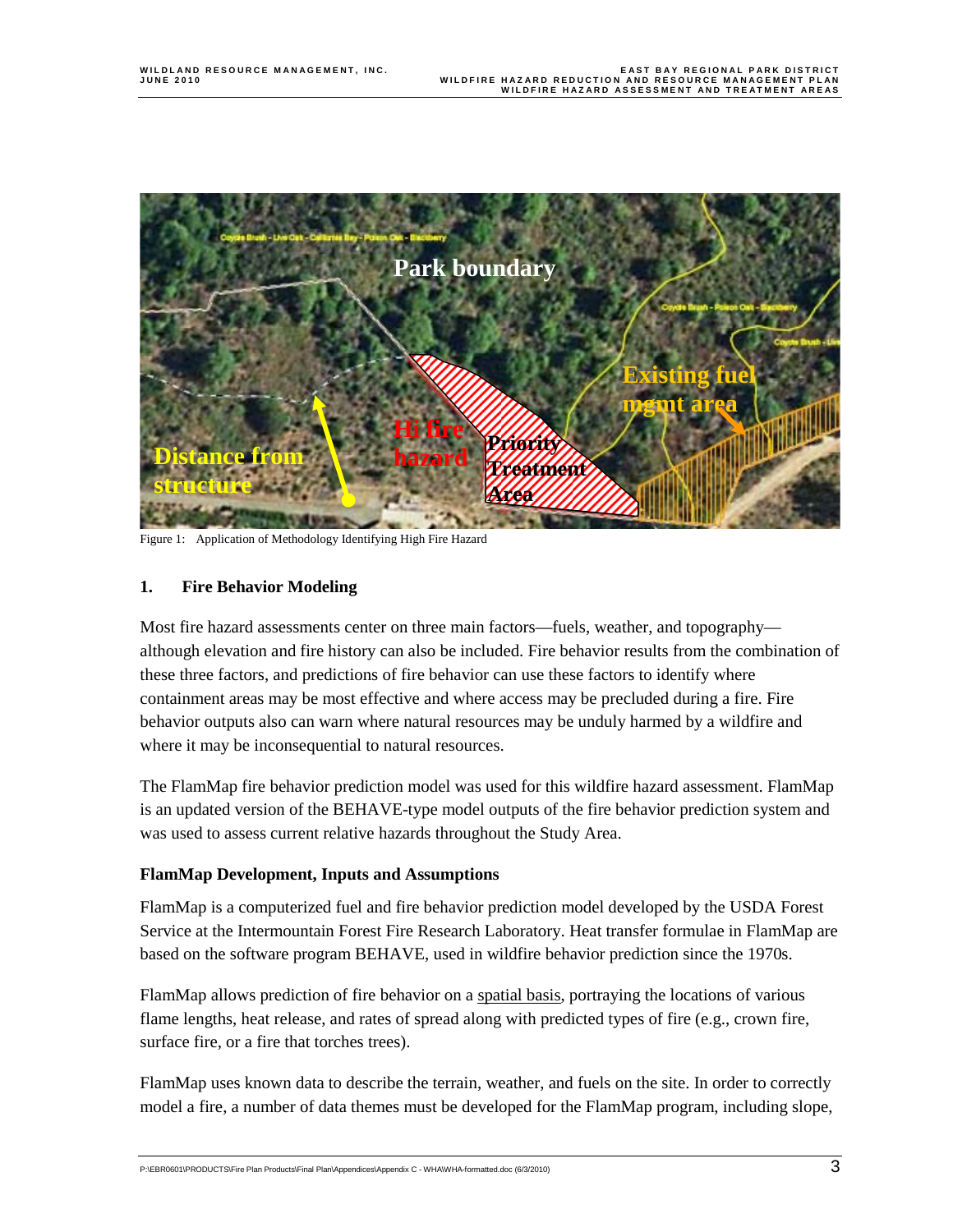elevation, aspect, fuel model, tree height, height to live tree canopy base, tree crown density, weather, and wind speed and direction. Information in Appendix A includes the FlamMap input files and assumptions: units of measurement, sources of information, and effects of each input on fire behavior prediction. Burning characteristics associated with each fuel model are also described, including the general rate of fire spread, range of fire intensity, and the strata in which the fire burns. Weather inputs used for the fire behavior modeling include values for the temperature and relative humidity as well as the time of day in which the minimum and maximum values of both measurements occur. Hourly observations of wind speed and direction and presented, as are the fuel characteristics assigned to each vegetation type. The surface fuel model number, along with estimates for tree height, height to live crown base, and canopy cover are also presented. Appendices B and C include descriptions of fire behavior for the fuel models used in this WHA and the weather inputs used for the WHA's FlamMap simulations, respectively.

#### **FlamMap Outputs**

Two factors—flame length and crowning activity—are particularly important for prioritizing locations of high fire hazard. Flame length is often correlated to the ability to control a fire. A flame length of eight feet is typically used as a cut-off point for strategic firefighting decisions on whether to attack the fire directly or to attempt control through indirect methods. Attacking the fire directly involves efforts to slow the flaming front at its head – where it is advancing fastest. Indirect attack involves fire control methods on the fire's flank or well ahead of the fire (i.e., using backfires or retardants).

High flame lengths bear significant correlation to structural damage. Fire intensity, as determined by flame length, was determined to be the most important factor in many studies of structural damage from fire. Flame lengths are often used as a proxy for fire intensity because they are highly correlated to fire intensity.

Crowning activity indicates locations where fire is expected to travel into and possibly consume tree crowns. When a fire burns through tree crowns, countless embers are produced and are distributed, sometimes at long distances. These embers can start new fires, which can each grow and confound fire suppression activities. Hot fires can also create embers that loft ahead of the flaming front, igniting new fires called "spot fires". "Spotting potential" and "crowning potential" describe the propensity of vegetation to create and disburse embers that have the potential to start numerous new fires well in advance of the main fire.

Flame lengths that are greater than eight feet are especially important when nearer to high values at risk. Fire control is likely to be attempted nearest the structures, so a flame length below eight feet can be most effective in aiding fire control attempts. Additionally, reducing fire intensity nearest the structure also increases chances the structure will escape damage from fire. By contrast, areas further away from values at risk and away from strategic control locations may experience higher flame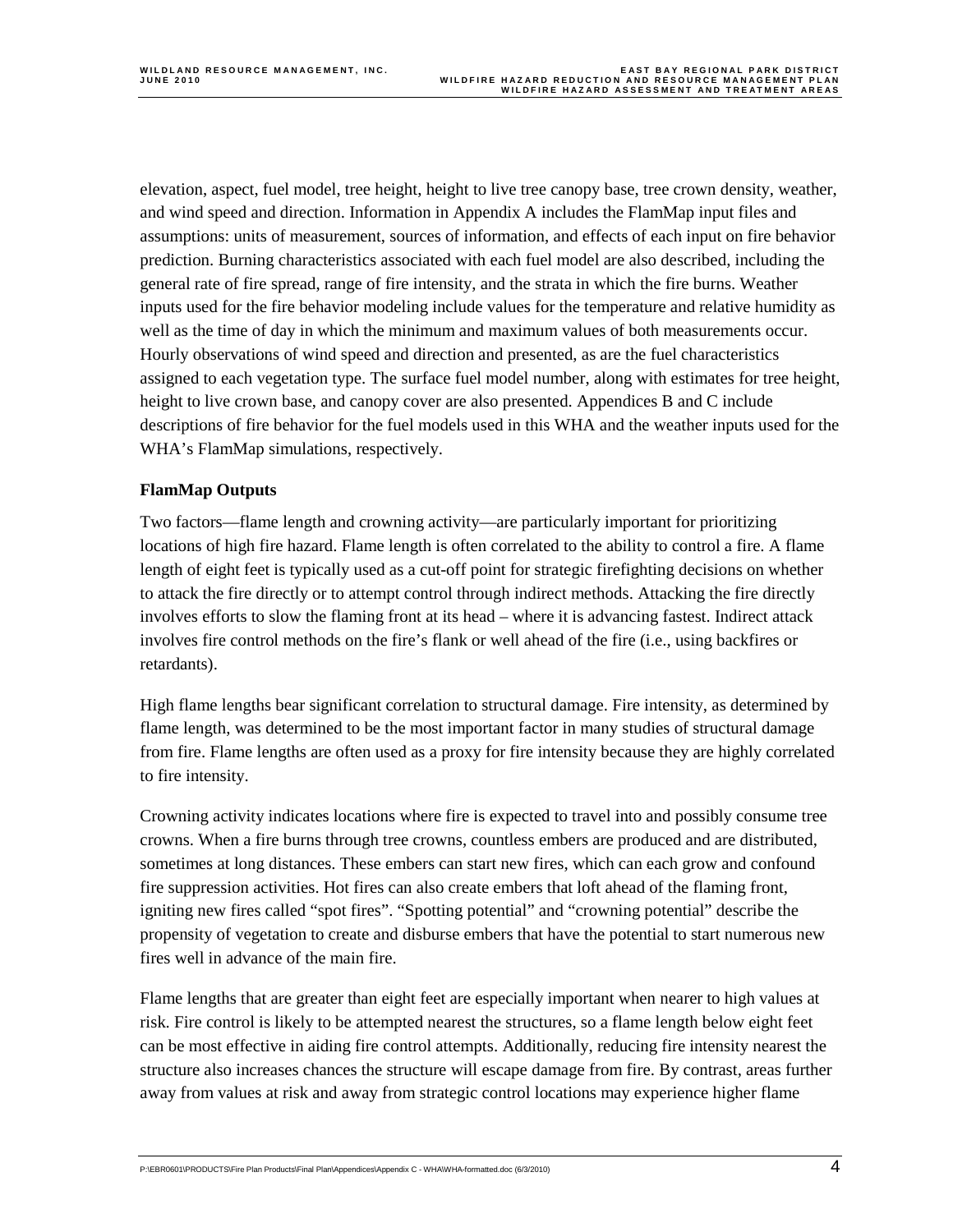lengths with lesser impact because the vegetation itself is adapted to fire of similar intensity, and less potential for damage to values at risk exists. It should be noted that not all areas with the potential for high flame lengths can be cost-effectively treated with minimal effects to the environment.

Within the Study Area's Hillside parks, approximately 357 acres of park land are located within 200 feet of structures outside EBRPD's jurisdiction; locations within this 357 acres in which flame lengths are predicted to have flames longer than eight feet were determined to be of high hazard.

#### **2. Ember-Production Risk Assessment**

Hazard assessment within pine and eucalyptus groves focused on ember production and distribution of these firebrands to values at risk – particularly structures along the western edges of park lands. The assessment considered the position of these pine and eucalyptus groves on slopes, their distance from structures, their elevation in relation to structures, and those groves larger than ½-acre in size. Figure 2 illustrates factors used to evaluate ember-producing tree stands.

- Ridgetop/Valley: Because it is much easier for crown fires to loft embers a long distance when the fire occurs at the top of a hill rather than down in a valley, ember-producing stands such as pine and eucalyptus were examined to determine whether they stood within 100 feet in elevation from ridgetops. By contrast, such stands in valley bottoms are less hazardous with respect to ember production and distribution.
- Torching: FlamMap outputs for crown fire prediction were used as the basis of for considering torching potential. The proportion of the stand predicted to torch was used as a factor in the determination of wildfire hazard. Overall, approximately 20 percent of RTAs in areas predominated by eucalyptus stands were predicted to torch.
- Proximity to Homes: While eucalyptus—and to a lesser extent, pine trees—have been known to deposit burning embers miles away, the closer the structure is to any ember producer, the greater the risk of starting fires. Stands within 500 feet of structures were determined to be more hazardous than those further away.

As with areas of high flame length, not all the areas of high ember production or spotting potential can reasonably be treated without significant cost or environmental concerns. For those areas of high spotting potential, position on the slope greatly influences how far embers can be cast; therefore, this aspect factors into prioritizing treatment areas. Embers originating on the top of a slope can travel farther than embers lofted from a valley floor. Approximately 1,115 acres were considered to have a high potential for crown fire production and ember throw in the Study Area.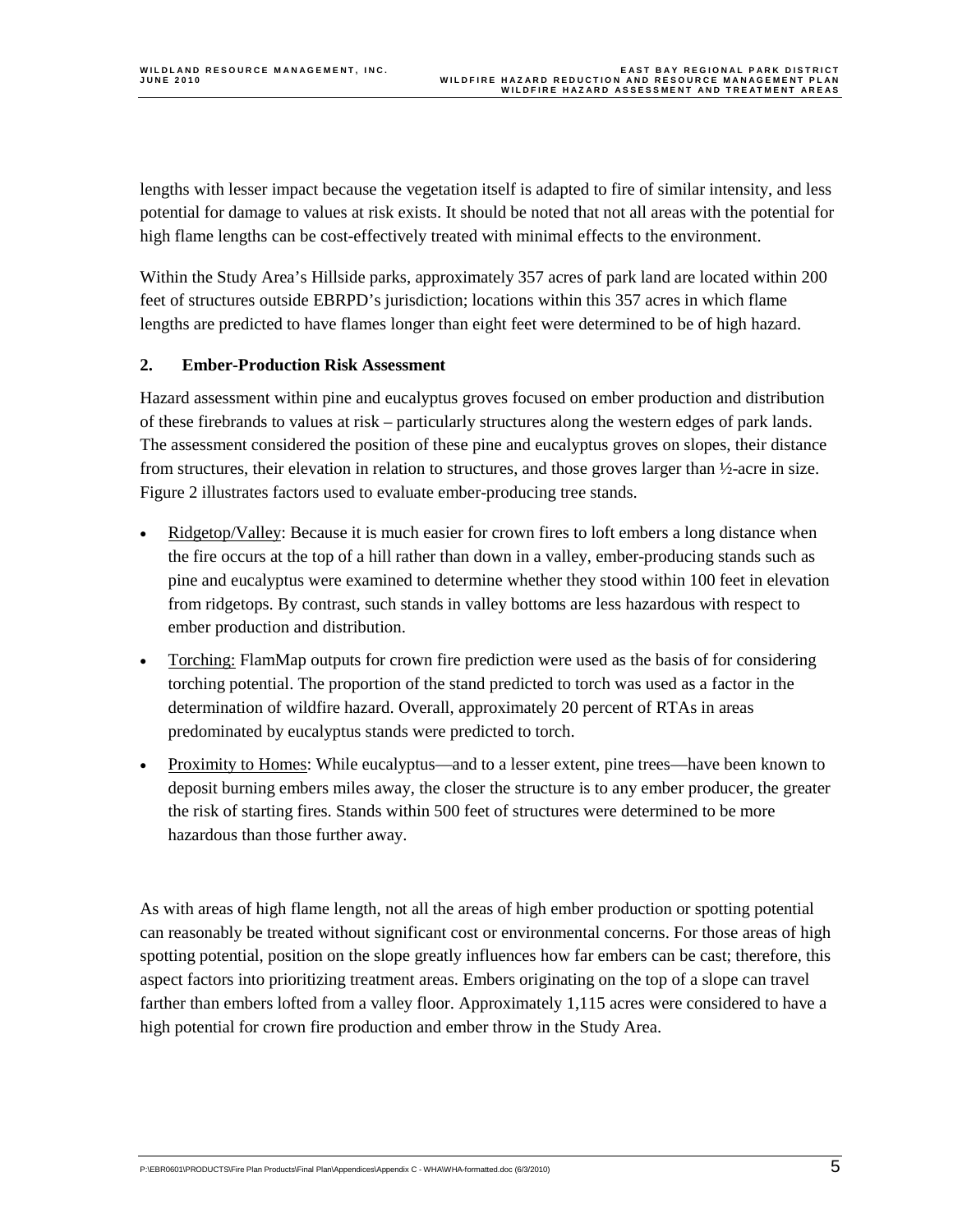

These two photographs illustrate factors considered in the analysis of eucalyptus groves. The peak of Round Top (left, and right rear) is covered with eucalyptus stands several hundred feet above homes west of Skyline Blvd. and would be vulnerable to ignition from embers under Diablo wind conditions.

#### **3. Fire Professional Judgment**

Fire behavior models are best used in conjunction with professional expertise. This different perspective buffers any faulty assumptions or biases the model might resulting from variations in model inputs, and offers a level of ground-truthing to the assessment of potential fire hazards. As part of this assessment EBRPD staff and local vegetation and fire protection experts were consulted regarding the values to be used when defining fuel characteristics based on the structure and growth patterns of various vegetation types present.

#### **4. Strategic Fire Routes**

Strategic Fire Routes to facilitate and support emergency access as well as evacuation during an emergency incident were determined based on the professional knowledge, expertise, and field review and validation of Park Supervisors, Park Unit Managers, the EBRPD Fire Chief, and the Chief of Park Operations. As part of the annual review and update of the Plan, EBRPD staff will continuously review and revise the strategic fire routes map as necessary in response to changing conditions.

#### **5. Site Confirmation**

Areas of potential high fire hazard in each park were visited to confirm information included on the WHA Map; photographs of each location were taken to document existing conditions. Based on sitespecific conditions seen during these site visits, the information displayed on the WHA Map was either verified or updated to reflect existing conditions, and boundaries of hazard areas were further delineated. Confirmation of the hazard assessment was performed by EBRPD staff and local fire protection and vegetation experts; as the planning process for this Plan was executed, additional confirmation of existing conditions onsite and the corollary information displayed on the WHA Map was conducted.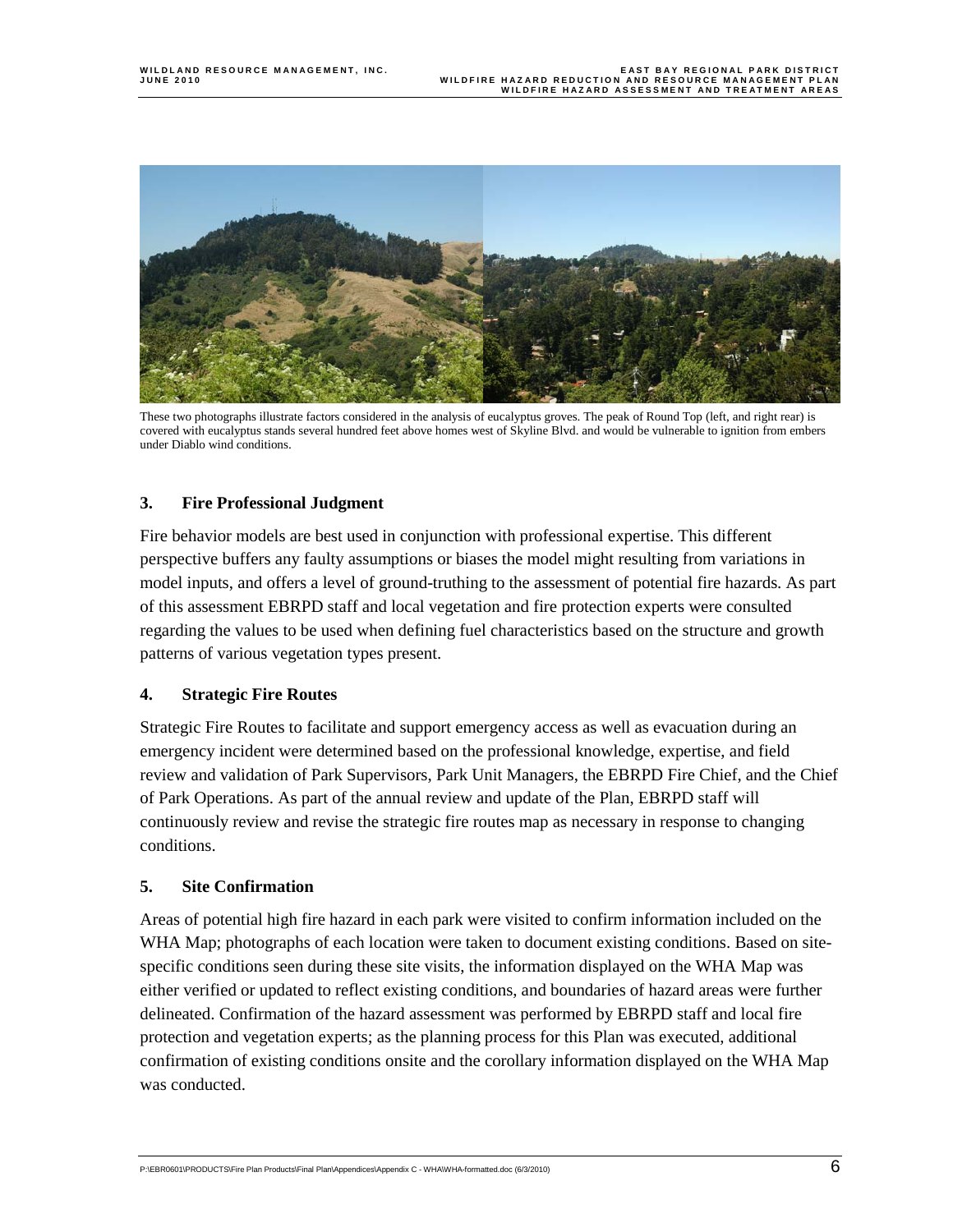#### **B. DESCRIPTION OF WILDFIRE HAZARDS IN THE STUDY AREA**

This section describes the potential wildfire hazards found within the Study Area that were used to determine RTAs for the Plan. The Draft WHA Map, as shown in Figure 3, displays the spatial distribution of locations that were assessed for potential flame lengths and crown fire activity. As noted previously, flame lengths are closely related to the vegetation types.

#### **1. Vegetation Types with High Hazard Areas**

The longest flame lengths are found in areas of north coastal scrub; the lowest are found in oak woodlands where no understory is present. Flame lengths in grasslands are high, but with regular treatment flame lengths are dramatically reduced. However, serpentine grasslands are assumed to produce low flame lengths even without treatment.

#### **2. Locations of Crown Fire Activity and Torching**

There are many locations where the potential for crown fire activity is significant; these areas generally have dense canopies of eucalyptus or pines with concentrations of understory vegetation. Each patch of vegetation with the potential for active crown fires is less than 10 acres.

Areas of possible torching, where flames involve the tree crown but fire does not spread from crown to crown, are more common and generally result from an accumulation of understory vegetation and low-hanging branches. By contrast, crown fires spread from tree canopy to tree canopy and require dense overstory vegetation to perpetuate the fire.

#### **3. Areal Extent of High Fire Hazard Areas**

Only 7.5 percent of vegetated areas within the Hillside parks are predicted to produce flame lengths longer than 8 feet, with the majority of the Hillside parks predicted to generate flames less than 8 feet in length. In the Shoreline parks only 13 percent of the total vegetated areas are expected to produce flames of 8 feet or longer.

The total area where active crown fire potential exists was less than one percent in the Hillside parks, and slightly more than one percent for the Shoreline parks. However, the acres covered by vegetation expected to torch during wildfires that occur under high fire danger conditions is considerably greater, covering approximately 20 percent of the Hillside parks and 13 percent of the Shoreline parks.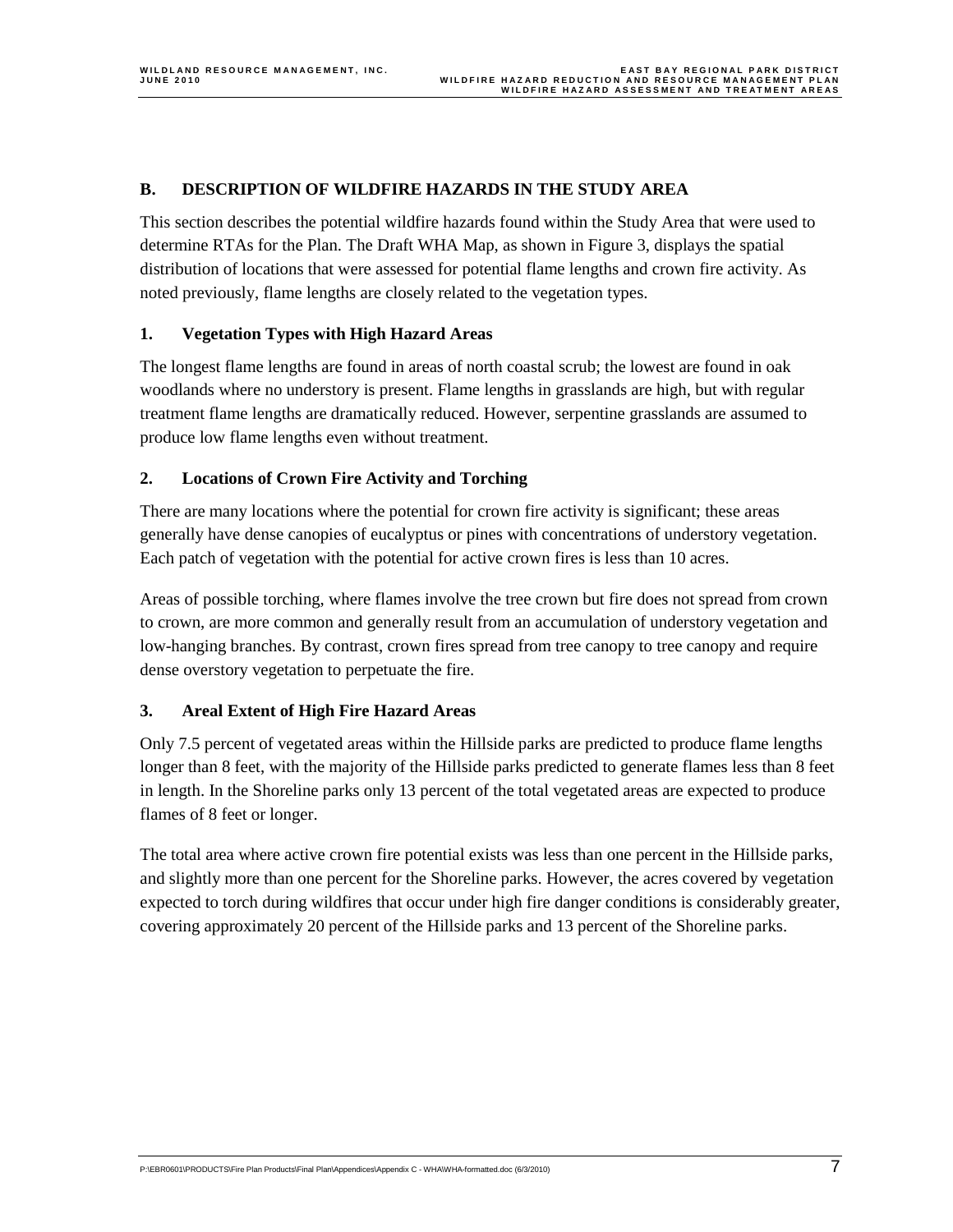#### **4. Characteristics of Ember-Producing Areas**

A total of 1,507 acres of eucalyptus and pine stands were determined to be of high hazard, based on a variety of characteristics, including crown fire potential, distance from structures, and position on the slope. Of the 1,507 acres, approximately 74 percent were predicted to have a high crown fire potential, and 82 percent were located on ridgetops. Some of these areas are also located within 200 feet of structures and/or have the potential to produce flame lengths greater than 8 feet. Areas with a high potential for long-range ember production and distribution were located in all of the parks with the exception of Temescal, Pt. Pinole, and Sobrante Ridge. Tables 1 and 2 list the distance and distribution, respectively, of high hazard ember-producing stands in the Study Area as well as the approximate total acreages of these areas in each park.

Firebrands have been known to ignite new fires well over one mile from their source. More firebrands are distributed in shorter distances from the source, making the distance from an ember-producing stand an important factor in hazard identification. Approximately 25 percent of the high hazard emberproducing areas are within 500 feet of structures outside EBRPD lands; approximately 75 percent of the areas are within ½ mile of structures outside EBRPD lands.

### **Table 1: Distribution of High-Hazard Ember Producing Tree Stands**

| Park                    | Acres |
|-------------------------|-------|
| Chabot                  | 805   |
| <b>Claremont Canyon</b> | 17    |
| Huckleberry             | 3     |
| Kennedy Grove           | 5     |
| Lake Chabot             | 58    |
| Leona                   | O     |
| Miller-Knox             | 3     |
| Pt. Pinole              |       |
| Redwood                 | 105   |
| Sibley                  | 84    |
| Sobrante Ridge          | O     |
| Temescal                | O     |
| Tilden                  | 396   |
| Wildcat                 | 38    |

Source: East Bay Regional Park District. 2007. File "Ebhil\_06.dbf" dated 11-1-07.

| <b>Table 2: Distance of High-Hazard Ember</b> |
|-----------------------------------------------|
| <b>Producing Tree Stands from Structures</b>  |

| <b>Distance of Stands to Structures Acres</b>          |     |
|--------------------------------------------------------|-----|
| Stand w/in 500 ft of structures                        | 410 |
| Stand 500 - 1000 ft of structures                      | 86  |
| Stand $1000 - \frac{1}{4}$ mile of structures          | 189 |
| Stand $\frac{1}{4}$ - $\frac{1}{2}$ mile of structures | 438 |
| Stand $\frac{1}{2}$ -1 mile of structures              | 198 |
| Stand great than 1 mile from structures                | 186 |
|                                                        |     |

Source: Wildland Resource Management, Inc. 2007. East Bay Regional Park District. 2007. File "Ebhil\_06.dbf" dated 11-1-07.

#### **5. Discontinuity of High Fire Hazard Areas**

Areas of long flame length are not continuous along the western borders of the Hillside parks because of previous maintenance work undertaken by EBRPD and because some areas, such as oak/bay woodlands with sparse understory or irrigated landscapes such as golf courses, are inherently low hazard. Areas of predicted crown fire activity are predominantly discontinuous and positioned inside areas of increased torching potential and where flame lengths are greater than 8 feet. The greatest concentration of predicted active crown fire occurs in the eucalyptus groves in Lake Chabot Park. Other areas of predicted active crown fire are located along Inspiration Point, north and east of the Nature Center in Tilden Park, and on the western slope of Miller Knox south of the Corporation Yard.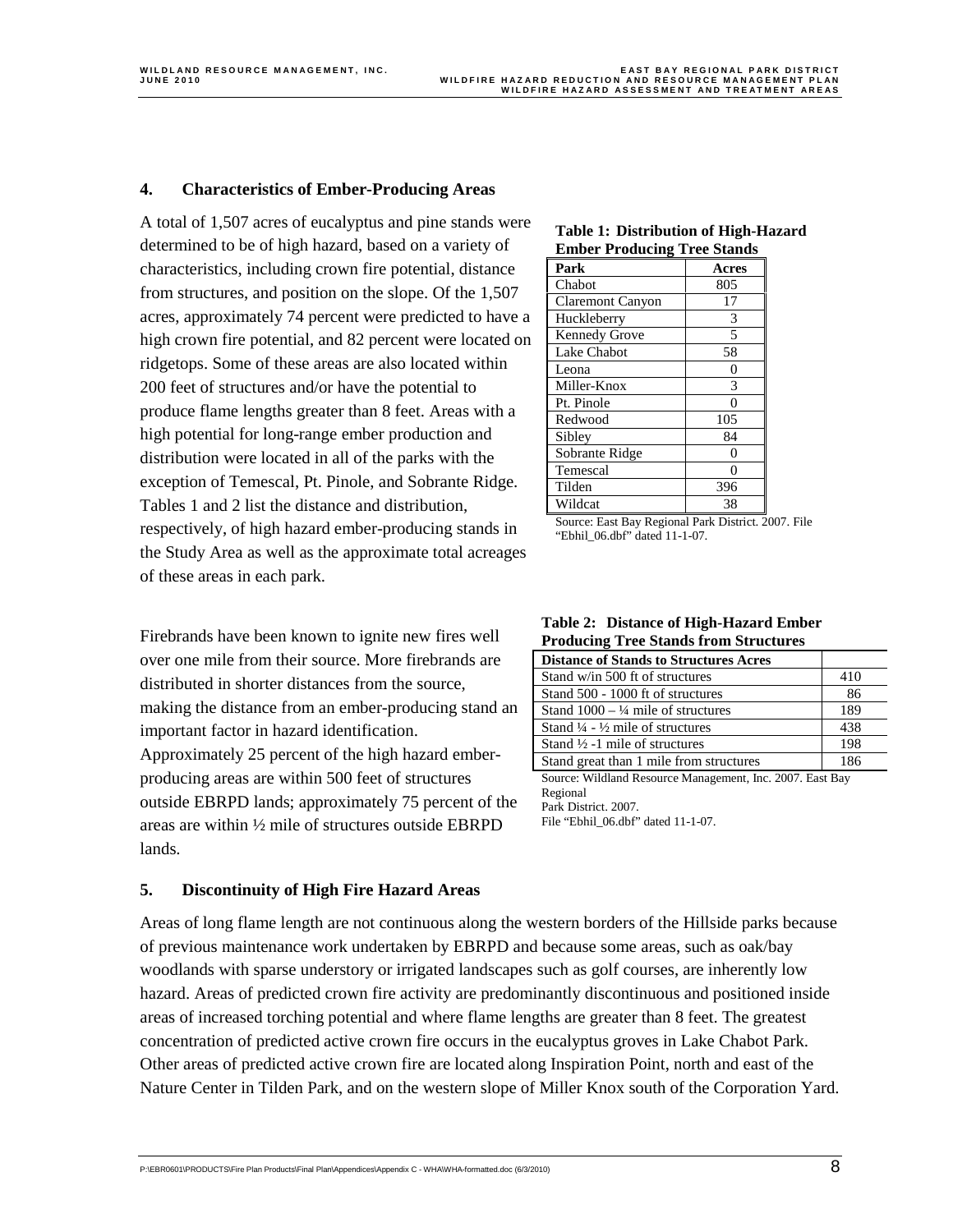Areas of torching are more widespread, but are located in the same vicinity as areas of predicted crown fire spread. Areas predicted to produce long flame lengths were also discontinuous in nature.

#### **C. METHODS USED TO DETERMINE RECOMMENDED TREATMENT AREAS**

While the Wildfire Hazard Assessment identified primarily areas of high hazard, additional considerations were incorporated into the process of selecting and mapping Recommended Treatment Areas (RTAs) for fuel reduction and vegetation management activities to be undertaken by EBRPD. These considerations include whether an area may be rated as lower in relative hazard but is expected to become a high hazard area without continuing action or initial treatment. In other areas, hazards may not be sufficient to warrant ranking as a high hazard area, but an immediate need for defensible space would be required and maintained according to applicable regulations and to protect some facilities that are deemed irreplaceable. Another situation that would require treatment regardless of its existing hazard rating is the installation of potential safety zones to serve as firefighter refuges during fire suppression operations.

The process for determining which areas were selected as RTAs involved the following tasks:

- Include areas identified in the WHA as requiring treatment (i.e., areas of high flame length within 200 feet of the western boundary and areas of high ember production and distribution). The western boundary of the Hillside parks, which contains the dominant portion of the wildlandurban interface in the Study Area, was determined to be the location where the greatest values at risk are exposed during Diablo wind conditions that coincide with high fire danger.
- Identify values within the Study Area that require development and maintenance of defensible space (Park District facilities at risk).
- Identify areas for potential use as firefighter safety and refuge during suppression activities (safety zones), or areas critical for firefighting operations aimed at fire containment.
- Identify and evaluate areas where fuel modification activities have previously taken place and must be continued to maintain fire-safe conditions.
- Coordinate and ground-truth potential treatment areas with the EBRPD Fire Department, Stewardship, and Operations staff and the project team.
- Identify and evaluate where fuel modification activities are proposed (FEMA plan).
- Assess onsite conditions to confirm FlamMap models and fuel conditions for vegetation types present.

The factors considered in identifying and mapping the RTAs are described below. Information within this section is based on available information including EBRPD staff reports, meetings with EBRPD staff, published reports, and site reconnaissance. The Polygon Justification section in Appendix E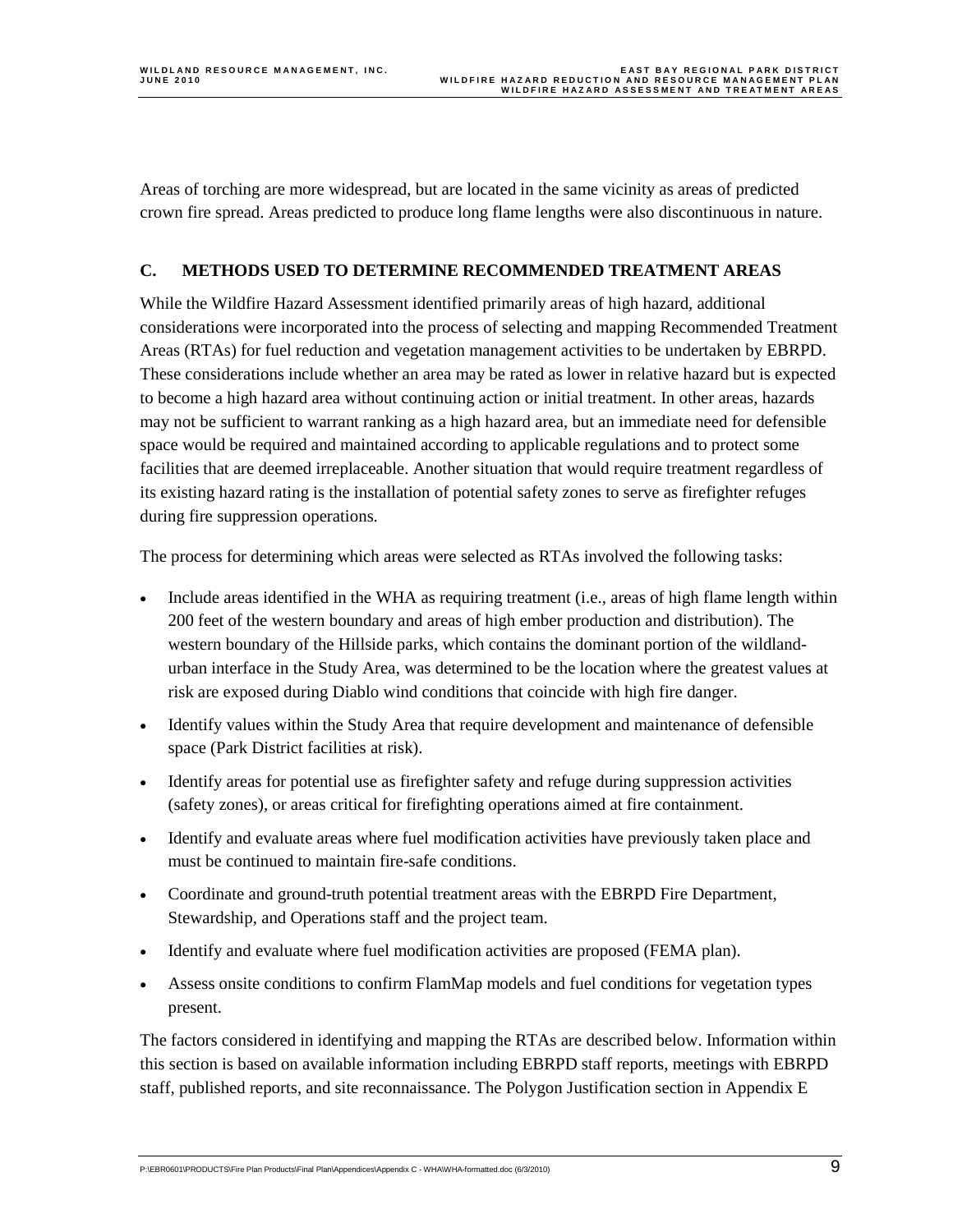details specific reasons why RTAs were selected. Appendix F provides the amount of each vegetation type (greater than 0.1 acres) for each RTA.

#### **1. Areas of High Wildfire Hazard**

See the information provided in Section A. Methods Used to Assess Wildfire Hazard above.

#### **2. Firefighting Safety and Operations**

Safety zones may be used in times of fire suppression as a place of refuge during unexpected fire behavior or unanticipated changes in operations. The location of six safety zones were identified in Redwood and Anthony Chabot parks. Safety zones were located at the intersections of fire roads and in areas of moderate to low hazard.

Several locations were identified that are critical to firefighting efforts in containing a wildfire spreading under Diablo wind conditions. These strategic locations area generally situated at ridgelines between major watersheds or on spur ridgelines where containment efforts could reduce fire spread towards residential neighborhoods.

#### **3. Facilities at Risk**

A 200-foot buffer was identified around facilities at risk (shown in Table 3) that were identified by EBRPD as highly valued. Facilities were considered to be at high fire risk when flame lengths inside or adjacent to the 200-foot buffer around the facility were modeled at 8 feet or longer. Only those facilities that were highly valued and those at high fire risk were identified as RTAs, with one exception. A residence, irrespective of the risk it currently faced, was identified as an RTA because of potential life-safety concerns.

#### **4. Locations of Previous Fuel Modification Activities**

Where fuel modification activities have previously taken place, continued maintenance must typically be performed to maintain fire-safe conditions. Despite previous work, in some locations high flame lengths are predicted due to vegetation types present and the nature of fuels treatment activities previously performed. In these circumstances, new methods or a new interval between treatments may be recommended. Based on the wildfire hazard assessment, areas where previous vegetation management activities have created a self-sustaining fire-safe condition (i.e., where maintenance is not necessary) were also identified for future monitoring and treatment, if needed.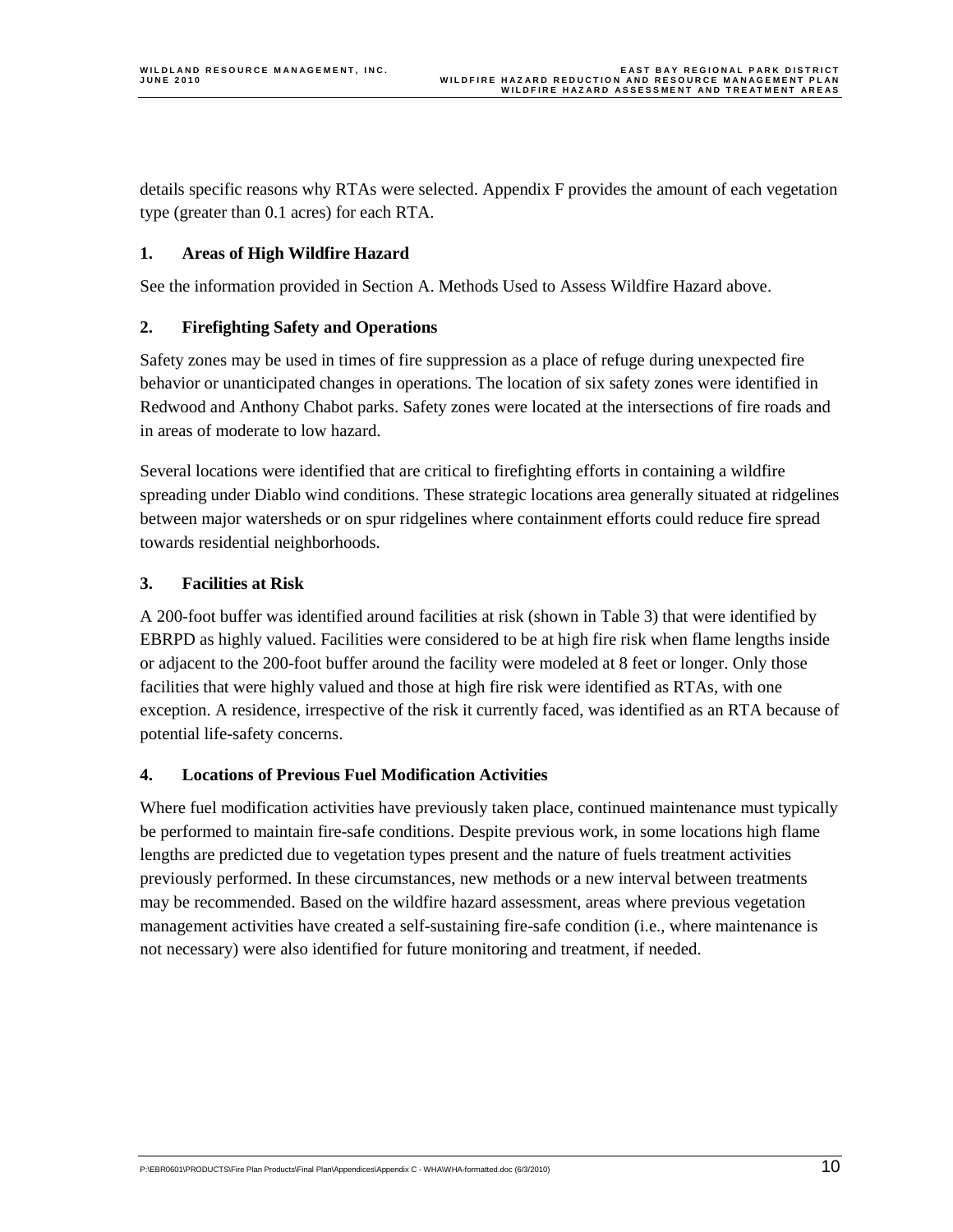| rabie 5. Developed Facilities in the Study Area  |                      |               |                          |
|--------------------------------------------------|----------------------|---------------|--------------------------|
| <b>Facility</b>                                  | <b>Facility Type</b> | <b>RTA</b>    | <b>Facility at Risk?</b> |
| <b>Kennedy Grove Regional Recreation Area</b>    |                      |               |                          |
| Fern Cottage                                     | Building             | <b>KG003</b>  | ✓                        |
| Kennedy Grove Park Office & Service Yard         | Building             | <b>KG003</b>  | ✓                        |
| <b>Wildcat Canyon Regional Park</b>              |                      |               |                          |
| Alvarado Office/Service Yard                     | Building             | WC005         | ✓                        |
| <b>Tilden Regional Park</b>                      |                      |               |                          |
| Wildcat View Group Shelter (WCC)                 | Camp                 | TI002a        | ✓                        |
| <b>EEC Complex and Residence</b>                 | <b>Building</b>      | TI002a        | ✓                        |
| New Woodland Camp Shelter                        | Camp                 | TI002a        | ✓                        |
| Merry-Go-Round Complex/Residence & MGR Bathroom  | Building             | <b>TI008b</b> | ✓                        |
| Tilden Corp Yard and Residence                   | <b>Building</b>      | <b>TI015</b>  | ✓                        |
| <b>GGLS Clubhouse/Train Facilities</b>           | Building             | <b>TI015</b>  | ✓                        |
| Steam Trains Bathroom/Roundhouse & Facilities    | <b>Building</b>      | <b>TI015</b>  | ✓                        |
| <b>Botanic Garden</b>                            | Garden               | <b>TI021</b>  | ✓                        |
| Pony Ride Complex                                | Equestrian           |               |                          |
| Lake Anza Complex/Concession/Residence           | Building             |               |                          |
| <b>Brazil Building and Residence</b>             | Building             |               |                          |
| <b>Tilden Golf Course Facility</b>               | Building             |               |                          |
| <b>Tilden Golf Course Maintenance Structures</b> | Building             |               |                          |
| Gillespie Group Camp                             | Camp                 |               |                          |
| <b>Claremont Canyon Regional Preserve</b>        |                      |               |                          |
| Gelston Street Field Offices/Park Office         | <b>Building</b>      | <b>CC008</b>  | $\checkmark$             |
| <b>Temescal Regional Recreation Area</b>         |                      |               |                          |
| <b>Temescal Bathing Facility</b>                 | <b>Bath House</b>    | <b>TM001</b>  | ✓                        |
| Temescal Park Office and Restrooms               | <b>Building</b>      |               |                          |
| <b>Sibley Volcanic Regional Preserve</b>         |                      |               |                          |
| Park Residence                                   | Building             | SR005         | ✓                        |
| <b>Sibley Visitors Center</b>                    | Building             | <b>SR005</b>  | ✓                        |
| Sibley Office/Shop/Park Residence                | <b>Building</b>      |               |                          |
| <b>Redwood Regional Park</b>                     |                      |               |                          |
| Redwood Skyline Gate Residence                   | Building             | <b>RD001</b>  | ✓                        |
| Girls' Camp Shelter & Picnic Area                | Camp                 | <b>RD003</b>  | $\checkmark$             |
| <b>Archery Range</b>                             | Building             | <b>RD005b</b> | ✓                        |
| <b>Redwood Bowl Residence</b>                    | <b>Building</b>      | <b>RD005b</b> | ✓                        |
| Park Residence                                   | Building             | <b>RD006</b>  | ✓                        |
| Park Office                                      | Building             | <b>RD006</b>  | $\checkmark$             |
| Concession, Swim Complex                         | Building             | <b>RD006</b>  | ✓                        |
| Trudeau Center                                   | Building             | <b>RD008</b>  | ✓                        |
| Stable                                           | Equestrian           | <b>RD009</b>  | ✓                        |
| Redwood Stables Residence                        | Building             | <b>RD009</b>  | ✓                        |
| Redwood Schoolhouse                              | <b>Building</b>      | <b>RD010</b>  | ✓                        |
| Fire Station #2                                  | <b>Building</b>      | <b>RD010</b>  | ✓                        |
| Chabot Space and Science Center                  | Building             |               |                          |
| Redwood Park Entrance Residence                  | Building             |               |                          |
| Office/Garage/Service Yard                       | <b>Building</b>      |               |                          |
| <b>Anthony Chabot Regional Park</b>              |                      |               |                          |
| <b>Chabot Equestrian Center</b>                  | Equestrian           | AC007         | ✓                        |
| Marksmanship Water Tank                          | Water Tank           | <b>AC010</b>  | ✓                        |
| Group Camp - Hawk Ridge Shelter                  | Camp                 | AC011         | ✓                        |
| <b>Skyline Ranch Stables</b>                     | Equestrian           |               |                          |
| Marksman Range, Residence, Office                | <b>Building</b>      |               |                          |
| Service Yard, Park Residence, Kiosk              | <b>Building</b>      |               |                          |
| Willow Park Golf Course Structure                | <b>Building</b>      |               |                          |
|                                                  |                      |               |                          |

**Table 3: Developed Facilities in the Study Areaa**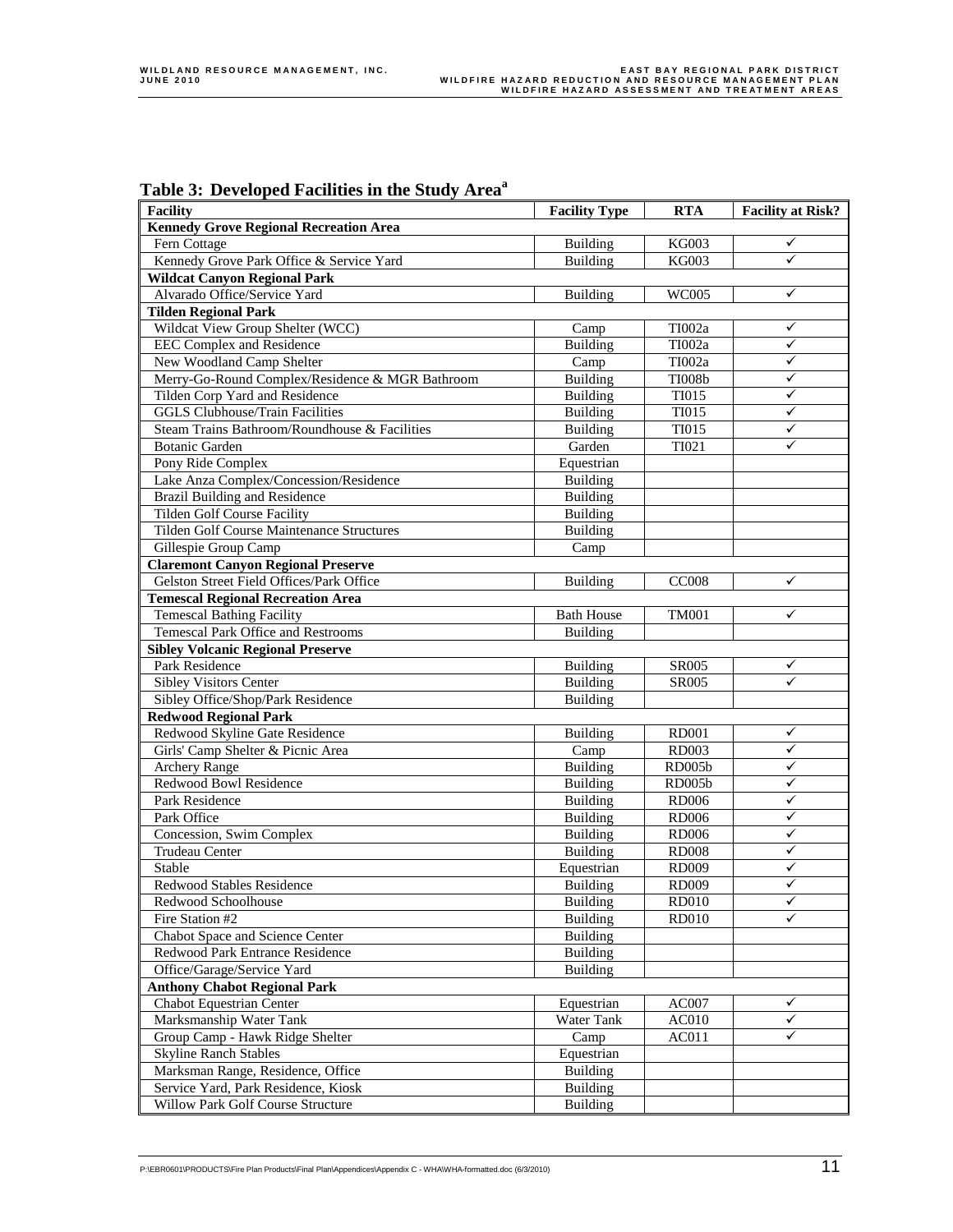Table 3 *Continued*

| <b>Facility</b>                                  | <b>Facility Type</b> | <b>RTA</b> | <b>Facility at Risk?</b> |
|--------------------------------------------------|----------------------|------------|--------------------------|
| <b>Anthony Chabot Regional Park</b>              |                      |            |                          |
| Public Safety HQ, Nike Classroom and Park Office | Building             |            |                          |
| Lake Chabot Residence/Marina/Cafe                | Building             |            |                          |
| South County Yard                                | Building             |            |                          |
| <b>Point Pinole Regional Shoreline</b>           |                      |            |                          |
| Point Pinole Park Office & Corporate Yard        | Building             |            |                          |
| <b>Miller/Know Regional Shoreline</b>            |                      |            |                          |
| Golden State Railroad Museum & Park Office       | Building             |            |                          |

<sup>a</sup> Facilities outside of RTAs have not been further evaluated in this Plan.

Source: East Bay Regional Park District, 2008. Various GIS files, 10-22-08.

#### **5. Site Confirmation**

RTAs in each park were visited and photographed to confirm mapping and record vegetation types currently onsite. Based on site-specific conditions seen during these site visits, the information displayed on the WHA Map was either verified or updated to reflect existing conditions, and boundaries of hazard areas were further delineated. Confirmation of the hazard assessment was performed by EBRPD staff and local fire protection and vegetation experts; as the planning process for this Plan was executed, additional confirmation of existing conditions onsite and the corollary information displayed on the WHA Map was conducted.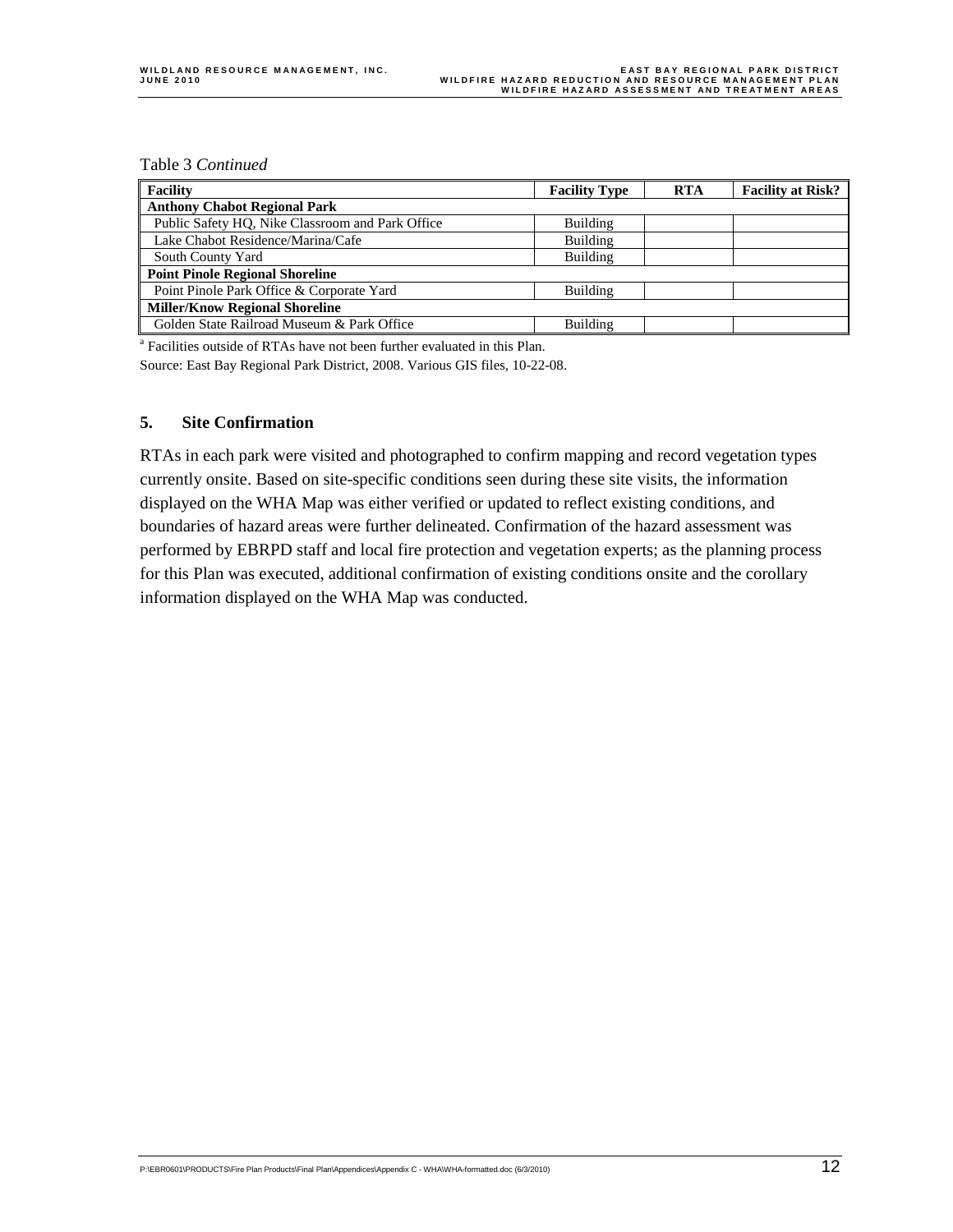

 $\textbf{I}\text{-}\texttt{EBR0601}\texttt{VJIS} \texttt{Maps} \texttt{Wildfire\textbf{Hazard Assessment}} \texttt{Cv} \texttt{e} \texttt{v} \texttt{i} \texttt{e} \texttt{w} \cdot \texttt{Wildfire\textbf{Hazard Assessment (tabloid)}\texttt{mxd (12/12/2007)}}$ 

Figure 2: Draft Wildlife Hazard Assessment Map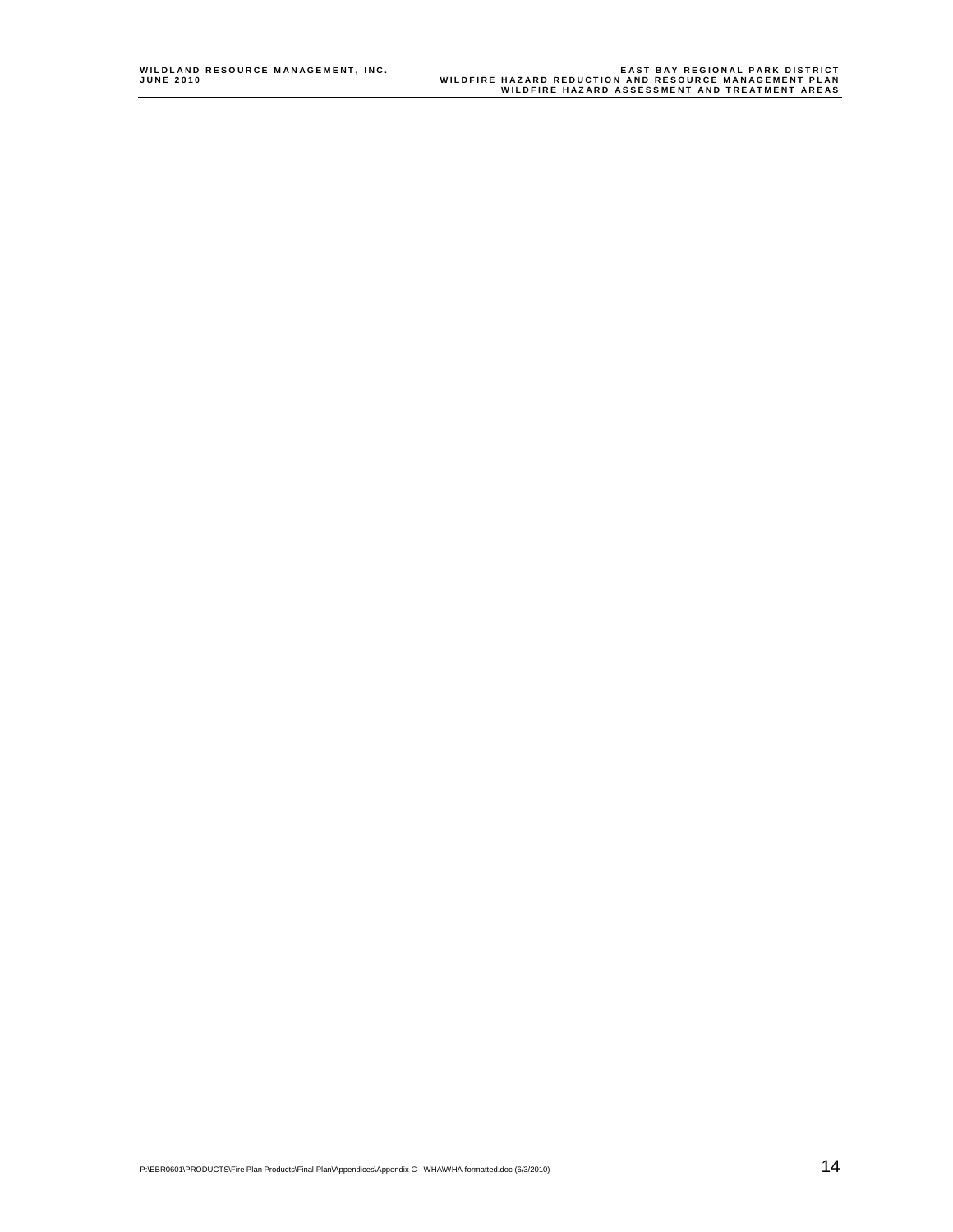### **APPENDIX A: FLAMMAP INPUT FILES AND ASSUMPTIONS**

To model fire behavior a number of data themes must be developed for the FLAMMAP program. These include:

*Elevation*: Measured in feet above sea level. This is necessary for adiabatic adjustment of temperature and humidity between elevations and for conversion of fire spread between horizontal and slope distances *Source*: USGS digital elevation models

*Slope*: Percent of inclination from the horizontal. Slope is used to compute steepness effects on fire spread and solar irradiance. *Source*: USGS digital elevation models

*Aspect*: Azimuth values degree clockwise from north. Aspect is used to compute effects on fire spread and solar irradiance. *Source*: USGS digital elevation models

*Fuel Model*: Fuel models, organized and described as Fire Behavior Prediction System in terms of fuel volume, structure, and chemistry. Fuel types were determined using a set of decision rules that translate vegetation to fuel types. This approach was preferred over using state-wide fuels map developed by CDF (available from the internet) because the state-wide map was deemed less accurate. The vegetation was mapped by EBRPD staff, updated in 2006. Approximately 300 vegetation types were mapped, with details noted regarding understory and overstory dominance of various species present. See Appendix A for a description of the Fire Behavior for the fuel models selected.

*Source*: Aerial photography, botanical field surveys, translation from vegetation maps, expert opinion

*Canopy Cover*: Canopy cover is necessary to compute shading and wind reduction factors. Was determined by the 2006 vegetation type map and adjusted by field observations and/or expert opinion.

*Source*: Aerial photography, botanical field surveys, translation from vegetation maps, expert opinion

*Tree Height*: Tree height is used to compute spotting distance and crown fire characteristics. Was determined by the 2006 vegetation type map and adjusted by field observations and/or expert opinion.

*Source*: Aerial photography, botanical field surveys, translation from vegetation maps, expert opinion

*Crown Base Height, or Height to Live Canopy:* Crown base height is an important parameter for determining the transition from surface fire to crown fire. This value incorporates the effects of ladder fuels in increasing vertical continuity and assisting transition to crown fire. Was determined by the 2006 vegetation type map and adjusted by field observations and/or expert opinion.

*Source*: Aerial photography, botanical field surveys, translation from vegetation maps, expert opinion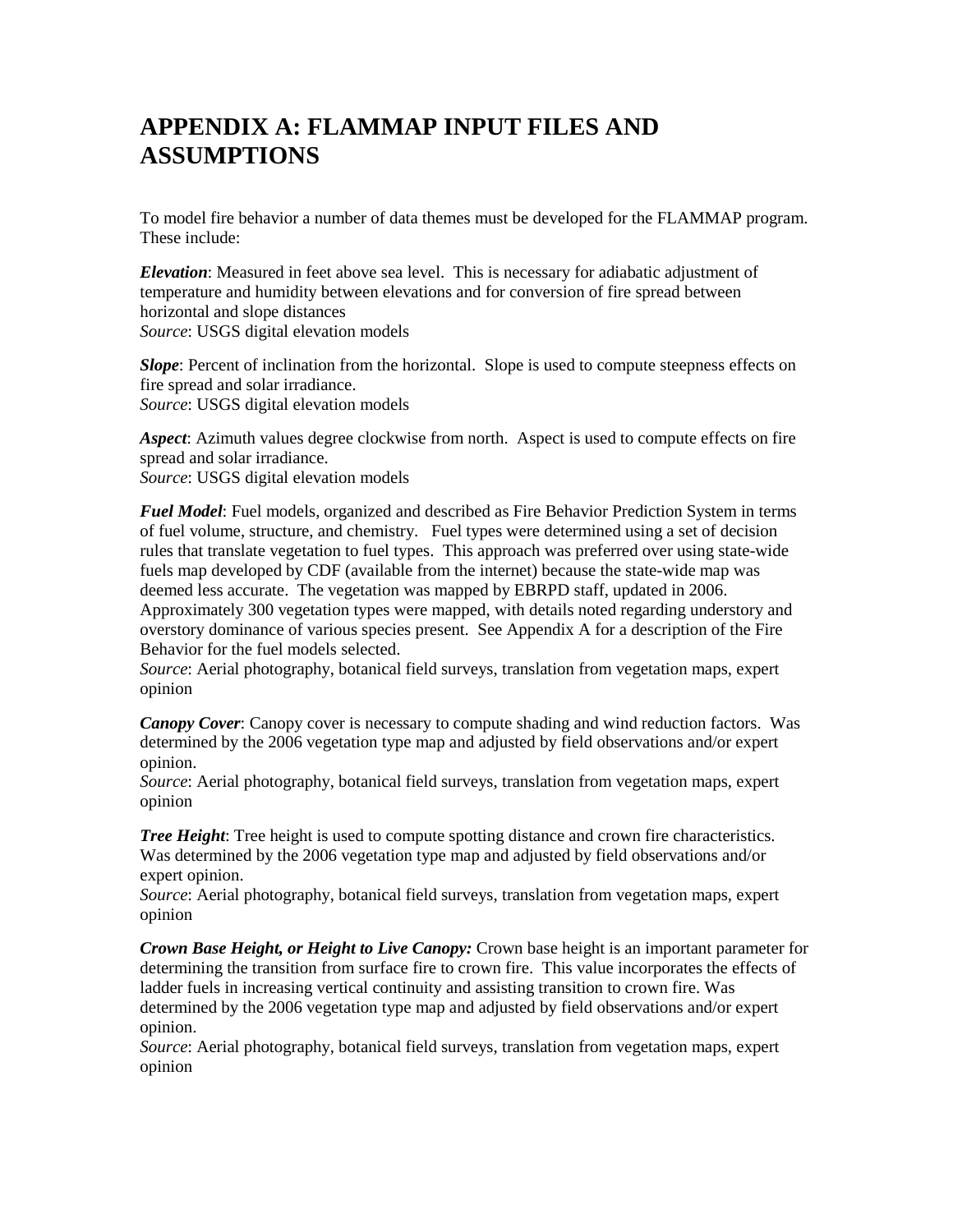*Weather*: Weather is important to determine environmental conditions during the simulation. The weather data theme describes the maximum and minimum temperature and relative humidity, and the time in which the maximum and minimum temperature occurs in order to dry and moisten fuels accordingly. Weather data was collected for a 10-year period; the actual observations for October 23-28, 2003 were used for the simulation. The weather observed on these days is among the driest in the previous 10 years.

*Source*: Oakland North remote automated weather station, located near Grizzly Peak and Marlborough Terrace in Oakland, above Gwin Canyon.

*Wind*: Wind provides a heat transfer mechanism and influences the direction of fire spread. The wind data theme describes the wind speed and direction every hour throughout the simulation. Weather data was collected for a 10-year period; the actual observations for October 23-28, 2003 were used for the simulation. The wind speed observed on these days is among the windiest in the previous 10 years. The direction of the wind was consistent with a long-term Diablo Wind event.

*Source*: Oakland North remote automated weather station

### **FLAMMAP and FARSITE Inputs Files**

The following discussion describes files used as inputs to the wildfire simulation program, FARSITE. These consist of:

- 1. *conversion files* (\*.cnv), where the fuel model specified in the spatial categorization of fuels is changed to another fuel model, or a custom fuel model.
- 2. *adjustment files*, where the rates of spread for each fuel model are adjusted to account for the inherent over-prediction of spread rates by the heat transfer models,
- 3. *custom fuel models* (\*.fmd) where fuels are defined that are not part of the standard fuel models (such as grazed grass, or an interpretation of mature landscaping),
- 4. *fuel moisture files* (\*.fms), where for each fuel model, the initial fuel moisture for each size class of fuels is defined for each fuel model. The moisture content of live woody fuels and live herbaceous fuels are similarly defined for each fuel model.

In all files, the format follows that required by the FARSITE version 4.0, 1997, by Mark A. Finney. FARSITE is available from Systems for Environmental Management, PO Box 8868, Missoula, MT, 59807, or from www.fire.org/tools.

#### **Conversion file**

No conversion files were used.

#### **Adjustment file**

An adjustment factor of .4 was selected for both fuel models because the spread of unadjusted simulations appeared to be unrealistic. The fire behavior prediction model assumes a steady and constant wind speed which would produce a fire with optimum spread rates. In reality, wind speeds fluctuate, causing fire spread to stop, and requires re-acceleration. Thus the spread of fire routinely is over-predicted. The wind speeds were less than 20 miles per hour, and while quite windy, could not merit a higher adjustment factor. All fuel models were assigned an adjustment factor of 0.4.

#### **Custom Fuel Model file**

Many custom fuel models were used to portray with more accuracy the types of fuel models found on the site. In all cases these custom fuel models used a standard fuel model as a base; the value of only one parameter was changed. In cases where especially flammable vegetation was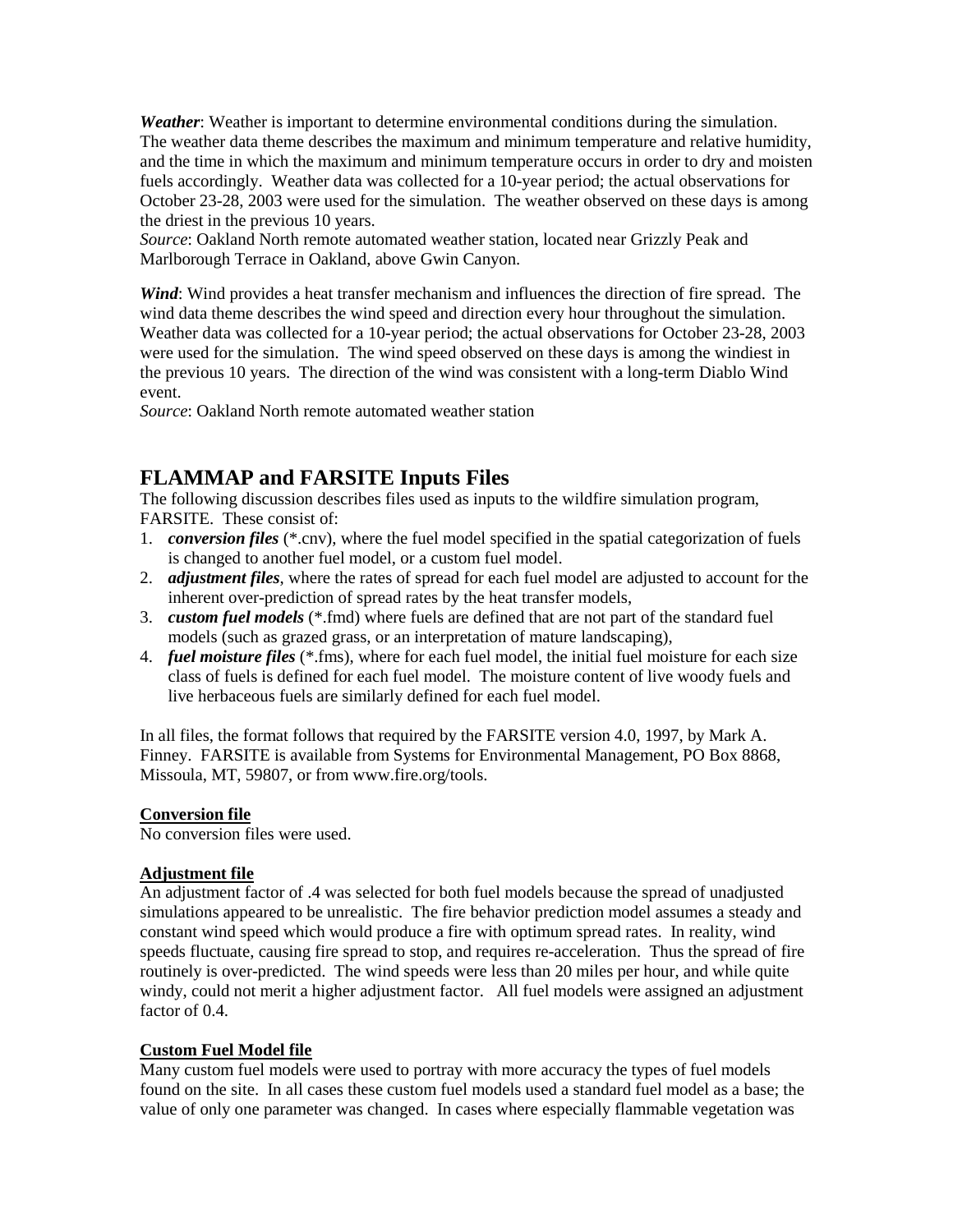present (eucalyptus and pines), the heat content of the dead and live fuel was raised. In cases where the foliage was expected to be more moist, the initial fuel moisture of the living material was raised.

|                   | <b>Standard Fuel New Custom</b><br>Model | <b>Fuel Model</b> |
|-------------------|------------------------------------------|-------------------|
| Moist fuel models | 1                                        | 61                |
| Moist fuel models | 2                                        | 20                |
| Moist fuel models | 3                                        | 30                |
| Moist fuel models | 4                                        | 40                |
| Moist fuel models | 6                                        | 60                |
| Moist fuel models | 5                                        | 50                |
| Moist fuel models | 8                                        | 80                |
| Oily Fuels        | 1                                        | 14                |
| Oily Fuels        | 2                                        | 15                |
| Oily Fuels        | 5                                        | 16                |
| Oily Fuels        | 6                                        | 17                |
| Oily Fuels        | 8                                        | 18                |
| Oily Fuels        | 9                                        | 19                |
| Oily Fuels        | 10                                       | 21                |

### **Fuel Moisture file**

This file specifies the moisture in the fuels of various sizes, and specifies how much moisture is in leaves as well. The weather files then dry out or add moisture depending on ambient conditions. The first column is the fuel model number, the remaining columns are moistures by size class and live material. These values were taken from a range of moistures monitored throughout the state for the last 20 years.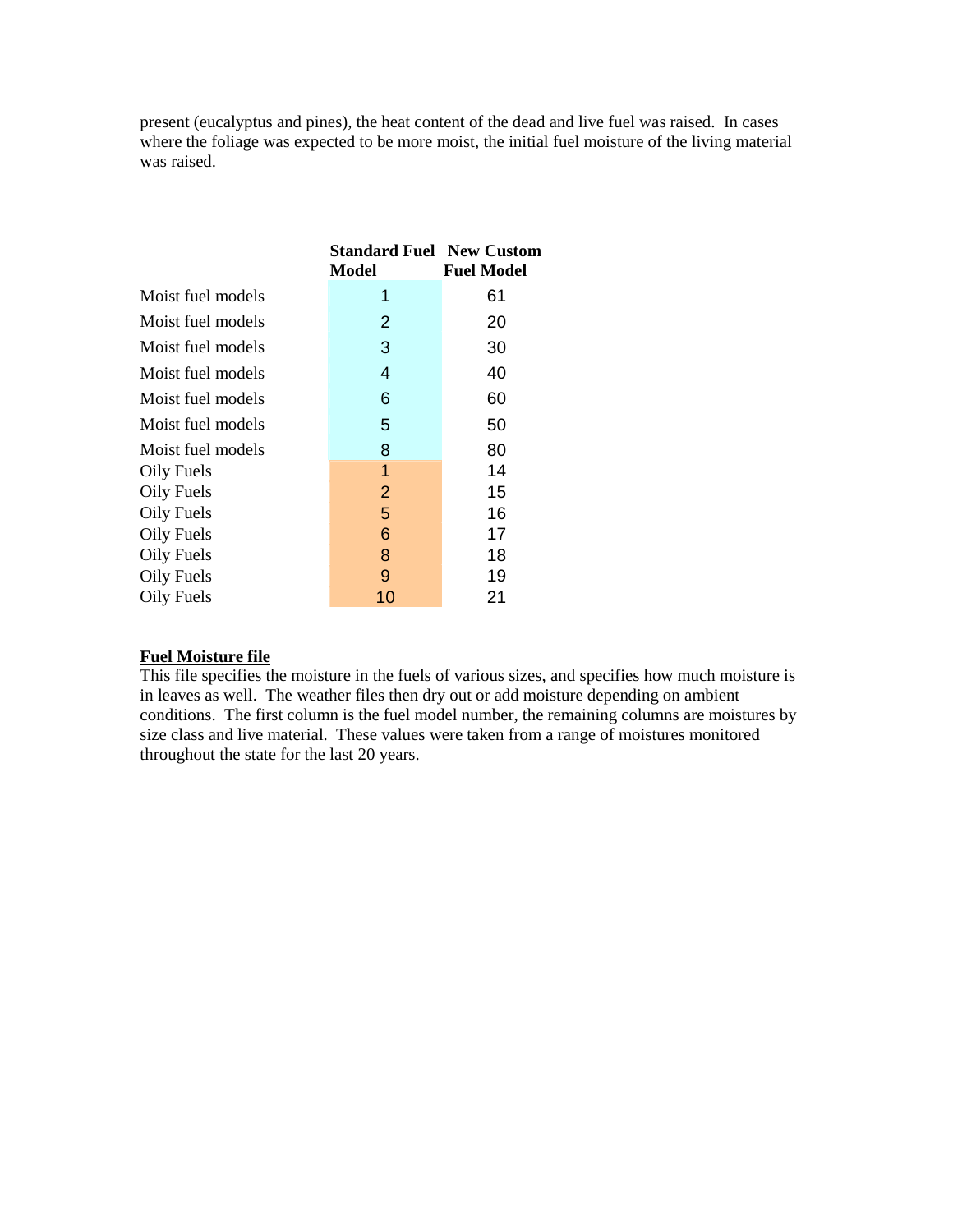### **APPENDIX B: DESCRIPTIONS OF FIRE BEHAVIOR FOR FUEL MODELS**

*From: Anderson, Hal E; Aids to Determining Fuel Models for Estimating Fire Behavior. Gen. Tech Report INT-122, 1982, and Rothermel, Richard C. How to predict the Spread and Intensity of Forest and Range Fires, Gen. Tech. Report INT-143.*

**FUEL MODEL 1: GRASS AND CUSTOM FUEL MODEL OF GRAZED GRASS.** Primary carrier of the fire is grass. Expected rate of spread in ungrazed grass is moderate to high, with low to moderate fireline intensity (flame length). Fires are surface fires that move rapidly through cured grass and associated material. Grazed grass produces significantly lower flame lengths and spreads slower by one-quarter to one-half the rate.

The entire fuel volume, estimated to range between .75 and 3 tons/acre consists of fine fuels, (<.25 inches in diameter). The fuel bed depth is expected to be the approximate height of the grass, or one foot tall.

**FUEL MODEL 2: (Savannas and Forest & Grass)** Primary carrier of the fire is shrub or litter beneath the shrub. Expected rate of spread and fireline intensities are moderate to high. Fire spread is through the fine herbaceous fuels, either curing or dead. These are surface fires where the herbaceous material, besides litter and dead-down stemwood from the open shrub or timber overstory, contribute to fire intensity.

Of the total 4 tons/acre fuel loading in Savannas, one-half, or 2 tons/acre, is found in fine fuels (<.25 inches in diameter). Twigs from .25 inches to one inch in diameter comprise 1 ton/acre; larger branches from 1 to 3 inches in diameter represent .5 tons/acre. Live foliage also comprises .5 tons/acre. The fuel bed depth is expected to be the approximate height of the grass, or one foot tall.

**FUEL MODEL 4: (Chaparral)** Fire intensity and fast-spreading fires involve the foliage and live and dead fine woody material in the crowns of a nearly continuous secondary overstory. Stands of mature shrub, 6 or more feet tall, such as California mixed chaparral...are typical candidates. Besides flammable foliage, there is dead woody material in the stand that significantly contributes to the fire intensity. Height of stands qualifying for this model depends on local conditions. There may be also a deep litter layer that confounds suppression efforts.

This fuel model has a large portion of fuel as foliage in the canopy. The fuel loading by size class follows: Fine dead fuels (<.25 inch diameter) represents 5.01 tons per acre. Fuels which are .25 - 1.00 inches in diameter total 4.01 tons/acre, and fuels between 1 to 3 inches in diameter total 2.00 tons per acre. Live herbaceous fuels are not a significant component in this fuel model, however live woody fuels constitute 5.01 tons per acre of fuel. The total loading of fuel exceeds that of fuel model 9, over 16 tons/acre.

**FUEL MODEL 5: (Coastal Scrub)** Fire is generally carried in the surface fuels that are made up of litter cast by the shrubs, and the grasses or forbs in the understory. The fires are generally not very intense because surface fuel loads are light, the shrubs are young with little dead material, and the foliage contains little volatile material. Fuel loads are less than 5.5 tons per acre, with almost one-half in twig-sized fuels and live fuels. The FBPS notes that shrubs are not very tall, but typically scrub in the District is to 10 feet tall.

**FUEL MODEL 6: (Riparian Woodland)** Fire carries through the shrub layer where the foliage is more flammable than fuel model 5, but requires moderate winds, greater than 8 mi/hr at midflame height. Fire will drop to the ground at low windspeeds or openings in the stand. The shrubs are older, but not as tall as shrub types of model 4, nor do they contain as much fuel as fuel model 4. A broad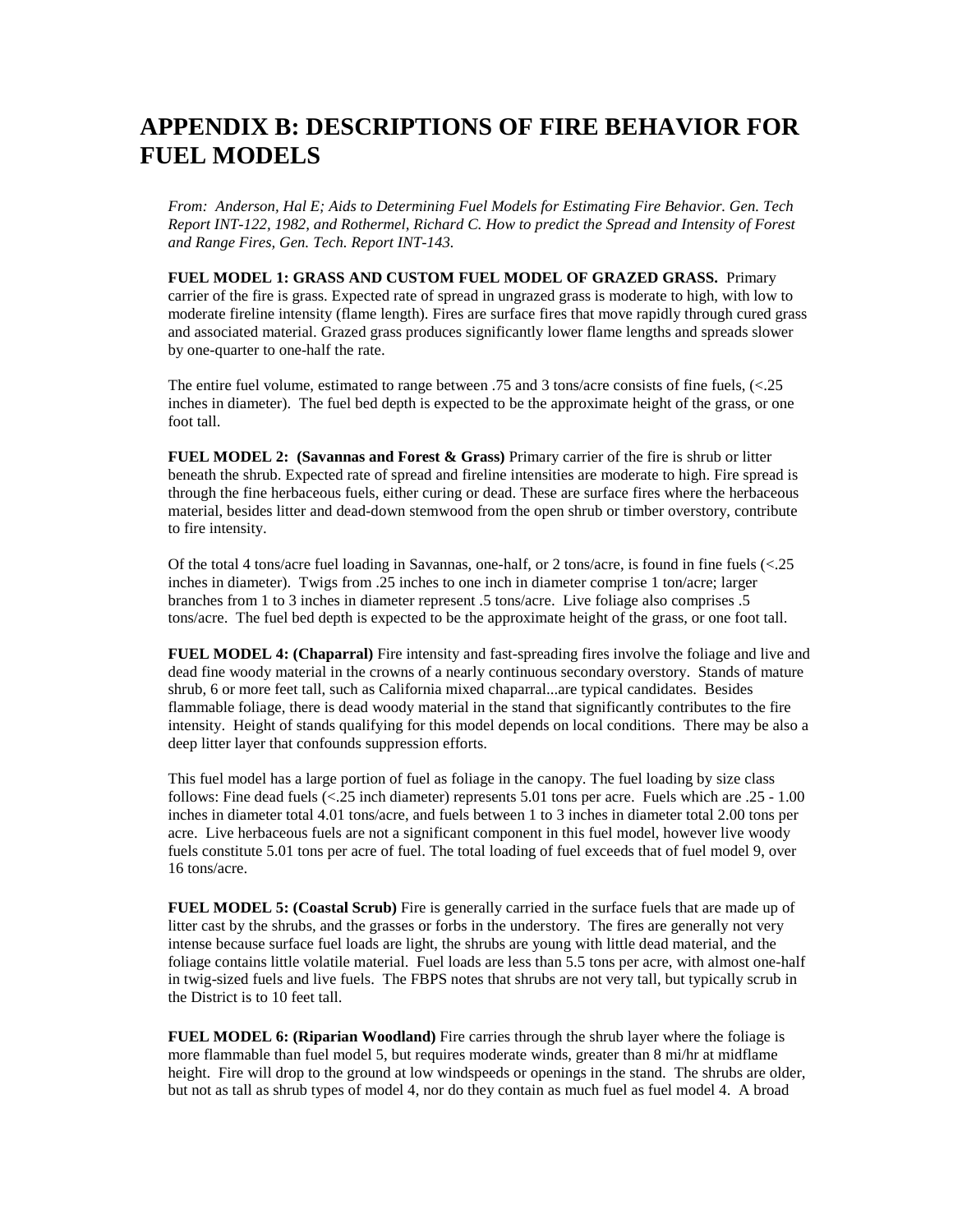range of shrub conditions is covered by this model. Fuel situations to consider include intermediateaged stands of chamise, chaparral, and oak brush.

**FUEL MODEL 8: (Oak Forest)** Slow burning ground fires with low flame heights are generally the case, although an occasional "jackpot" or heavy fuel concentration may cause a flare up. Only under severe weather conditions involving high temperatures, low humidities and high wind do the fuels pose fire hazards. A compact litter layer (composed of needles, leaves, and some twigs) supports fire, since little undergrowth is present in the stand.

The total fuel load of the Oak Forest is 5 tons/acre, with one-half of the volume consisting of material one to three inches in diameter. 1.5 tons/acre is found in fine dead fuels (<.25 inch diameter). Fuels which are .25 - 1.00 inches in diameter total 1 ton/acre. Live herbaceous and live woody fuels are not a significant component of this fuel model. While the forest height may be greater than 40 ft, the fuel bed height is considered .2 ft, or under 2.5 inches.

**FUEL MODEL 9: (Mixed Hardwood)** Fire runs through the surface litter faster than model 8 and has a higher flame height. Both long-needle conifer and hardwood stands...are typical. Fall fires in hardwoods are representative, but high winds will actually cause higher rates of spread than predicted. This is due to spotting caused by rolling and blowing leaves. Closed stands of long-needled pine like ponderosa, Jeffrey, and red pines ...are grouped in this model. Concentrations of dead-down woody material will contribute to possible torching out of trees, spotting, and crowning.

**FUEL MODEL 10: (Redwood Forest)** The fires burn in the surface and ground fuels with greater fire intensity than the other timber litter models. Dead down fuels include greater quantities of 3-inch or larger limbwood resulting from over-maturity or natural events than create a large load of dead material on the forest floor. Crowning out, spotting, and torching of individual trees is more frequent in this fuel situation, leading to potential fire control difficulties. Any forest type may be considered if heavy down material is present; for example, insect- or disease-ridden stands, wind-thrown stands, over-mature stands with deadfall, and aged slash from light thinning or partial cutting**.**

The following table identifies 13 standard fuel models. These fuel models were identified by Hal E. Anderson in *Aids to Determining Fuel Models for Estimating Fire Behavior. Gen. Tech Report INT-122, 1982* and Richard C. Rothermel in *How to predict the Spread and Intensity of Forest and Range Fires, Gen. Tech. Report INT-143*. T/A indicates tons per acre. 1-H is an abbreviation for fuels smaller than ¼ inch in diameter. 10-H, for fuels  $\frac{1}{4}$  - 1 inch in diameter, 100-H for fuels  $1 - 3$  inches in diameter. "Live" indicates living herbaceous fuels, and "woody" indicates foliar fuels of woody shrubs. Fuel Bed Depth is the height above ground in which the fuel is distributed. The moisture of extinction is the amount of dryness at which fire will not be sustained. ROS is Rate of fire spread, and FL is flame length.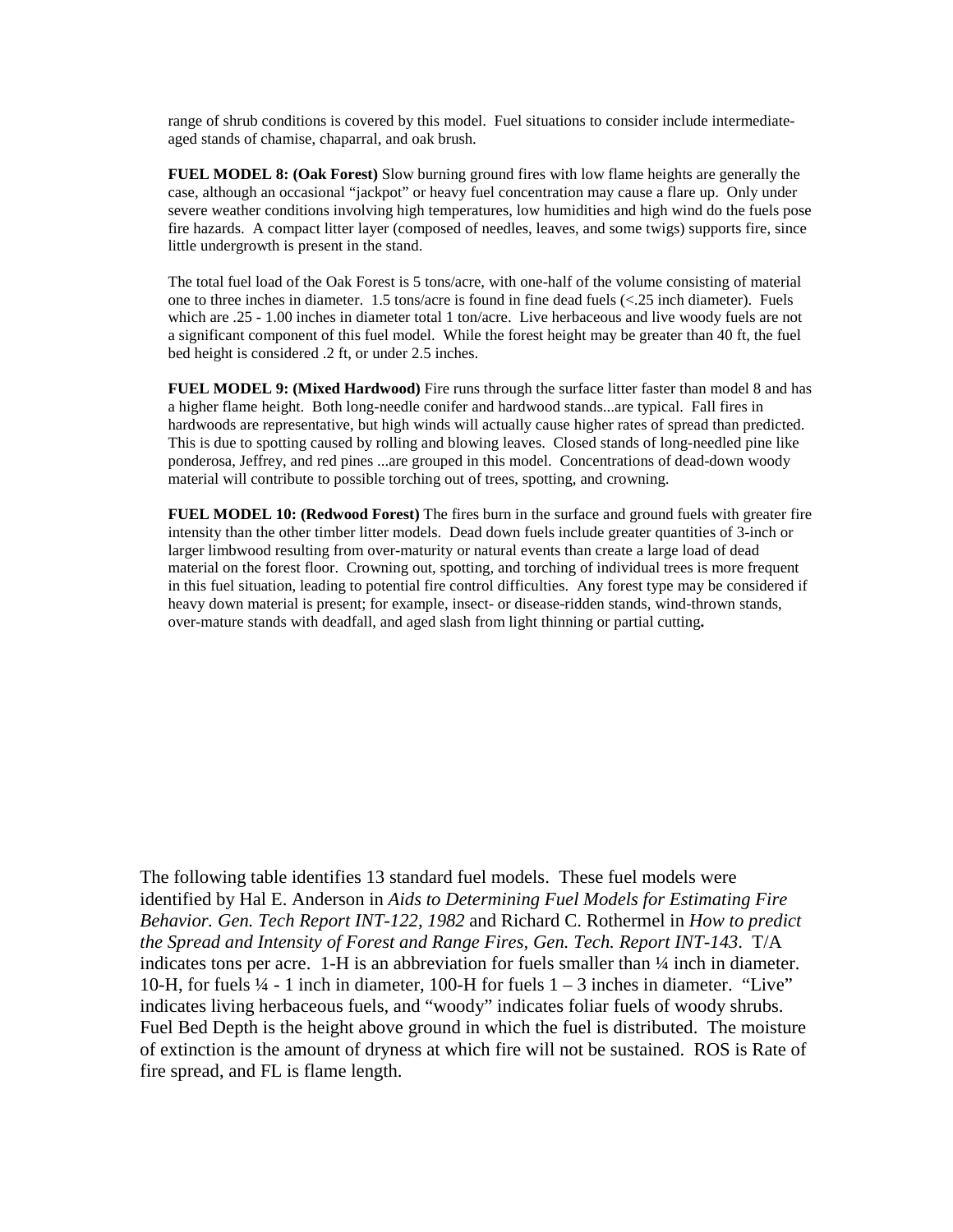|                |                                                                                                                                                                     |                    |                |                |                  | <b>Fuel</b>       | Moist. of         |                |                   |
|----------------|---------------------------------------------------------------------------------------------------------------------------------------------------------------------|--------------------|----------------|----------------|------------------|-------------------|-------------------|----------------|-------------------|
|                | <b>Typical</b>                                                                                                                                                      | Fuel Loading (T/A) |                |                |                  | <b>Bed</b>        | <b>Extinction</b> |                |                   |
| <b>Fuel</b>    | <b>Fuel</b>                                                                                                                                                         |                    |                | $100-$         |                  | <b>Depth</b>      | <b>Dead</b>       | ROS*           | $FL*$             |
| <b>Model</b>   | <b>Complex</b>                                                                                                                                                      | $1-H$              | $10-H$         | H              | Live             | (f <sup>t</sup> ) | Fuels $(\% )$     | ch/h           | (f <sup>t</sup> ) |
| $\mathbf{1}$   | Short<br>Grass                                                                                                                                                      | 0.74               | $\overline{0}$ | $\overline{0}$ | $\overline{0}$   | $\mathbf{1}$      | 12                | 78             | $\overline{4}$    |
| $\overline{2}$ | Timber                                                                                                                                                              | $\overline{2}$     | $\mathbf{1}$   | 0.5            | 0.5              | $\mathbf{1}$      | 15                | 35             | 6                 |
| $\overline{3}$ | <b>Tall Grass</b>                                                                                                                                                   | 3.01               | $\overline{0}$ | $\overline{0}$ | $\overline{0}$   | 2.5               | 25                | 104            | 12                |
| $\overline{4}$ | Chaparral                                                                                                                                                           | 5.01               | 4.01           | $\overline{2}$ | 5.01             | 6                 | 20                | 75             | 19                |
| 5              | <b>Brush</b>                                                                                                                                                        | $\mathbf{1}$       | 0.5            | $\overline{0}$ | $\overline{2}$   | $\overline{2}$    | 20                | 18             | $\overline{4}$    |
| 6              | Dormant<br>brush                                                                                                                                                    | 1.5                | 2.5            | $\mathbf{2}$   | $\boldsymbol{0}$ | 2.5               | 25                | 32             | 6                 |
| $\overline{7}$ | Southern<br>Rough                                                                                                                                                   | 1.13               | 1.87           | 1.5            | 0.37             | 2.5               | 40                | 20             | 5                 |
| $8\,$          | $\overline{\text{Closed}}$<br>Timber<br>Litter                                                                                                                      | 1.5                | $\mathbf{1}$   | 2.5            | $\boldsymbol{0}$ | 0.2               | 30                | $\overline{2}$ | $\mathbf{1}$      |
| 9              | Hardwood<br>Litter                                                                                                                                                  | 2.92               | 0.41           | 0.15           | $\overline{0}$   | 0.2               | 25                | 8              | 3                 |
| 10             | Timber                                                                                                                                                              | 3.01               | $\overline{2}$ | 5.01           | $\overline{2}$   | $\mathbf{1}$      | 25                | 8              | 5                 |
| 11             | Light<br>Logging<br>Slash                                                                                                                                           | 1.5                | 4.51           | 5.51           | $\boldsymbol{0}$ | $\mathbf{1}$      | 15                | 6              | $\overline{4}$    |
| 12             | Medium<br>Logging<br>Slash                                                                                                                                          | 4.01               | 14.03          | 16.53          | $\boldsymbol{0}$ | 2.3               | 20                | 13             | 8                 |
| 13             | Heavy<br>Logging<br>Slash                                                                                                                                           | 7.01               | 23.04          | 28.05          | $\boldsymbol{0}$ | 3                 | 25                | 14             | 11                |
|                | *ROS and FL are represented under a fine dead fuel moisture of 8%, a midflame windspeed<br>of 5 mi/h, and live fuel moisture, if present, of 100% (Anderson, 1982). |                    |                |                |                  |                   |                   |                |                   |

Table 1: Description of Fuel Models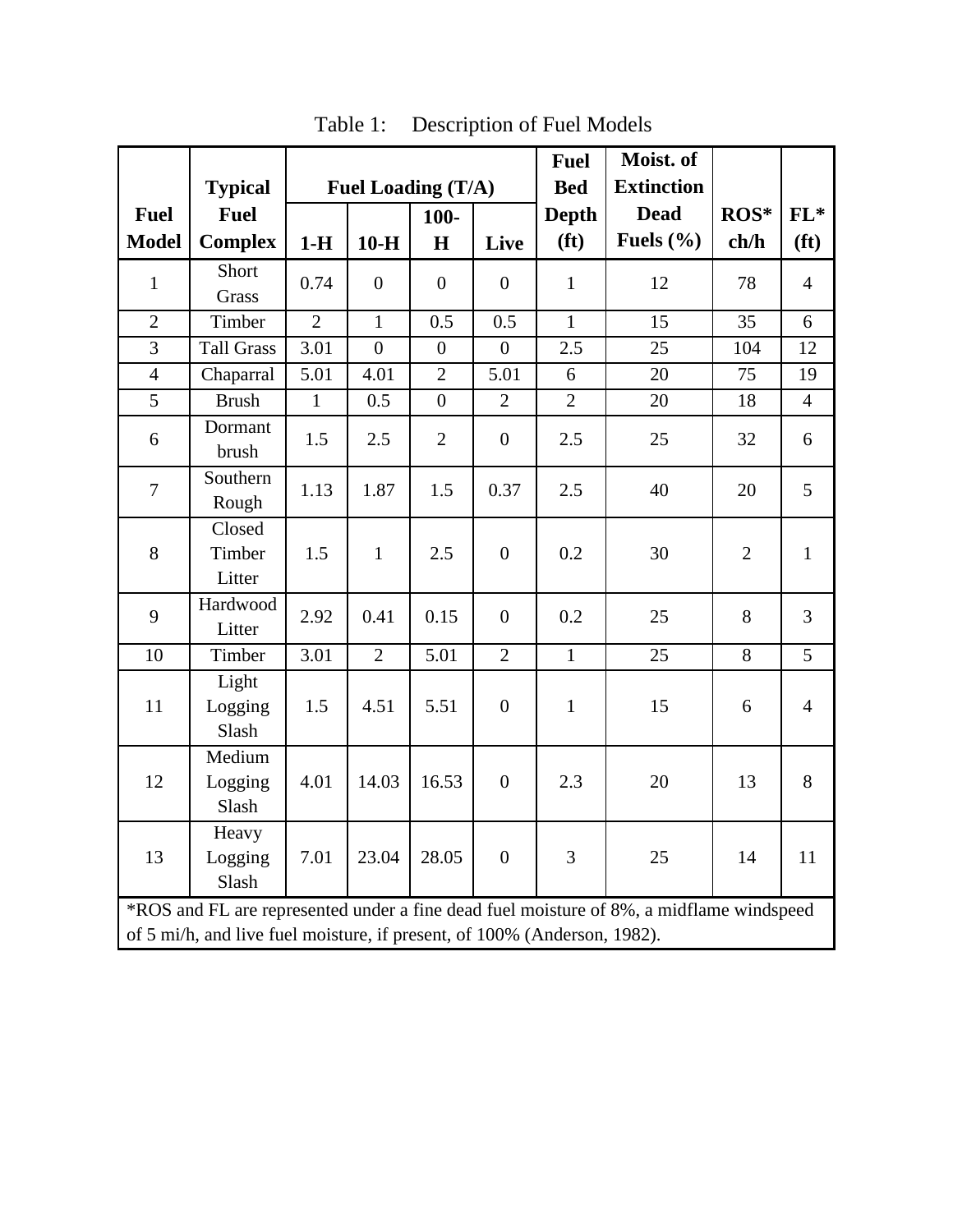### **APPENDIX C: WEATHER INPUTS FOR FLAMMAP SIMULATIONS**

*October 23-28, 2003* 

| Date         | ppt | time         | time       | min T | maxT | max RH min RH |    | elev |  |
|--------------|-----|--------------|------------|-------|------|---------------|----|------|--|
|              |     | $of$ min $T$ | of max $T$ |       |      |               |    |      |  |
| 10 23 00     |     | 0100         | 1500       | 55    | 81   | 99            | 9  | 1500 |  |
| 10 24 00     |     | 0800         | 1500       | 64    | 79   | 23            | 10 | 1500 |  |
| $10\,25\,00$ |     | 0600         | 1600       | 66    | 81   | 23            | 15 | 1500 |  |
| 10, 26, 00   |     | 2300         | 1400       | 67    | 84   | 23            | 15 | 1500 |  |
| $10\,27\,00$ |     | 0100         | 1400       | 71    | 89   | 24            | 15 | 1500 |  |
| 10 28 00     |     | 2400         | 1100       | 71    | 88   | 26            | 15 | 1500 |  |
| 10 28        | 00  | 2400         | 1100       | 71    | 88   | 26            | 15 | 1500 |  |

### **Wind Data**

| time speed dir cloud cvr<br>Date | Date time speed dir cloud cvr | Date time speed dir cloud cvr |
|----------------------------------|-------------------------------|-------------------------------|
|                                  |                               |                               |
| 10 23 0000 3 292 0               | 10 23 0000 3 292 0            | 10 24 0000 18 13 0            |
| 10 23 0100 6 332 0               | 10 23 0100 6 332 0            | 10 24 0100 18 23 0            |
| 10 23 0200 6 284 0               | 10 23 0200 6 284 0            | 10 24 0200 15 55 0            |
| 10 23 0300 5 210 0               | 10 23 0300 5 210 0            | 10 24 0300 15 57 0            |
| 10 23 0400 3 263 0               | 10 23 0400 3 263 0            | 10 24 0400 16 58 0            |
| 10 23 0500 4 234 0               | 10 23 0500 4 234 0            | 10 24 0500 18 52 0            |
| 10 23 0600 11 1 0                | 10 23 0600 11 1 0             | 10 24 0600 15 71 0            |
| 10 23 0700 11 53 0               | 10 23 0700 11 53 0            | 10 24 0700 17 56 0            |
| 10 23 0800 10 71 0               | 10 23 0800 10 71 0            | 10 24 0800 18 73 0            |
| 10 23 0900 14 54 0               | 10 23 0900 14 54 0            | 10 24 0900 16 51 0            |
| 10 23 1000 14 27 0               | 10 23 1000 14 27 0            | 10 24 1000 15 70 0            |
| 10 23 1100 18 37 0               | 10 23 1100 18 37 0            | 10 24 1100 12 62 0            |
| 10 23 1200 6 60 0                | 10 23 1200 6 60 0             | 10 24 1200 12 71 0            |
| 10 23 1300 6 25 0                | 10 23 1300 6 25 0             | 10 24 1300 7 52 0             |
| 10 23 1400 4 114 0               | 10 23 1400 4 114 0            | 10 24 1400 17 64 0            |
| 10 23 1500 7 324 0               | 10 23 1500 7 324 0            | 10 24 1500 16 66 0            |
| 10 23 1600 7 11 0                | 10 23 1600 7 11 0             | 10 24 1600 16 70 0            |
| 10 23 1700 3 241 0               | 10 23 1700 3 241 0            | 10 24 1700 10 30 0            |
| 10 23 1800 10 332 0              | 10 23 1800 10 332 0           | 10 24 1800 17 66 0            |
| 10 23 1900 14 357 0              | 10 23 1900 14 357 0           | 10 24 1900 16 52 0            |
| 10 23 2000 22 8 0                | 10 23 2000 22 8 0             | 10 24 2000 21 57 0            |
| 10 23 2100 20 9 0                | 10 23 2100 20 9 0             | 10 24 2100 20 63 0            |
| 10 23 2200 23 10 0               | 10 23 2200 23 10 0            | 10 24 2200 13 46 0            |
| 10 23 2300 23 8 0                | 10 23 2300 23 8 0             | 10 24 2300 20 58 0            |
|                                  |                               |                               |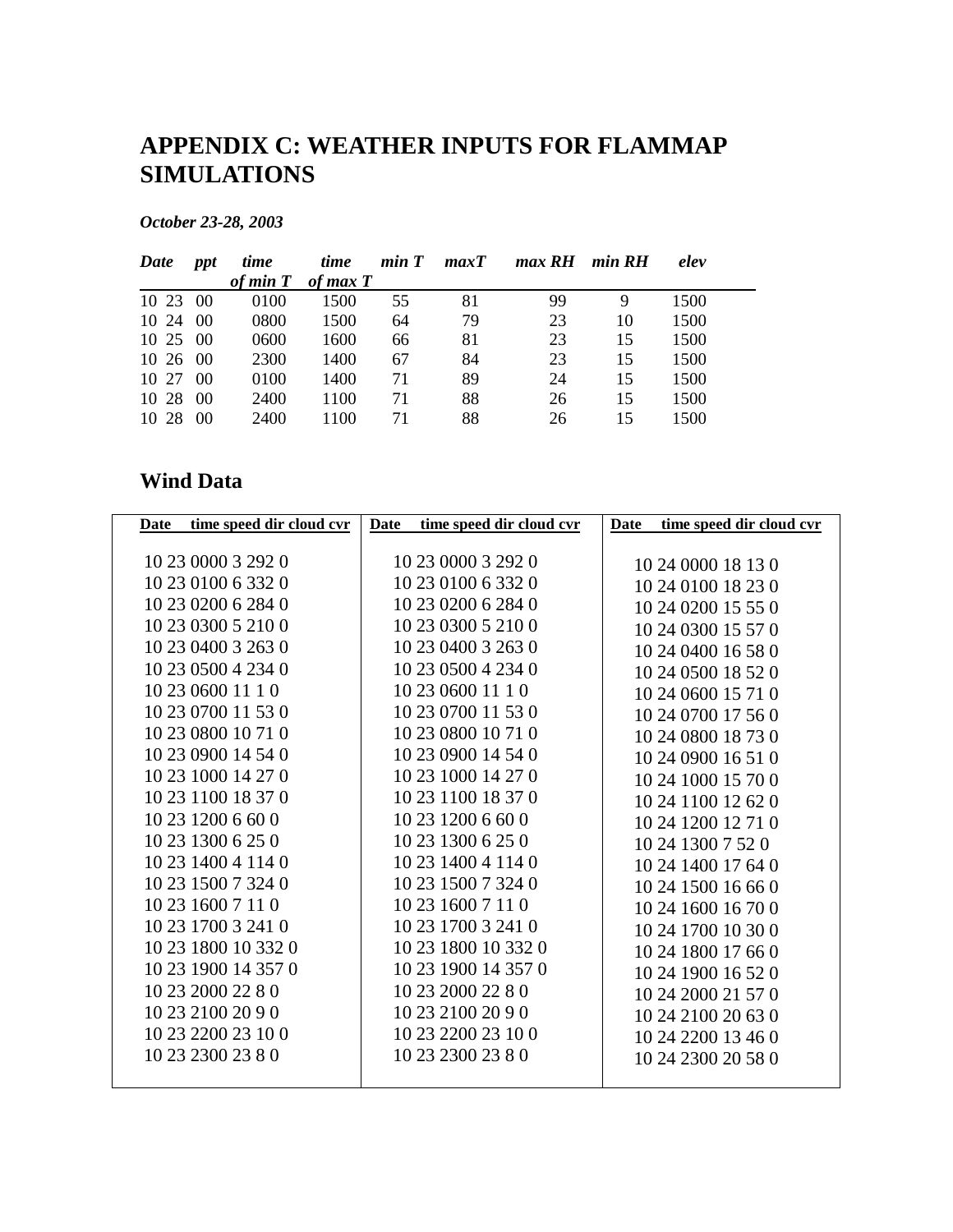| Date time speed dir cloud cvr | Date time speed dir cloud cvr | Date time speed dir cloud cvr |
|-------------------------------|-------------------------------|-------------------------------|
|                               |                               |                               |
| 10 25 0000 6 33 0             | 10 26 1700 2 287 0            | 10 28 1000 18 64 0            |
| 10 25 0100 7 57 0             | 10 26 1800 22 61 0            | 10 28 1100 8 18 0             |
| 10 25 0200 8 68 0             | 10 26 1900 25 65 0            | 10 28 1200 15 38 0            |
| 10 25 0300 11 62 0            | 10 26 2000 27 56 0            | 10 28 1300 26 48 0            |
| 10 25 0400 17 56 0            | 10 26 2100 26 57 0            | 10 28 1400 16 60 0            |
| 10 25 0500 15 57 0            | 10 26 2200 23 63 0            | 10 28 1500 4 211 0            |
| 10 25 0600 16 59 0            | 10 26 2300 23 61 0            | 10 28 1600 12 60 0            |
| 10 25 0700 20 52 0            | 10 27 0000 3 301 0            | 10 28 1700 3 342 0            |
| 10 25 0800 21 74 0            | 10 27 0100 16 35 0            | 10 28 1800 4 0 0              |
| 10 25 0900 22 70 0            | 10 27 0200 15 73 0            | 10 28 1900 26 41 0            |
| 10 25 1000 22 74 0            | 10 27 0300 4 321 0            | 10 28 2000 11 33 0            |
| 10 25 1100 24 62 0            | 10 27 0400 12 64 0            | 10 28 2100 7 39 0             |
| 10 25 1200 25 67 0            | 10 27 0500 8 83 0             | 10 28 2200 7 94 0             |
| 10 25 1300 24 59 0            | 10 27 0600 17 31 0            | 10 28 2300 2 159 0            |
| 10 25 1400 29 57 0            | 10 27 0700 13 52 0            |                               |
| 10 25 1500 28 63 0            | 10 27 0800 4 262 0            |                               |
| 10 25 1600 29 63 0            | 10 27 0900 4 296 0            |                               |
| 10 25 1700 25 58 0            | 10 27 1000 1 55 0             |                               |
| 10 25 1800 21 63 0            | 10 27 1100 4 277 0            |                               |
| 10 25 1900 28 56 0            | 10 27 1200 13 57 0            |                               |
| 10 25 2000 30 54 0            | 10 27 1300 6 97 0             |                               |
| 10 25 2100 29 41 0            | 10 27 1400 1 303 0            |                               |
| 10 25 2200 23 59 0            | 10 27 1500 3 255 0            |                               |
| 10 25 2300 19 64 0            | 10 27 1600 4 292 0            |                               |
| 10 26 0000 3 10 0             | 10 27 1700 9 59 0             |                               |
| 10 26 0100 11 67 0            | 10 27 1800 5 99 0             |                               |
| 10 26 0200 18 61 0            | 10 27 1900 2 289 0            |                               |
| 10 26 0300 11 71 0            | 10 27 2000 5 56 0             |                               |
| 10 26 0400 17 63 0            | 10 27 2100 5 101 0            |                               |
| 10 26 0500 7 77 0             | 10 27 2200 2 129 0            |                               |
| 10 26 0600 12 58 0            | 10 27 2300 3 145 0            |                               |
| 10 26 0700 23 49 0            | 10 28 0000 3 348 0            |                               |
| 10 26 0800 20 64 0            | 10 28 0100 14 63 0            |                               |
| 10 26 0900 6 36 0             | 10 28 0200 17 70 0            |                               |
| 10 26 1000 5 6 0              | 10 28 0300 16 62 0            |                               |
| 10 26 1100 25 57 0            | 10 28 0400 3 279 0            |                               |
| 10 26 1200 4 3 0              | 10 28 0500 4 208 0            |                               |
| 10 26 1300 3 331 0            | 10 28 0600 5 212 0            |                               |
| 10 26 1400 2 228 0            | 10 28 0700 4 311 0            |                               |
| 10 26 1500 20 65 0            | 10 28 0800 3 80 0             |                               |
| 10 26 1600 1 203 0            | 10 28 0900 18 49 0            |                               |
|                               |                               |                               |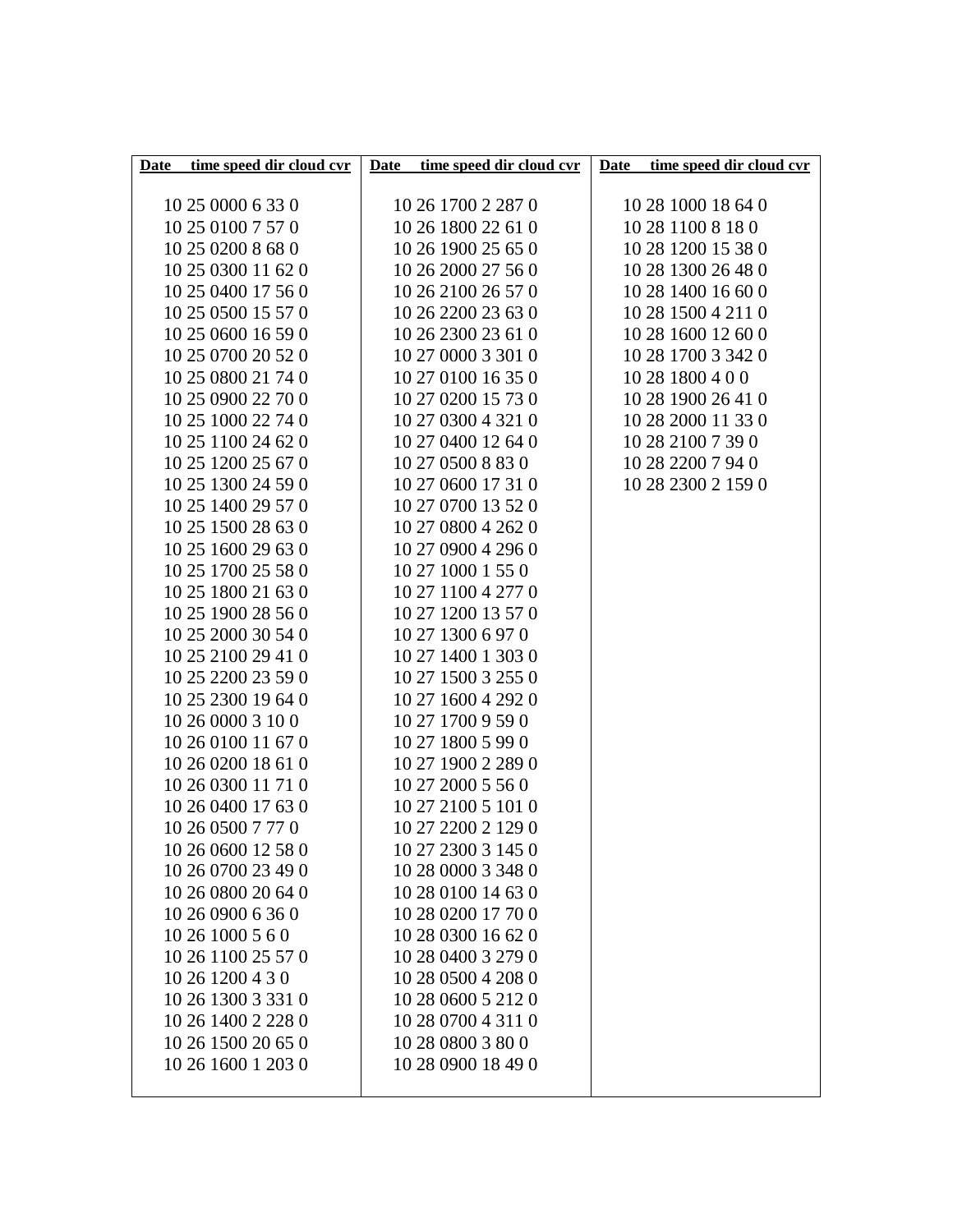|                                                                              | Burgan & |       |                        |              |                |
|------------------------------------------------------------------------------|----------|-------|------------------------|--------------|----------------|
|                                                                              | Old      | Scott |                        | Height To    | Canopy         |
|                                                                              | Fuel     | Fuel  | <b>Tree</b>            | Live         | Cover          |
| Vegetation Type per NOTES                                                    | Model    | Model | Height (ft) Crown (ft) |              | (category)     |
| Acacia                                                                       | 6        | 182   | $\overline{20}$        | 6            | 4              |
| Acacia - Palm - Live Oak - California Bay                                    | 8        | 182   | 40                     | 6            | 4              |
| <b>Alder</b>                                                                 | 81       | 190   | 40                     | 12           | 4              |
| Alvarado Staging Area - Live Oak - California Bay - Dense Bluegum Eucalyptus | 8        | 182   | 100                    | 6            | 3              |
| Alvarado Staging Area - Paved parking                                        | 0        | 99    | 0                      | 0            | 0              |
| <b>Annual Grassland</b>                                                      | 1        | 104   | 3                      |              | 0              |
| <b>Annual Grassland</b>                                                      | 1        | 104   | 3                      |              | 0              |
| Annual Grassland - Artichoke Thistle                                         | 1        | 104   | 3                      |              | 0              |
| Annual Grassland - Broom                                                     | 1        | 122   | 6                      |              | 0              |
| Annual Grassland - Coyote Brush                                              | 1        | 122   | 6                      |              | 0              |
| Annual Grassland - Coyote Brush                                              |          | 122   | 3                      |              | 0              |
| Annual Grassland - Coyote Brush - California Sage                            | 1        | 122   | 6                      |              | 0              |
| Annual Grassland - Coyote Brush - Live Oak                                   |          | 122   | 40                     |              |                |
| Annual Grassland - Coyote Brush - Live Oak - California Bay                  |          | 122   | 40                     |              |                |
| Annual Grassland - Coyote Brush - Poison Oak                                 | 1        | 122   | 6                      |              | 0              |
| Annual Grassland - Coyote Brush - Scattered Live Oak - Ca Bay                | 1        | 122   | 40                     |              |                |
| Annual Grassland - Coyote Brush - Scotch Broom                               | 1        | 122   | 6                      |              | 0              |
| Annual Grassland - Coyote Brush 15.9.14                                      | 1        | 122   | 3                      |              | 0              |
| Annual Grassland - Dense Bluegum Eucalyptus                                  | 14       | 111   | 100                    | 1            | $\overline{c}$ |
| Annual Grassland - Dense Bluegum Eucalyptus - Coyote Brush                   | 5        | 166   | 100                    | $\mathcal I$ | 3              |
| Annual Grassland - Dense Bluegum Eucalyptus - Live Oak - California Bay      | 9        | 111   | 100                    | 3            | 3              |
| Annual Grassland - Dense Bluegum Eucalyptus - Mixed Conifer                  | 14       | 127   | 100                    | 6            | $\mathcal I$   |
| Annual Grassland - Dense Eucalyptus - Broom                                  | 14       | 127   | 100                    | $\mathbf{1}$ | $\mathbf{1}$   |
| Annual Grassland - Live Oak - California Bay                                 | 1        | 122   | 40                     | 6            | 1              |
| Annual Grassland - Live Oak - California Bay                                 | 1        | 122   | 40                     | 6            |                |
| Annual Grassland - Mixed Conifer - Live Oak - California Bay 15.23           | 1        | 164   | 100                    | 6            |                |
| Annual Grassland - Mixed Conifer - Live Oak - California Bay 23.14           | 9        | 111   | 80                     | 6            | 3              |
| Annual Grassland - Poison Oak                                                | 1        | 122   | 6                      | 1            | 0              |
| Annual Grassland - Poison Oak - Coyote Brush                                 | 1        | 122   | 6                      |              | 0              |
| Annual Grassland - Poison Oak - Live Oak                                     | 1        | 122   | 40                     |              |                |
| Annual Grassland - Steep Rock                                                | 1        | 121   | 1                      |              | 0              |
| Annual Grassland - Woodchips                                                 | 1        | 101   | 1                      |              | 0              |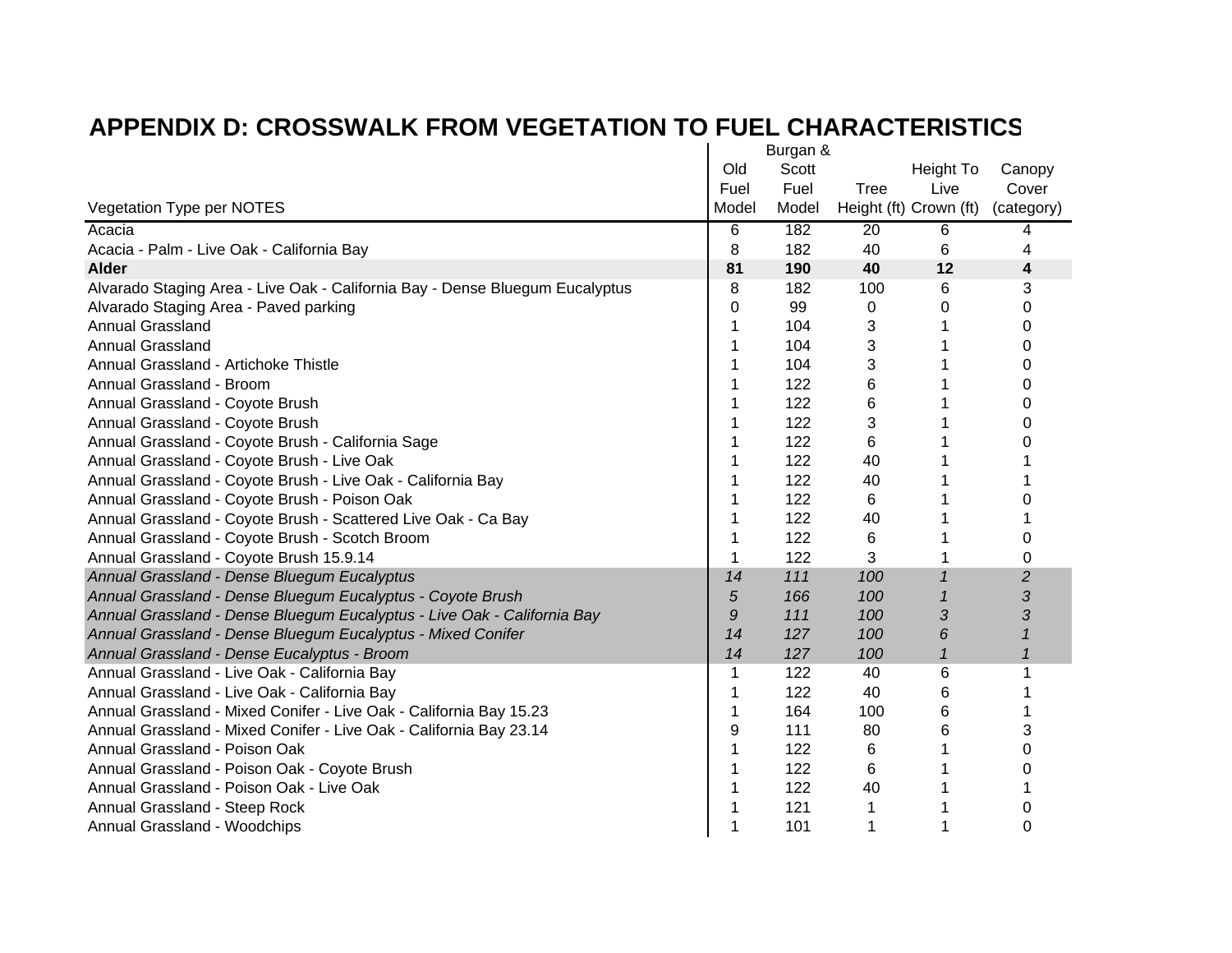|                                                       | Burgan & |       |              |                          |                |
|-------------------------------------------------------|----------|-------|--------------|--------------------------|----------------|
|                                                       | Old      | Scott |              | Height To                | Canopy         |
|                                                       | Fuel     | Fuel  | Tree         | Live                     | Cover          |
| Vegetation Type per NOTES                             | Model    | Model |              | Height (ft) Crown (ft)   | (category)     |
| Annual Grassland Nasella 10-30% cover                 | 1        | 104   | 2            |                          | 0              |
| Annual Grassland Nasella pulchra                      | 1        | 104   | 3            |                          | 0              |
| <b>Artichoke Thistle</b>                              | 3        | 141   | 3            |                          | 0              |
| Blackberry                                            | 5        | 149   | 6            | 4                        | 0              |
| Blackberry - Coyote Brush                             | 5        | 149   | 6            | 4                        | 0              |
| Blackberry - Coyote Brush - Live Oak - California Bay | 5        | 149   | 40           |                          |                |
| Blackberry - Coyote Brush - Poison Oak                | 5        | 147   | 6            | 4                        | 0              |
| Blackberry - Live Oak - California Bay                | 5        | 186   | 40           | 4                        |                |
| Blackberry - Live Oak - California Bay - Broom        | 5        | 186   | 40           | 4                        |                |
| <b>Blackberry - Poison Hemlock</b>                    | 5        | 148   | 6            | 1                        | 0              |
| Blackberry - Poison Oak - Coyote Brush                | 5        | 149   | 6            | $\overline{2}$           | 0              |
| <b>Bluegum Eucalyptus</b>                             | 21       | 192   | 100          | $\overline{\mathcal{A}}$ | 4              |
| <b>Broom</b>                                          | 6        | 149   | 6            | 2                        | 0              |
| Broom - Annual Grassland                              | 6        | 122   | 6            | $\overline{2}$           | 0              |
| Broom - Blackberry                                    | 6        | 149   | 6            | $\overline{2}$           | 0              |
| Broom - Dense Bluegum Eucalyptus - Blackberry         | 17       | 166   | 100          | $\overline{4}$           | $\overline{2}$ |
| <b>Broom - Elderberry</b>                             | 60       | 150   | 6            | $\mathbf{2}$             | $\bf{0}$       |
| Broom - Hemlock - Coyote Brush                        | 6        | 149   | 6            | $\overline{c}$           | 0              |
| <b>Broom - Willow - Pine</b>                          | 60       | 152   | 30           | $\overline{2}$           | $\mathbf{1}$   |
| California Bay                                        | 8        | 186   | 40           | 12                       | 4              |
| <b>California Bay - Huckleberry</b>                   | 60       | 152   | 40           | 6                        | 4              |
| California Bay - Manzanita - Blackberry               | 4        | 162   | 40           | 2                        | 3              |
| <b>California Bulrush</b>                             | 30       | 126   | 3            | 1                        | 0              |
| <b>California Bulrush + Willows</b>                   | 60       | 190   | 30           | 6                        | 0              |
| California Sage                                       | 5        | 147   | 6            | $\overline{2}$           | 0              |
| California Sage - Annual Grassland - Coyote Brush     | 5        | 147   | 6            | $\overline{2}$           | 0              |
| California Sagebrush                                  | 5        | 147   | 6            | 2                        | 0              |
| <b>Cattails</b>                                       | 60       | 110   | 6            | $\overline{2}$           | $\bf{0}$       |
| Children's play area                                  | 0        | 91    | 0            | $\mathbf 0$              | 0              |
| Clotbur + mud                                         | 61       | 125   | $\mathbf{2}$ | $\mathbf{2}$             | $\bf{0}$       |
| Coast Live Oak - California bay                       | 8        | 182   | 40           | 12                       | 4              |
| <b>Coast Live Oak - California Bay - Coffeeberry</b>  | 80       | 182   | 40           | $6\phantom{1}6$          | 4              |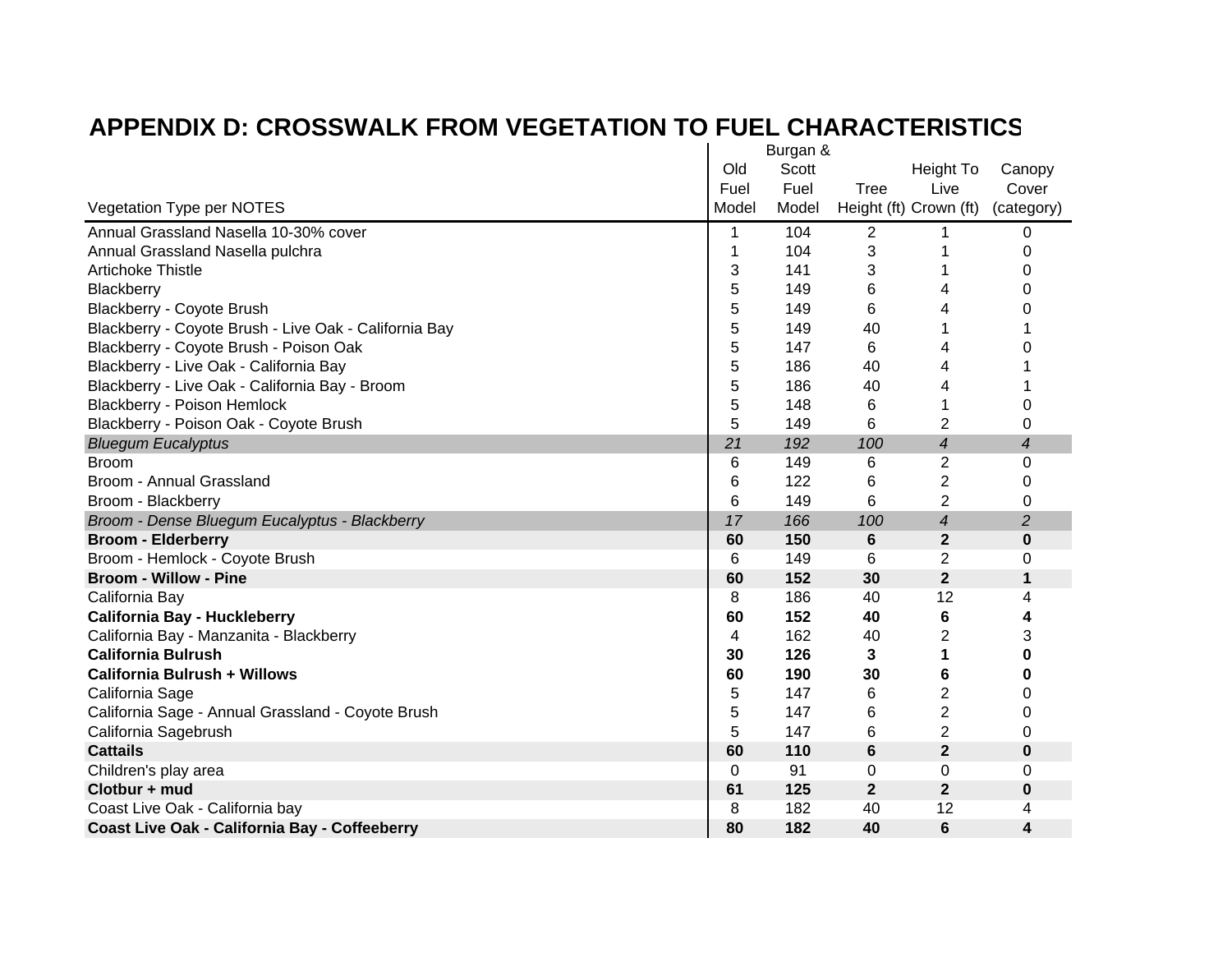|                                                                                         |       | Burgan & |                |                         |                |
|-----------------------------------------------------------------------------------------|-------|----------|----------------|-------------------------|----------------|
|                                                                                         | Old   | Scott    |                | Height To               | Canopy         |
|                                                                                         | Fuel  | Fuel     | <b>Tree</b>    | Live                    | Cover          |
| Vegetation Type per NOTES                                                               | Model | Model    |                | Height (ft) Crown (ft)  | (category)     |
| Coast Live Oak - California Bay - Madrone                                               | 8     | 182      | 40             | 6                       | 4              |
| <b>Coast Live Oak - California Bay - Willows</b>                                        | 80    | 190      | 40             | 6                       | 3              |
| Coast Live Oak - California Bay + occ. Madrone, Alder, Elderberry                       | 80    | 191      | 40             | 6                       | 3              |
| Coast Live Oak - Coyote Brush - Scotch Broom                                            | 5     | 147      | 40             | 2                       | 2              |
| <b>Coast Live Oak - Mixed Trees/Shrubs</b>                                              | 5     | 147      | 40             | 2                       | 4              |
| Coast Live Oak - Redwood - Poison Oak - Mixed Trees/Shrubs                              | 8     | 182      | 100            | 6                       | 4              |
| Coyote Brush                                                                            | 5     | 147      | 6              | 2                       | 0              |
| Coyote Brush - Annual Grassland                                                         | 5     | 122      | 6              | $\overline{2}$          | 0              |
| Coyote Brush - Annual Grassland                                                         | 5     | 122      | 6              | $\overline{2}$          | 0              |
| Coyote Brush - Annual Grassland - Dense Bluegum Eucalyptus                              | 5     | 189      | 100            | 1                       | 4              |
| Coyote Brush - Annual Grassland - Hemlock                                               | 5     | 122      | 6              | 2                       | 0              |
| Coyote Brush - Annual Grassland - Huckleberry                                           | 50    | 126      | $6\phantom{1}$ | $\overline{\mathbf{2}}$ | $\bf{0}$       |
| Coyote Brush - Annual Grassland - Live Oak - California Bay                             | 5     | 122      | 40             | 2                       | 2              |
| Coyote Brush - Annual Grassland - Poison Oak                                            | 5     | 122      | 6              | $\overline{2}$          | 0              |
| Coyote Brush - Blackberry - Ocean Spray - Poison Oak                                    | 50    | 152      | 10             | $\overline{2}$          | $\pmb{0}$      |
| Coyote Brush - Blackberry - Poison Oak                                                  | 5     | 147      | 6              | 2                       | 0              |
| Coyote Brush - Blackberry - Poison Oak - Elderberry - Live Oak - California Bay         | 5     | 170      | 40             | $\mathbf 2$             | $\mathbf{2}$   |
| Coyote Brush - Blackberry - Poison Oak - Live Oak - California Bay                      | 5     | 165      | 40             | 2                       | $\overline{2}$ |
| Coyote Brush - Broom                                                                    | 5     | 147      | 6              | $\overline{2}$          | 0              |
| Coyote Brush - California Bay                                                           | 5     | 147      | 40             | $\overline{2}$          | $\overline{2}$ |
| Coyote Brush - California Buckeye - Live Oak - California Bay - Poison Oak - Blackberry | 5     | 147      | 40             | 2                       | 2              |
| Coyote Brush - California Hazelnut - Blackberry - Live Oak - California Bay             | 5     | 170      | 40             | $\mathbf{2}$            | $\mathbf{2}$   |
| Coyote Brush - California Sage                                                          | 5     | 147      | 6              | 2                       | 0              |
| Coyote Brush - California Sage - Annual Grassland                                       | 5     | 147      | 6              | 2                       | 0              |
| Coyote Brush - California Sage - Blackberry                                             | 5     | 147      | 6              | 2                       | 0              |
| Coyote Brush - California Sage - Grassland                                              | 5     | 147      | 6              | 2                       | 0              |
| Coyote Brush - California Sage - Live Oak                                               | 5     | 147      | 40             | 2                       | 1              |
| Coyote Brush - California Sage - Live Oak - California Bay                              | 5     | 147      | 40             | 2                       | 2              |
| Coyote Brush - California Sage - Monkey Flower - Live Oak - California Bay              | 5     | 147      | 40             | 2                       | 2              |
| Coyote Brush - California Sage - Poison Oak                                             | 5     | 147      | 6              | 2                       | 0              |
| Coyote Brush - California Sagebrush                                                     | 5     | 147      | 6              | $\overline{2}$          | 0              |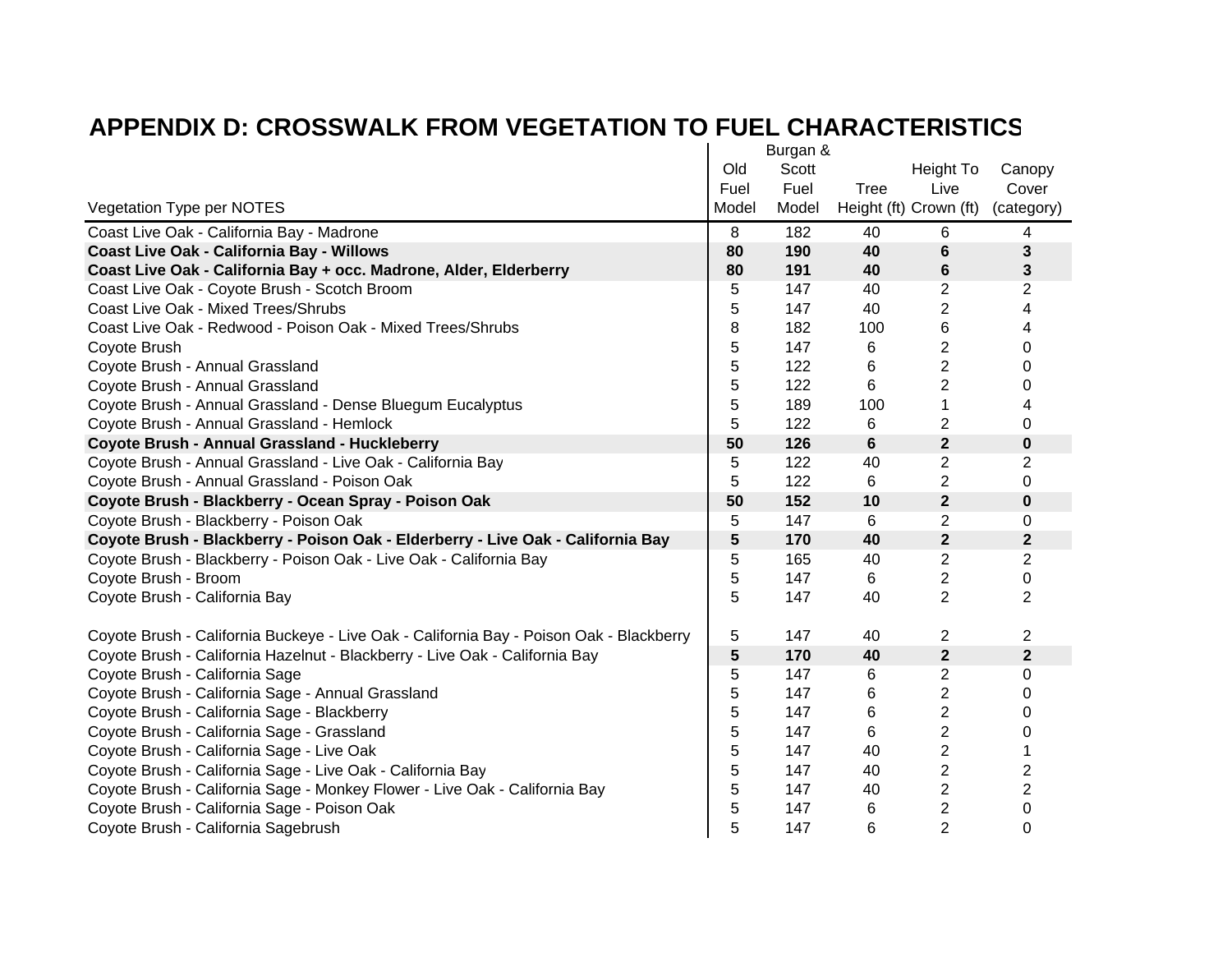|                                                                                        |       | Burgan & |      |                        |                |
|----------------------------------------------------------------------------------------|-------|----------|------|------------------------|----------------|
|                                                                                        | Old   | Scott    |      | Height To              | Canopy         |
|                                                                                        | Fuel  | Fuel     | Tree | Live                   | Cover          |
| Vegetation Type per NOTES                                                              | Model | Model    |      | Height (ft) Crown (ft) | (category)     |
| Coyote Brush - Coffeeberry - Cal. Blackberry - Poison Oak - Poison Hemlock             | 50    | 147      | 6    | $\mathbf{2}$           | 0              |
| Coyote Brush - Dense Bluegum Eucalyptus                                                | 16    | 209      | 100  | $\overline{c}$         | $\overline{2}$ |
| Coyote Brush - Dense Bluegum Eucalyptus - California Bay                               | 16    | 209      | 100  | $\overline{c}$         | $\overline{c}$ |
| Coyote Brush - Dense Bluegum Eucalyptus - Live Oak - California Bay - Annual Grassland | 16    | 209      | 100  | 2                      | 2              |
| <b>Coyote Brush - Elderberry</b>                                                       | 50    | 150      | 6    | $\mathbf 2$            | $\bf{0}$       |
| Coyote Brush - Elderberry - Blackberry                                                 | 50    | 150      | 6    | $\overline{c}$         | 0              |
| Coyote Brush - Elderberry - Live Oak - California Bay                                  | 50    | 150      | 40   | $\mathbf 2$            | $\mathbf 2$    |
| Coyote Brush - Elderberry - Poison Oak                                                 | 5     | 149      | 6    | 2                      | 0              |
| Coyote Brush - French Broom                                                            | 5     | 147      | 6    | 2                      | 0              |
| Coyote Brush - Grassland                                                               | 5     | 122      | 6    | 2                      | 0              |
| Coyote Brush - Grassland - California Sage                                             | 5     | 122      | 6    | $\overline{c}$         | 0              |
| Coyote Brush - Hemlock                                                                 | 5     | 147      | 6    | 2                      | 0              |
| Coyote Brush - Live Oak                                                                | 5     | 147      | 40   | $\overline{2}$         | 2              |
| Coyote Brush - Live Oak - Broom                                                        | 5     | 147      | 40   | 2                      | 2              |
| Coyote Brush - Live Oak - California Bay - Annual Grassland                            | 5     | 147      | 40   | 2                      | 2              |
| Coyote Brush - Live Oak - California Bay - Blackberry - Poison Oak                     | 5     | 149      | 40   | 2                      | $\overline{2}$ |
| Coyote Brush - Live Oak - California Bay - Elderberry                                  | 50    | 152      | 40   | $\mathbf{2}$           | $\mathbf{2}$   |
| Coyote Brush - Live Oak - California Bay - Poison Oak - Blackberry                     | 5     | 147      | 40   | $\overline{2}$         | $\overline{2}$ |
| Coyote Brush - Live Oak - California Bay - Willow                                      | 50    | 151      | 30   | $\mathbf 2$            | $\mathbf{2}$   |
| Coyote Brush - Live Oak - Willow                                                       | 50    | 152      | 40   | $\overline{2}$         | $\overline{2}$ |
| Coyote Brush - Mixed Conifer                                                           | 5     | 165      | 100  | 2                      | 2              |
| Coyote Brush - Mixed Conifer - Live Oak - California Bay                               | 5     | 165      | 100  | 2                      | 2              |
| Coyote Brush - Monkey Flower                                                           | 5     | 147      | 6    | $\overline{2}$         | 0              |
| Coyote Brush - N. Coastal Scrub Mix                                                    | 5     | 147      | 6    | 2                      | 0              |
| Coyote Brush - Oak - Shrubland                                                         | 5     | 147      | 40   | 1                      |                |
| Coyote Brush - Pine                                                                    | 16    | 209      | 80   | $\overline{2}$         | $\overline{2}$ |
| Coyote Brush - Pine - Annual Grassland                                                 | 5     | 165      | 80   | 2                      | 2              |
| Coyote Brush - Poison Hemlock                                                          | 5     | 147      | 6    | 2                      | 0              |
| Coyote Brush - Poison Oak                                                              | 5     | 147      | 6    | 2                      | 0              |
| Coyote Brush - Poison Oak - Blackberry                                                 | 5     | 149      | 6    | 2                      | 0              |
| Coyote Brush - Poison Oak - Blackberry - Dense Bluegum Eucalyptus                      | 16    | 209      | 100  | $\overline{1}$         | 4              |
| Coyote Brush - Poison Oak - Blackberry - Elderberry                                    | 50    | 152      | 6    | $\overline{2}$         | 0              |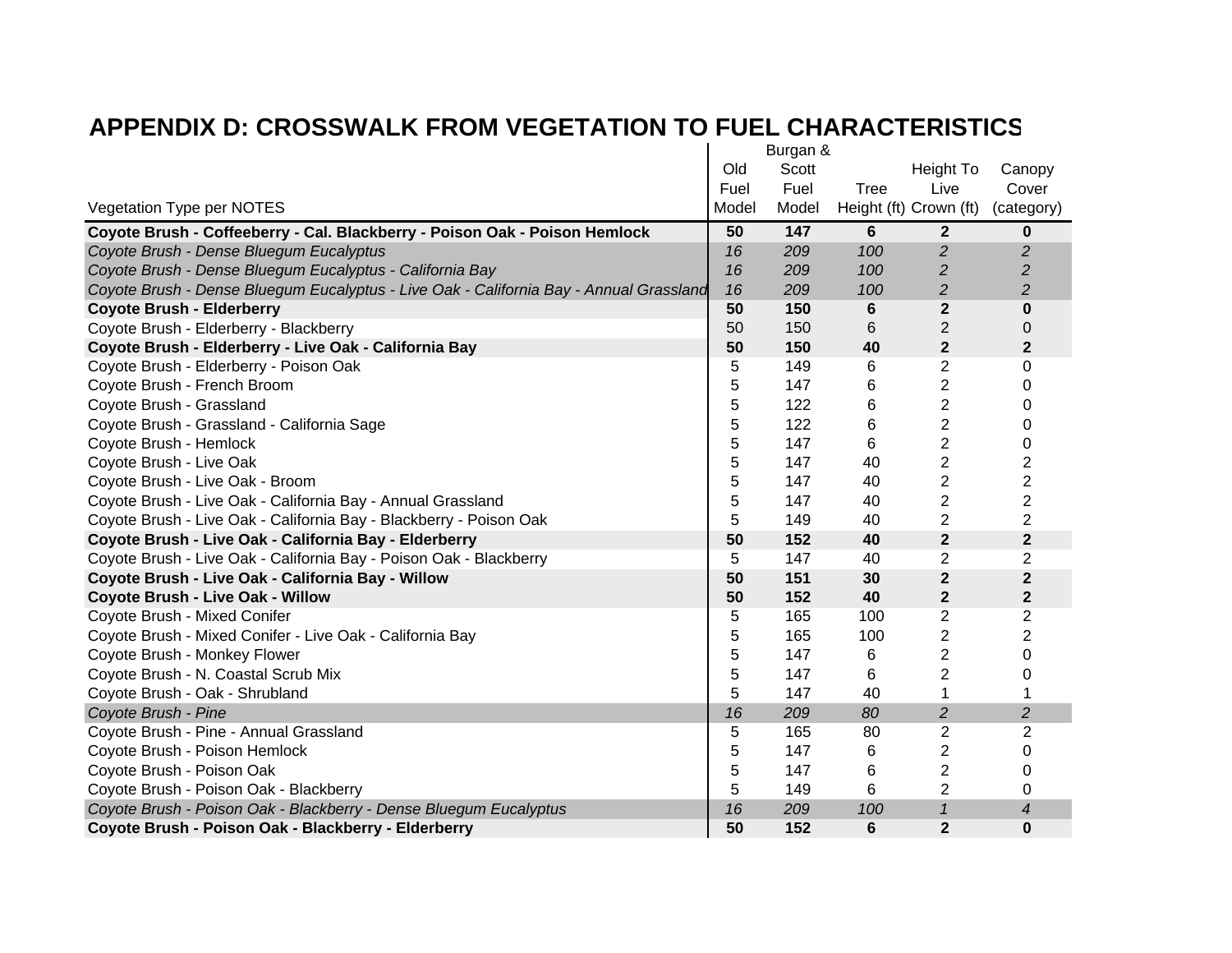|                                                                                     |          | Burgan & |             |                            |                            |
|-------------------------------------------------------------------------------------|----------|----------|-------------|----------------------------|----------------------------|
|                                                                                     | Old      | Scott    |             | Height To                  | Canopy                     |
|                                                                                     | Fuel     | Fuel     | <b>Tree</b> | Live                       | Cover                      |
| Vegetation Type per NOTES                                                           | Model    | Model    |             | Height (ft) Crown (ft)     | (category)                 |
| Coyote Brush - Poison Oak - Blackberry - Live Oak - California Bay                  | 5        | 149      | 40          | 2                          |                            |
| Coyote Brush - Poison Oak - Blackberry - Mixed Conifer                              | 5        | 147      | 80          | 1                          |                            |
| Coyote Brush - Poison Oak - California Sage                                         | 5        | 147      | 6           | 2                          | 0                          |
| Coyote Brush - Poison Oak - Dense Bluegum Eucalyptus                                | 16       | 209      | 100         | $\boldsymbol{\mathcal{I}}$ | 4                          |
| Coyote Brush - Poison Oak - Live Oak - California Bay                               | 5        | 147      | 40          | $\overline{2}$             | $\overline{2}$             |
| Coyote Brush - Poison Oak - Live Oak - California Bay - Hemlock                     | 5        | 147      | 40          | $\overline{2}$             | $\overline{2}$             |
| Coyote Brush - Poison Oak - Monkey Flower                                           | 5        | 147      | 6           | $\overline{2}$             | 0                          |
| Coyote Brush - Poison Oak - Monkey Flower - Pine                                    | 16       | 209      | 80          | $\overline{c}$             | $\boldsymbol{\mathcal{L}}$ |
| Coyote Brush - Poison Oak - Redwood - Live Oak - California Bay                     | 5        | 147      | 100         | $\overline{2}$             | $\overline{2}$             |
| Coyote Brush - Prunus - Poison Hemlock - Bay - Willow - etc.                        | 50       | 152      | 40          | $\mathbf{2}$               | $\mathbf{1}$               |
| Coyote Brush - Scotch Broom                                                         | 5        | 147      | 6           | $\overline{2}$             | 0                          |
| Coyote Brush - Shrubland - Coast Live Oak - California Bay - Madrone                | 5        | 147      | 40          | $\overline{2}$             | $\overline{2}$             |
| <b>Coyote Brush - Willow</b>                                                        | 50       | 152      | 30          | $\overline{2}$             | $\overline{2}$             |
| Dense Bluegum Eucalyptus - Broom - Live Oak - California Bay                        | 21       | 192      | 100         | 6                          | $\boldsymbol{4}$           |
| Dense Bluegum Eucalyptus - California Bay                                           | 21       | 192      | 100         | 6                          | 4                          |
| Dense Bluegum Eucalyptus - California Bay                                           | 21       | 192      | 100         | 6                          | 4                          |
| Dense Bluegum Eucalyptus - California Bay - Pine                                    | 21       | 192      | 100         | 6                          | 4                          |
| Dense Bluegum Eucalyptus - California Sage                                          | 16       | 166      | 100         | $\overline{c}$             | 3                          |
| Dense Bluegum Eucalyptus - Coyote Brush                                             | 16       | 209      | 100         | $\overline{c}$             | 4                          |
| Dense Bluegum Eucalyptus - Live Oak - California Bay                                | 21       | 192      | 100         | 4                          | 4                          |
| Dense Bluegum Eucalyptus - Live Oak - California Bay - Blackberry                   | 21       | 192      | 100         | 4                          | 4                          |
| Dense Bluegum Eucalyptus - Live Oak - California Bay - Coyote Brush                 | 21       | 192      | 100         | 4                          | 4                          |
| Dense Bluegum Eucalyptus - Pine                                                     | 21       | 192      | 100         | $\overline{4}$             | 4                          |
| <b>Dense Eucalyptus</b>                                                             | 21       | 192      | 100         | 6                          | $\boldsymbol{4}$           |
| Developed                                                                           | 0        | 91       | 0           | $\Omega$                   | $\Omega$                   |
| Developed - Franklin Ridge Staging Area                                             | 0        | 91       | 0           | 0                          | 0                          |
| Developed/Landscaped                                                                | $\Omega$ | 93       | 0           | 0                          | 0                          |
| Environmental Education Center / Little Farm: Structures, irrigated turf, bare dirt | 0        | 91       | 0           | 0                          | 0                          |
| Golf Course - Irrigated Turf and Trees                                              | 0        | 93       | 0           | 0                          | 0                          |
| <b>Golf Course: Developed</b>                                                       | 0        | 93       | 0           | 0                          | 0                          |
| <b>Golf Course: Water</b>                                                           | 0        | 98       | 0           | 0                          | 0                          |
| Grassland                                                                           |          | 104      | 3           |                            | 0                          |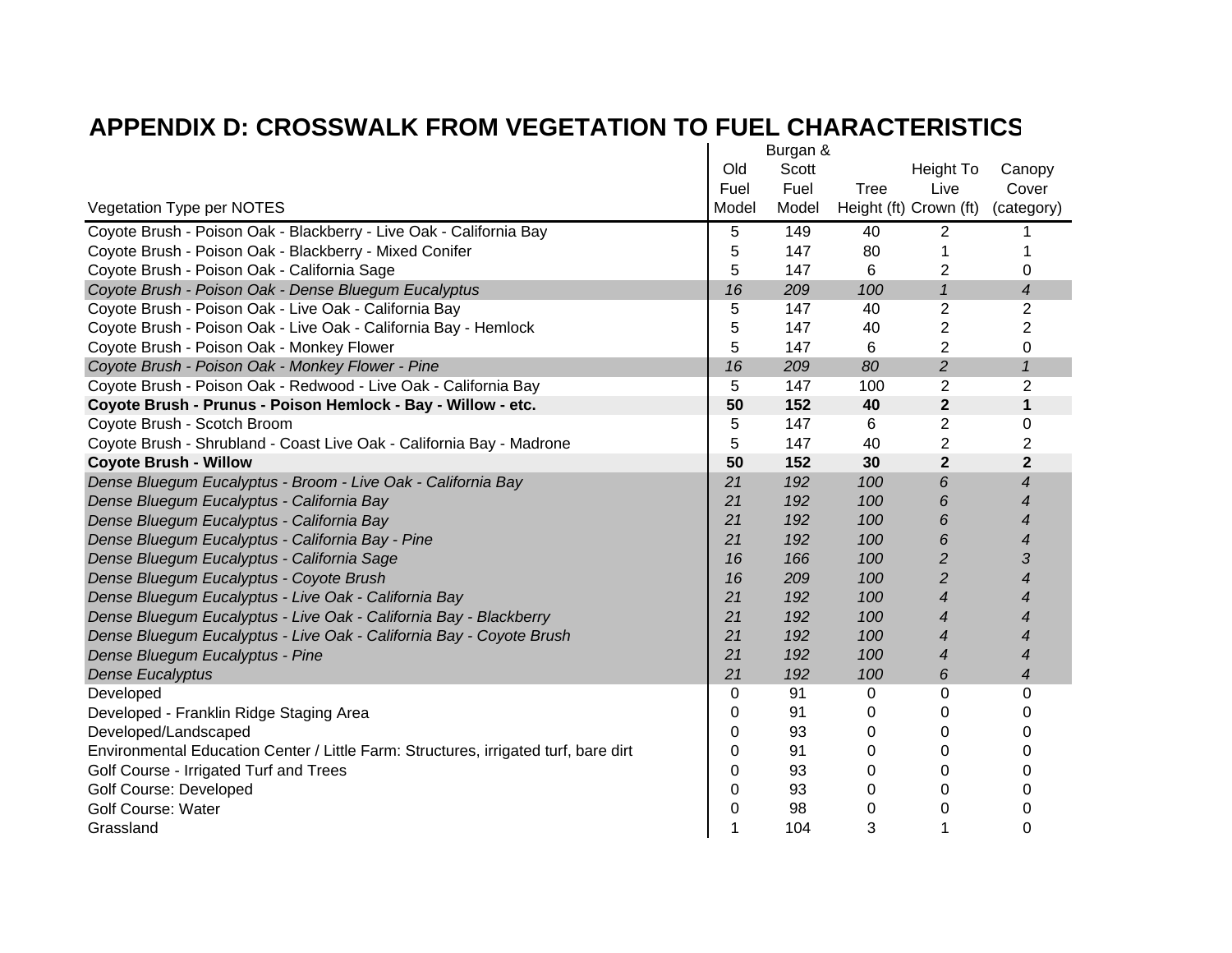|                                                                                  |          | Burgan & |             |                        |                          |
|----------------------------------------------------------------------------------|----------|----------|-------------|------------------------|--------------------------|
|                                                                                  | Old      | Scott    |             | Height To              | Canopy                   |
|                                                                                  | Fuel     | Fuel     | <b>Tree</b> | Live                   | Cover                    |
| Vegetation Type per NOTES                                                        | Model    | Model    |             | Height (ft) Crown (ft) | (category)               |
| Grassland - Coyote Brush                                                         | 1        | 122      | 6           |                        | 0                        |
| Grassland - Coyote Brush - California Sage                                       | 1        | 122      | 6           |                        | 0                        |
| Grassland - Coyote Brush - Live Oak - California Bay                             |          | 122      | 40          |                        |                          |
| Grassland - Live Oak                                                             | 1        | 122      | 40          | 6                      |                          |
| <b>Ground Clover</b>                                                             |          | 122      | 40          | 6                      |                          |
| Ground Clover - Coyote Brush - California Bay                                    |          | 122      | 40          | 6                      |                          |
| Ground Clover - Grassland - Coyote Brush                                         | 1        | 122      | 40          | 6                      | 0                        |
| Hemlock - Annual Grassland                                                       | 3        | 122      | 6           | 3                      | 0                        |
| Hemlock - Artichoke Thistle                                                      | 5        | 121      | 6           | 3                      | 0                        |
| Hemlock - Broom - Coyote Brush                                                   | 5        | 147      | 6           | 3                      | 0                        |
| Hemlock - Elderberry - Live Oak - California Bay                                 | 5        | 147      | 6           | 3                      | 0                        |
| Irrigated turf                                                                   | $\Omega$ | 93       | $\Omega$    | $\Omega$               | 0                        |
| Lake Anza parking lot - irrigated turf - structures - beach - landscape trees    | 0        | 93       | 0           | 0                      | 0                        |
| Lake Chabot Marina - Developed                                                   | 0        | 91       | 0           | 0                      | 0                        |
| Landscaped Parking Lot                                                           | 0        | 93       | 0           | $\Omega$               | 0                        |
| Live Oak                                                                         | 8        | 182      | 40          | 12                     | 4                        |
| Live Oak - California Bay                                                        | 8        | 182      | 40          | 12                     | 4                        |
| Live Oak - California Bay                                                        | 8        | 182      | 40          | 12                     | 4                        |
| Live Oak - California Bay - Annual Grassland                                     | 1        | 182      | 40          | $\overline{2}$         | 3                        |
| Live Oak - California Bay - Annual Grassland - Coyote Brush                      | 5        | 182      | 40          | $\overline{2}$         | 3                        |
| Live Oak - California Bay - Blackberry                                           | 5        | 182      | 40          | 6                      | 3                        |
| Live Oak - California Bay - Broom - Pine                                         | 17       | 112      | 40          | $\overline{a}$         | $\overline{\mathcal{A}}$ |
| Live Oak - California Bay - California Buckeye - Bigleaf Maple - Alder           | 80       | 191      | 40          | 12                     | $\overline{\mathbf{4}}$  |
| Live Oak - California Bay - California Buckeye - Bigleaf Maple - Alder - Redwood | 80       | 191      | 100         | 12                     | 4                        |
| Live Oak - California Bay - California Buckeye - Madrone                         | 8        | 182      | 40          | 12                     | 4                        |
| Live Oak - California Bay - California Sage                                      | 8        | 182      | 40          | 2                      | 3                        |
| Live Oak - California Bay - Coyote Brush                                         | 8        | 182      | 40          | $\overline{2}$         | 3                        |
| Live Oak - California Bay - Coyote Brush                                         | 8        | 182      | 40          | $\overline{2}$         | 3                        |
| Live Oak - California Bay - Coyote Brush - Annual Grassland                      | 5        | 181      | 40          | $\overline{2}$         | 3                        |
| Live Oak - California Bay - Coyote Brush - Bigleaf Maple                         | 80       | 191      | 40          | $\overline{2}$         | 4                        |
| Live Oak - California Bay - Coyote Brush - California Hazelnut                   | 80       | 191      | 40          | $\mathbf{2}$           | 3                        |
| Live Oak - California Bay - Coyote Brush - Dense Bluegum Eucalyptus              | 16       | 210      | 100         | $\overline{c}$         | 4                        |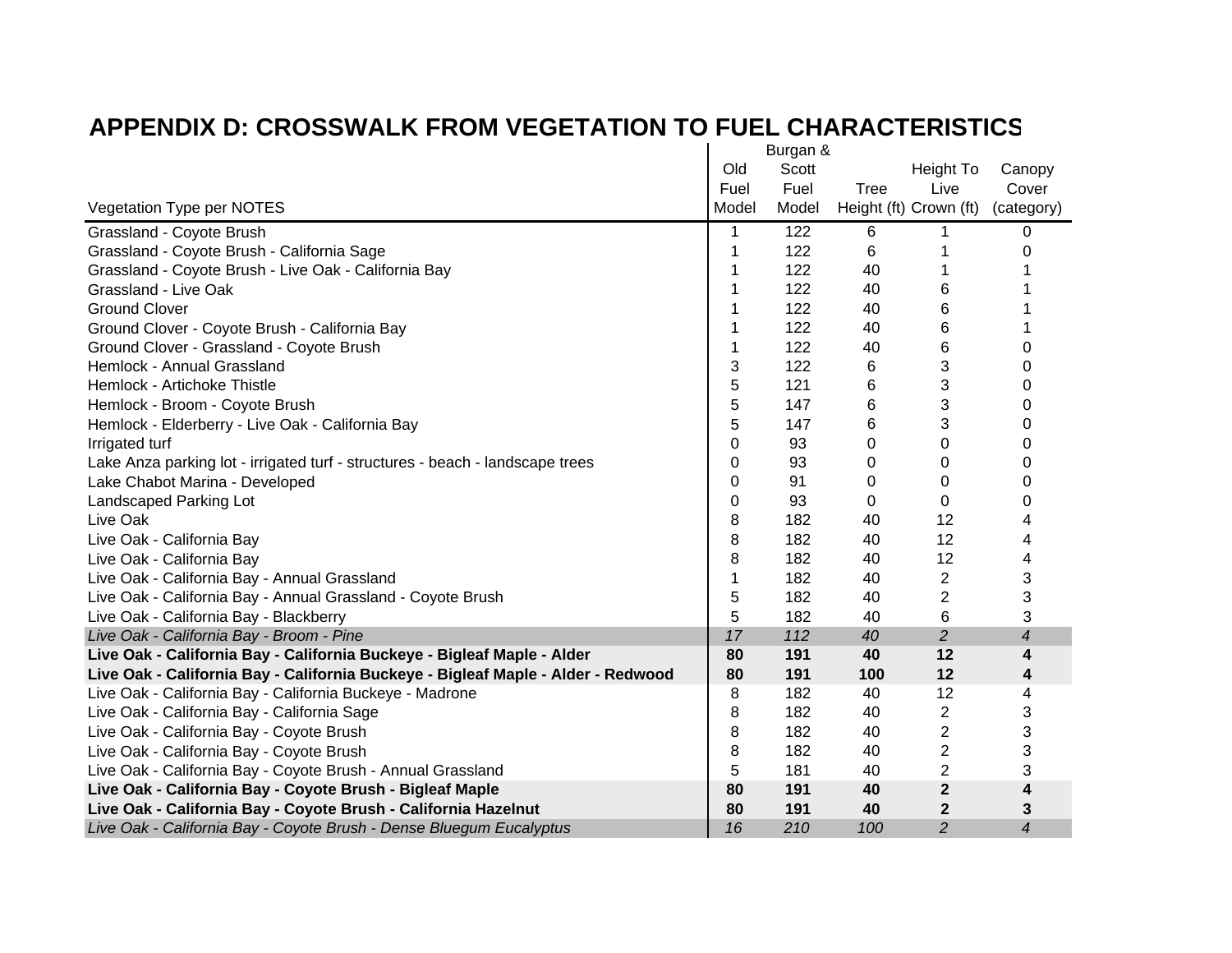|                                                                            |       | Burgan & |      |                         |                |
|----------------------------------------------------------------------------|-------|----------|------|-------------------------|----------------|
|                                                                            | Old   | Scott    |      | Height To               | Canopy         |
|                                                                            | Fuel  | Fuel     | Tree | Live                    | Cover          |
| Vegetation Type per NOTES                                                  | Model | Model    |      | Height (ft) Crown (ft)  | (category)     |
| Live Oak - California Bay - Coyote Brush - Elderberry                      | 50    | 152      | 40   | $\mathbf{2}$            | 3              |
| Live Oak - California Bay - Coyote Brush - Pine - Dense Bluegum Eucalyptus | 18    | 210      | 100  | $\overline{2}$          | 4              |
| Live Oak - California Bay - Coyote Brush - Poison Oak                      | 5     | 182      | 40   | 2                       | 3              |
| Live Oak - California Bay - Coyote Brush - Poison Oak - Blackberry         | 5     | 182      | 40   | 2                       | 3              |
| Live Oak - California Bay - Coyote Brush - Willow                          | 50    | 152      | 40   | 6                       | 3              |
| Live Oak - California Bay - Dense Bluegum Eucalyptus                       | 18    | 112      | 100  | 6                       | 4              |
| Live Oak - California Bay - Dense Bluegum Eucalyptus - Coyote Brush        | 18    | 210      | 100  | $\overline{c}$          | 3              |
| Live Oak - California Bay - Huckleberry                                    | 80    | 191      | 40   | 6                       | 4              |
| Live Oak - California Bay - Madrone                                        | 8     | 182      | 40   | 12                      | 4              |
| Live Oak - California Bay - Madrone - Redwood                              | 8     | 182      | 100  | 12                      | 4              |
| Live Oak - California Bay - Manzanita                                      | 4     | 182      | 40   | 6                       | 3              |
| Live Oak - California Bay - Mixed Conifer                                  | 8     | 182      | 40   | 12                      | 4              |
| Live Oak - California Bay - Mixed Conifer - Coyote Brush                   | 8     | 161      | 80   | 6                       | 3              |
| Live Oak - California Bay - Pine                                           | 19    | 210      | 80   | 12                      | 4              |
| Live Oak - California Bay - Redwood                                        | 8     | 182      | 100  | 12                      | 4              |
| Live Oak - California Bay - Redwood - Coyote Brush                         | 5     | 164      | 100  | $\overline{2}$          | 3              |
| Live Oak - California Bay - Willow                                         | 80    | 191      | 40   | 12                      | 4              |
| Live Oak - California Bay - Willow - Coyote Brush                          | 80    | 191      | 40   | $\mathbf{2}$            | 3              |
| Live Oak - California Bay - Willows                                        | 80    | 191      | 40   | 12                      | 4              |
| Live Oak - California Buckeye                                              | 8     | 182      | 40   | 12                      | 4              |
| Live Oak - Coyote Brush                                                    | 5     | 147      | 40   | $\overline{2}$          | $\overline{2}$ |
| Live Oak - Coyote Brush - California Sage                                  | 5     | 147      | 40   | $\overline{c}$          | $\overline{c}$ |
| Live Oak - Manzanita                                                       | 4     | 147      | 40   | $\overline{2}$          | 3              |
| Live Oak - Redwood                                                         | 8     | 182      | 100  | 12                      | 4              |
| Manzanita                                                                  | 4     | 147      | 10   | 2                       | 0              |
| <b>Manzanita - Huckleberry</b>                                             | 40    | 205      | 10   | $\mathbf 2$             | 0              |
| Manzanita - Huckleberry - Golden Chinkapin                                 | 40    | 205      | 15   | $\mathbf{2}$            | 0              |
| Manzanita - Live Oak                                                       | 4     | 147      | 40   | 2                       | $\overline{2}$ |
| <b>Mixed Conifer</b>                                                       | 9     | 184      | 100  | 6                       | 4              |
| Mixed Conifer - Annual Grassland                                           | 2     | 164      | 100  | 2                       | 3              |
| Mixed Conifer - Coyote Brush                                               | 5     | 164      | 100  | $\overline{\mathbf{c}}$ | 3              |
| Mixed Conifer - Coyote Brush - Live Oak - California Bay                   | 8     | 182      | 100  | $\overline{2}$          | 4              |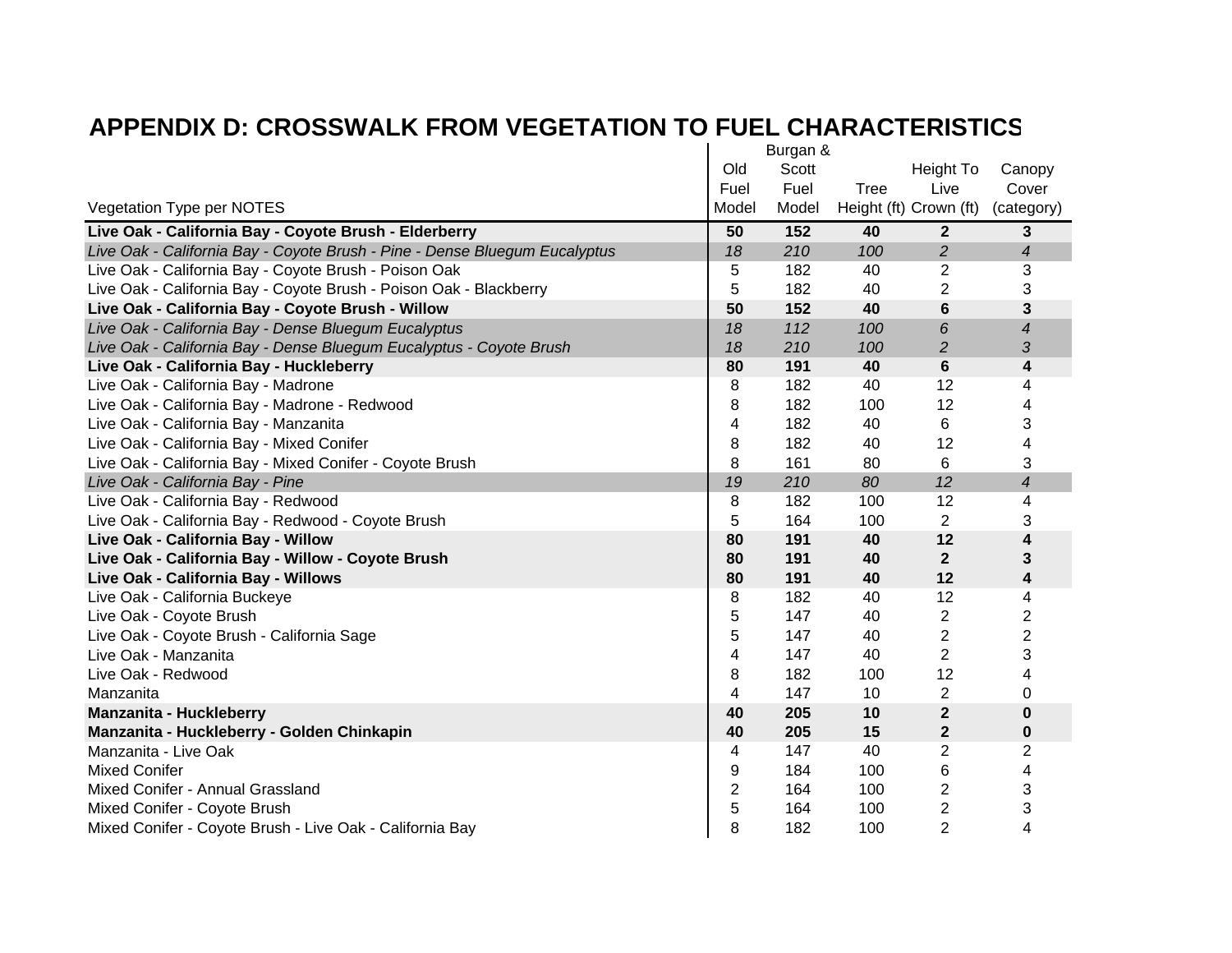|                                                               |                | Burgan & |                |                         |                          |  |
|---------------------------------------------------------------|----------------|----------|----------------|-------------------------|--------------------------|--|
|                                                               | Old            | Scott    |                | Height To               | Canopy                   |  |
|                                                               | Fuel           | Fuel     | Tree           | Live                    | Cover                    |  |
| Vegetation Type per NOTES                                     | Model          | Model    |                | Height (ft) Crown (ft)  | (category)               |  |
| Mixed Conifer - Live Oak - California Bay                     | 8              | 182      | 100            | 12                      | 4                        |  |
| Mixed Conifer - Live Oak - California Bay - Coyote Brush      | 9              | 161      | 100            | 6                       | 4                        |  |
| Moist North Coastal Scrub - Oak - Bay                         | 5              | 205      | 40             | $6\phantom{1}6$         | $\mathbf{2}$             |  |
| Monkey Flower - Poison Oak                                    | 5              | 147      | 6              | 2                       | 0                        |  |
| <b>Monterey Cypress</b>                                       | 8              | 182      | 80             | 12                      | 4                        |  |
| <b>Monterey Pine</b>                                          | 19             | 210      | 80             | 12                      | $\overline{\mathcal{A}}$ |  |
| <b>Mowed Annual Grassland</b>                                 | 1              | 104      | 3              | 1                       | 0                        |  |
| Mowed Annual Grassland - Live Oak                             | $\overline{2}$ | 161      | 3              | 12                      |                          |  |
| Mowed Annual Grassland / Temp Parking                         | 1              | 101      | 1              | 6                       | 0                        |  |
| Oak Bay Woodland                                              | 8              | 182      | 6              | 12                      | 4                        |  |
| <b>Ocean Spray</b>                                            | 60             | 152      | 15             | 6                       | $\bf{0}$                 |  |
| Ocean Spray - Poison Oak - Coyote Brush                       | 60             | 152      | 15             | 6                       | 0                        |  |
| Paved parking                                                 | 0              | 99       | 0              | $\Omega$                | $\Omega$                 |  |
| Pine                                                          | 19             | 210      | 80             | 12                      | $\overline{4}$           |  |
| Pine - Annual Grassland                                       | 15             | 168      | 80             | 12                      | 3                        |  |
| Pine - Blackberry                                             | 16             | 166      | 80             | 6                       | 3                        |  |
| Pine - Broom - Live Oak - California Bay                      | 16             | 167      | 80             | 6                       | 4                        |  |
| Pine - California Bay                                         | 19             | 169      | 80             | 6                       | 4                        |  |
| Pine - Coyote Brush                                           | 16             | 166      | 80             | $\overline{c}$          | 3                        |  |
| Pine - Coyote Brush - Blackberry                              | 16             | 166      | 80             | $\overline{c}$          | 3                        |  |
| Pine - Coyote Brush - Dense Bluegum Eucalyptus - Grassland    | 16             | 166      | 100            | $\overline{c}$          | 3                        |  |
| Pine - Dense Bluegum Eucalyptus - Coyote Brush                | 19             | 166      | 100            | 6                       | 4                        |  |
| Pine - Live Oak - California Bay                              | 18             | 169      | 80             | 12                      | 4                        |  |
| Pine - Live Oak - California Bay - Coyote Brush               | 16             | 166      | 80             | 6                       | 3                        |  |
| Pine - Poison Oak                                             | 19             | 166      | 80             | 6                       | 3                        |  |
| Poison Hemlock                                                | 5              | 147      | 6              | 2                       | 0                        |  |
| Poison Hemlock - Coyote Brush - Annual Grassland              | 5              | 145      | 6              | 2                       | 0                        |  |
| Poison Oak                                                    | 5              | 143      | 6              | 2                       | 0                        |  |
| Poison Oak - Coyote Brush                                     | 5              | 147      | 6              | 2                       | 0                        |  |
| Poison Oak - Coyote Brush - Annual Grassland                  | 5              | 147      | 6              | $\overline{c}$          | 0                        |  |
| Poison Oak - Coyote Brush - Annual Grassland - low regrowth   | 5              | 141      | 2              | $\overline{\mathbf{c}}$ | 0                        |  |
| Poison Oak - Coyote Brush - Annual Grassland - young regrowth | 5              | 141      | $\overline{2}$ | $\overline{2}$          | 0                        |  |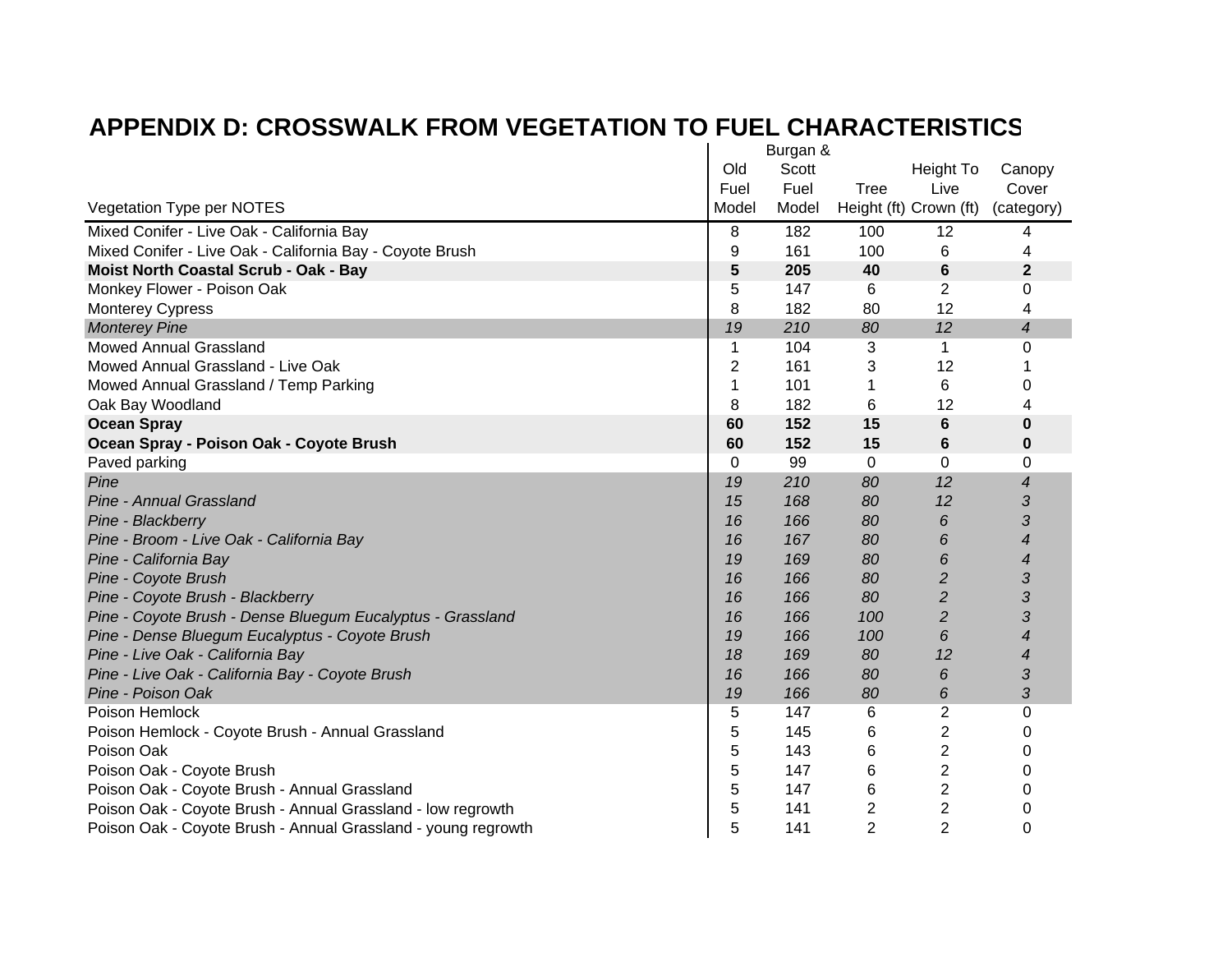|                                                                       |       | Burgan & |      |                        |            |
|-----------------------------------------------------------------------|-------|----------|------|------------------------|------------|
|                                                                       | Old   | Scott    |      | Height To              | Canopy     |
|                                                                       | Fuel  | Fuel     | Tree | Live                   | Cover      |
| Vegetation Type per NOTES                                             | Model | Model    |      | Height (ft) Crown (ft) | (category) |
| Poison Oak - Coyote Brush - Blackberry                                | 5     | 147      | 6    | 2                      | 0          |
| <b>Redgum Eucalyptus</b>                                              | 21    | 192      | 100  | 6                      | 3          |
| Redgum Eucalyptus - California Bay                                    | 21    | 192      | 100  | 6                      | 3          |
| Redgum Eucalyptus - Live Oak - California Bay                         | 21    | 192      | 100  | 4                      | 3          |
| Redgum Eucalyptus - Live Oak - California Bay                         | 21    | 192      | 100  | $\overline{4}$         | 3          |
| Redgum Eucalyptus - Live Oak - California Bay                         | 21    | 192      | 100  | 4                      | 3          |
| Redgum Eucalyptus - Live Oak - California Bay - Willow                | 21    | 192      | 100  | 6                      | 3          |
| Redwood                                                               | 8     | 182      | 100  | 12                     | 4          |
| Redwood - Live Oak - California Bay                                   | 8     | 182      | 100  | 12                     | 4          |
| Redwood Equestrian Arena                                              | 0     | 91       | 0    | 0                      | 0          |
| Rifle Range: Structures + bare soil                                   | 0     | 99       | 0    | 0                      | 0          |
| Rotary Peace Grove: Giant Redwoods                                    | 8     | 181      | 100  | 12                     | 4          |
| <b>Rush</b>                                                           | 61    | 206      | 1    | 1                      | 0          |
| <b>Rush - Annual Grassland</b>                                        | 61    | 206      | 1    | 1                      | 0          |
| Rush (Juncus sp.)                                                     | 61    | 206      | 1    | 1                      | 0          |
| Scotch Broom - Coyote Brush                                           | 5     | 149      | 6    | 2                      | 0          |
| Sedge                                                                 | 1     | 121      |      |                        | 0          |
| Spikerush - Pennyroyal                                                |       | 121      |      |                        | 0          |
| <b>Staging Area: Developed</b>                                        | 0     | 91       | 0    | 0                      | 0          |
| <b>Structures and Parking</b>                                         | 0     | 99       | 0    | 0                      | 0          |
| Structures, gravel parking lot, corrals                               | 0     | 91       | 0    | 0                      | 0          |
| Structures, roads, corrals                                            | 0     | 91       | 0    | 0                      | 0          |
| Swimming pool                                                         | 0     | 98       | 0    | 0                      | 0          |
| <b>Thinned Bluegum Eucalyptus</b>                                     | 18    | 182      | 80   | 6                      | 3          |
| <b>Thinned Bluegum Eucalyptus</b>                                     | 18    | 182      | 80   | 6                      | 3          |
| Thinned Bluegum Eucalyptus - Coyote Brush                             | 16    | 161      | 80   | 6                      | 3          |
| Thinned Bluegum Eucalyptus - Emerging Coast Live Oak - California Bay | 18    | 182      | 80   | 6                      | 3          |
| Thinned Bluegum Eucalyptus - Redwood                                  | 18    | 182      | 100  | 6                      | 3          |
| Tilden Botanic Garden: California Native Plant Collection             | 0     | 93       | 0    | 0                      | 0          |
| Tilden golf course: irrigated park turf                               | 0     | 93       | 0    | 0                      | 0          |
| Tilden golf course: irrigated turf and landscape shrubs/trees         | 0     | 93       | 0    | 0                      | 0          |
| Tilden golf course: Structures and Parking lot                        | 0     | 91       | 0    | 0                      | 0          |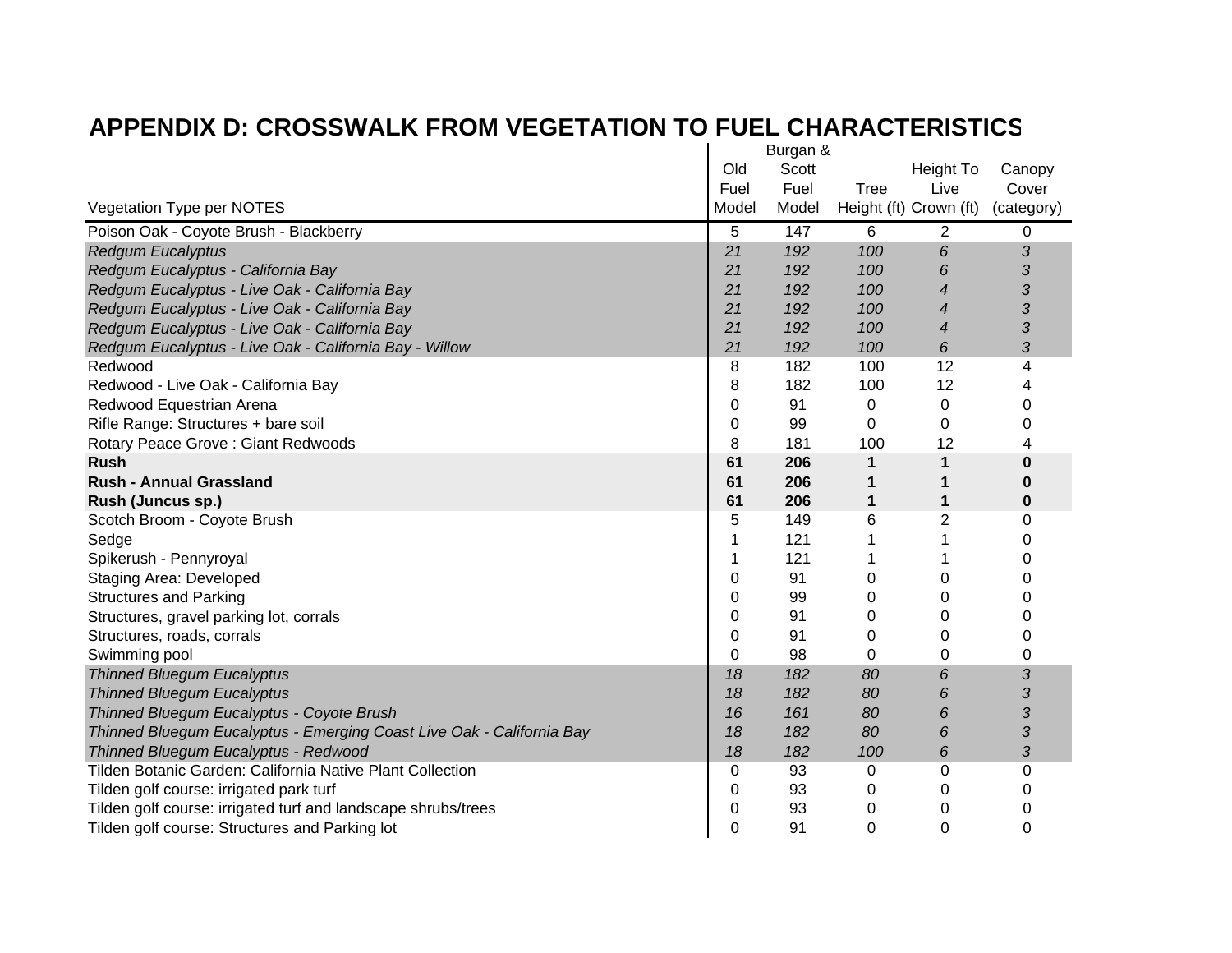|                                                                 |       | Burgan & |      |                        |            |  |  |
|-----------------------------------------------------------------|-------|----------|------|------------------------|------------|--|--|
|                                                                 | Old   | Scott    |      | Height To              | Canopy     |  |  |
|                                                                 | Fuel  | Fuel     | Tree | Live                   | Cover      |  |  |
| Vegetation Type per NOTES                                       | Model | Model    |      | Height (ft) Crown (ft) | (category) |  |  |
| Tules (Bulrush)                                                 | 0     | 0        |      |                        |            |  |  |
| Urban / Developed                                               | 0     | 91       |      |                        |            |  |  |
| Water - Sand                                                    | 0     | 98       |      |                        | 0          |  |  |
| <b>Willow</b>                                                   | 60    | 190      | 30   | 6                      |            |  |  |
| <b>Willow - California Bay</b>                                  | 60    | 190      | 30   | 6                      |            |  |  |
| <b>Willow - Coyote Brush</b>                                    | 60    | 207      | 30   | 6                      |            |  |  |
| Willow - Coyote Brush - Poison Oak - Blackberry                 | 60    | 190      | 30   | 6                      |            |  |  |
| Willow - Live Oak - California Bay                              | 60    | 190      | 40   | 6                      |            |  |  |
| Willow - Live Oak - California Bay - Coyote Brush               | 60    | 208      | 40   | 6                      |            |  |  |
| <b>Willow - Poison Oak - Blackberry</b>                         | 60    | 208      | 30   | 6                      |            |  |  |
| Willow - Walnut - Bigleaf Maple - Live Oak - California Buckeye | 60    | 190      | 40   | $12 \ \mathsf{d}$      |            |  |  |
| Willow - Walnut - Bigleaf Maple - Live Oak - California Buckeye | 60    | 190      | 40   | 12                     |            |  |  |
| Willows - Coast Live Oak - California Bay                       | 60    | 190      | 40   | 6                      |            |  |  |

*Fuel models with high foliar moisture (indicated by lighter shading) have custom fuel models assigned. The only difference between the custom fuel model and new B&S fuel model is the fuel moisture that can be assigned for the duration of the simulation.* 

*Fuel models with high foliar oils (indicated by darker shading have custom fuel models assigned. The only different between the custom fuel model and new B&S fuel model is the calorie content that was assigned to the custom fuel model.*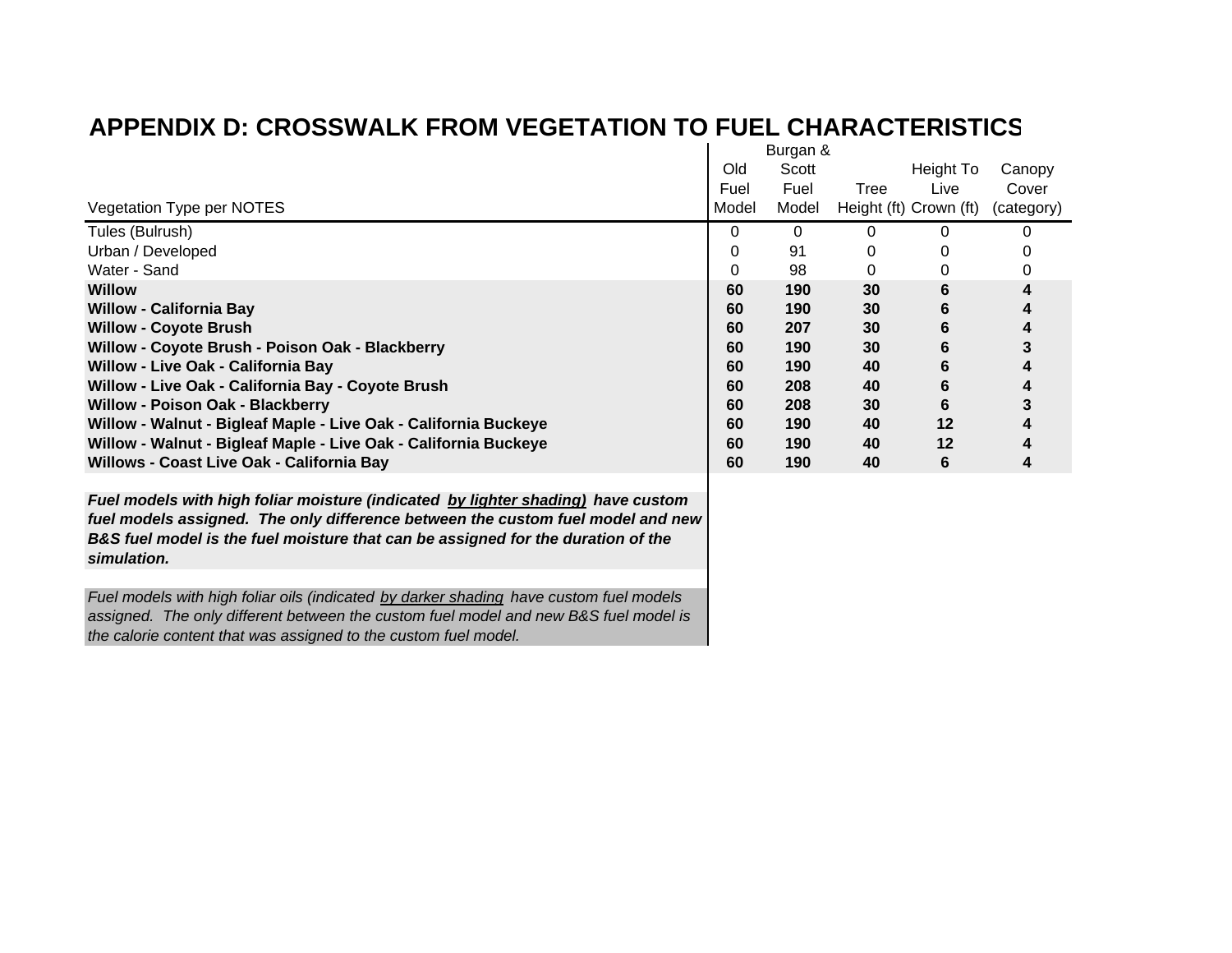| <b>Flame</b><br>length >8ft<br>Within<br><b>Within</b><br>200ft of<br>within 200ft 200 ft of<br><b>High-risk</b><br><b>Existing</b><br><b>Private</b><br>of private<br><b>Facility-</b><br><b>Ember</b><br>Project<br>Park<br><b>WHA Code</b><br>at-Risk<br>Prod<br><b>Expansion</b><br>Category<br><b>Structure</b><br>structure<br>SO<br><b>WHA-SO001</b><br>New Work<br>yes<br>yes<br>no<br>no<br>no<br>SO<br><b>WHA-SO002</b><br>Maintenance<br>no<br>yes<br>no<br>no<br>no<br>KG<br>WHA-KG001<br>New Work<br>yes<br>yes<br>no<br>no<br>no<br>KG<br>New Work<br>WHA-KG002<br>some<br>no<br>yes<br>no<br>no<br>KG<br>WHA-KG003<br>New Work<br>no<br>no<br>yes<br>no<br>no<br>KG<br>New Work<br>WHA-KG004<br>yes<br>yes<br>no<br>no<br>no<br>$W\overline{C}$<br>WHA-WC001<br>Maintenance<br>yes<br>no<br>no<br>no<br>no<br>WC<br>WHA-WC002<br>Maintenance<br>yes<br>no<br>no<br>no<br>no<br><b>WC</b><br>WHA-WC003<br>New Work<br>yes<br>yes<br>no<br>no<br>no<br><b>WC</b><br>WHA-WC004<br>Maintenance<br>yes<br>no<br>no<br>no<br>no<br><b>WC</b><br>New Work<br>WHA-WC005<br>yes<br>no<br>yes<br>no<br>no<br><b>WC</b><br>WHA-WC006<br>no<br>Maintenance<br>no<br>no<br>no<br>no<br>$W\overline{C}$<br>WHA-WC007a<br>New Work<br>yes<br>no<br>no<br>yes<br>no<br>$\overline{\text{WC}}$<br>WHA-WC007b<br>New Work<br>yes<br>no<br>yes<br>no<br>no<br><b>WC</b><br>WHA-WC008<br>Maintenance<br>yes<br>no<br>no<br>no<br>no<br>WC<br>WHA-WC009<br>New Work<br>yes<br>yes<br>no<br>no<br>yes<br>WC<br>New Work<br>WHA-WC010<br>yes<br>yes<br>no<br>no<br>yes<br><b>WC</b><br>New Work<br>WHA-WC011<br>yes<br>yes<br>no<br>no<br>yes<br><b>WHA-TI001</b><br>New Work<br>TI<br>no<br>no<br>no<br>yes<br>no<br>New Work<br>TI<br>WHA-TI002a<br>no<br>no<br>yes<br>yes<br>no<br>TI<br>New Work<br>WHA-TI002a<br>no<br>no<br>yes<br>no<br>no<br>TI<br><b>WHA-TI003</b><br>New Work<br>no<br>no<br>no<br>no<br>no<br>TI<br><b>WHA-TI004</b><br>New Work<br>no<br>no<br>no<br>yes<br>no<br>TI<br><b>WHA-TI005</b><br>New Work<br>no<br>no<br>no<br>no<br>no<br>TI<br><b>WHA-TI006</b><br>New Work<br>no<br>yes<br>yes<br>yes<br>yes<br>TI<br>WHA-TI007a<br>New Work<br>no<br>no<br>no<br>yes<br>no<br>TI<br>WHA-TI007b<br>New Work<br>no<br>no<br>no<br>no<br>yes<br>TI<br>WHA-TI007c<br>New Work<br>no<br>no<br>no<br>yes<br>no<br>TI<br>WHA-TI008a<br>no<br>New Work<br>no<br>yes<br>yes<br>no<br>TI<br>WHA-TI008b<br>Maintenance<br>no<br>no<br>yes<br>no<br>no<br>TI<br><b>WHA-TI009</b><br>New Work<br>no<br>yes<br>no<br>no<br>yes<br>TI<br><b>WHA-TI010</b><br>New Work<br>yes<br>yes<br>no<br>yes<br>yes<br>ΤI<br><b>WHA-TI011</b><br>Maintenance<br>yes<br>no<br>no<br>no<br>no<br><b>WHA-TI012</b><br>Maintenance, N<br>TI<br>lyes<br>yes<br>yes<br>no<br>yes<br>ΤI<br><b>WHA-TI013</b><br>New Work<br>no<br>no<br>no<br>yes<br>no<br>New Work<br>TI<br>WHA-TI014<br>no<br>no<br>no<br>yes<br>no<br>Maintenance, N<br>TI<br>WHA-TI015<br>no<br>no<br>yes<br>no<br>yes<br>TI<br>WHA-TI016<br>New Work<br>no<br>no<br>no<br>no<br>no<br>ΤI<br>WHA-TI017<br>New Work<br>no<br>no<br>no<br>no<br>no<br>TI<br><b>WHA-TI018</b><br>New Work<br>no<br>no<br>no<br>yes<br>no<br>ΤI<br><b>WHA-TI019</b><br>New Work<br>no<br>no<br>no<br>yes<br>no<br>New Work<br>TI<br>WHA-TI020<br>no<br>no<br>yes<br>yes<br>no<br>New Work<br>TI<br><b>WHA-TI021</b><br>no<br>no<br>no<br>yes<br>no<br>TI<br><b>WHA-TI022</b><br>New Work<br>no<br>no | <b>APPENDIX E - RECOMMENDED TREATMENT AREA JUSTIFICATION</b> |  |  |  |     |    |  |     |  |  |  |
|--------------------------------------------------------------------------------------------------------------------------------------------------------------------------------------------------------------------------------------------------------------------------------------------------------------------------------------------------------------------------------------------------------------------------------------------------------------------------------------------------------------------------------------------------------------------------------------------------------------------------------------------------------------------------------------------------------------------------------------------------------------------------------------------------------------------------------------------------------------------------------------------------------------------------------------------------------------------------------------------------------------------------------------------------------------------------------------------------------------------------------------------------------------------------------------------------------------------------------------------------------------------------------------------------------------------------------------------------------------------------------------------------------------------------------------------------------------------------------------------------------------------------------------------------------------------------------------------------------------------------------------------------------------------------------------------------------------------------------------------------------------------------------------------------------------------------------------------------------------------------------------------------------------------------------------------------------------------------------------------------------------------------------------------------------------------------------------------------------------------------------------------------------------------------------------------------------------------------------------------------------------------------------------------------------------------------------------------------------------------------------------------------------------------------------------------------------------------------------------------------------------------------------------------------------------------------------------------------------------------------------------------------------------------------------------------------------------------------------------------------------------------------------------------------------------------------------------------------------------------------------------------------------------------------------------------------------------------------------------------------------------------------------------------------------------------------------------------------------------------------------------------------------------------------------------------------------------------------------------------------------------------------------------------------------------------------------------------------------------------------------------------------------------------------------------|--------------------------------------------------------------|--|--|--|-----|----|--|-----|--|--|--|
|                                                                                                                                                                                                                                                                                                                                                                                                                                                                                                                                                                                                                                                                                                                                                                                                                                                                                                                                                                                                                                                                                                                                                                                                                                                                                                                                                                                                                                                                                                                                                                                                                                                                                                                                                                                                                                                                                                                                                                                                                                                                                                                                                                                                                                                                                                                                                                                                                                                                                                                                                                                                                                                                                                                                                                                                                                                                                                                                                                                                                                                                                                                                                                                                                                                                                                                                                                                                                                      |                                                              |  |  |  |     |    |  |     |  |  |  |
|                                                                                                                                                                                                                                                                                                                                                                                                                                                                                                                                                                                                                                                                                                                                                                                                                                                                                                                                                                                                                                                                                                                                                                                                                                                                                                                                                                                                                                                                                                                                                                                                                                                                                                                                                                                                                                                                                                                                                                                                                                                                                                                                                                                                                                                                                                                                                                                                                                                                                                                                                                                                                                                                                                                                                                                                                                                                                                                                                                                                                                                                                                                                                                                                                                                                                                                                                                                                                                      |                                                              |  |  |  |     |    |  |     |  |  |  |
|                                                                                                                                                                                                                                                                                                                                                                                                                                                                                                                                                                                                                                                                                                                                                                                                                                                                                                                                                                                                                                                                                                                                                                                                                                                                                                                                                                                                                                                                                                                                                                                                                                                                                                                                                                                                                                                                                                                                                                                                                                                                                                                                                                                                                                                                                                                                                                                                                                                                                                                                                                                                                                                                                                                                                                                                                                                                                                                                                                                                                                                                                                                                                                                                                                                                                                                                                                                                                                      |                                                              |  |  |  |     |    |  |     |  |  |  |
|                                                                                                                                                                                                                                                                                                                                                                                                                                                                                                                                                                                                                                                                                                                                                                                                                                                                                                                                                                                                                                                                                                                                                                                                                                                                                                                                                                                                                                                                                                                                                                                                                                                                                                                                                                                                                                                                                                                                                                                                                                                                                                                                                                                                                                                                                                                                                                                                                                                                                                                                                                                                                                                                                                                                                                                                                                                                                                                                                                                                                                                                                                                                                                                                                                                                                                                                                                                                                                      |                                                              |  |  |  |     |    |  |     |  |  |  |
|                                                                                                                                                                                                                                                                                                                                                                                                                                                                                                                                                                                                                                                                                                                                                                                                                                                                                                                                                                                                                                                                                                                                                                                                                                                                                                                                                                                                                                                                                                                                                                                                                                                                                                                                                                                                                                                                                                                                                                                                                                                                                                                                                                                                                                                                                                                                                                                                                                                                                                                                                                                                                                                                                                                                                                                                                                                                                                                                                                                                                                                                                                                                                                                                                                                                                                                                                                                                                                      |                                                              |  |  |  |     |    |  |     |  |  |  |
|                                                                                                                                                                                                                                                                                                                                                                                                                                                                                                                                                                                                                                                                                                                                                                                                                                                                                                                                                                                                                                                                                                                                                                                                                                                                                                                                                                                                                                                                                                                                                                                                                                                                                                                                                                                                                                                                                                                                                                                                                                                                                                                                                                                                                                                                                                                                                                                                                                                                                                                                                                                                                                                                                                                                                                                                                                                                                                                                                                                                                                                                                                                                                                                                                                                                                                                                                                                                                                      |                                                              |  |  |  |     |    |  |     |  |  |  |
|                                                                                                                                                                                                                                                                                                                                                                                                                                                                                                                                                                                                                                                                                                                                                                                                                                                                                                                                                                                                                                                                                                                                                                                                                                                                                                                                                                                                                                                                                                                                                                                                                                                                                                                                                                                                                                                                                                                                                                                                                                                                                                                                                                                                                                                                                                                                                                                                                                                                                                                                                                                                                                                                                                                                                                                                                                                                                                                                                                                                                                                                                                                                                                                                                                                                                                                                                                                                                                      |                                                              |  |  |  |     |    |  |     |  |  |  |
|                                                                                                                                                                                                                                                                                                                                                                                                                                                                                                                                                                                                                                                                                                                                                                                                                                                                                                                                                                                                                                                                                                                                                                                                                                                                                                                                                                                                                                                                                                                                                                                                                                                                                                                                                                                                                                                                                                                                                                                                                                                                                                                                                                                                                                                                                                                                                                                                                                                                                                                                                                                                                                                                                                                                                                                                                                                                                                                                                                                                                                                                                                                                                                                                                                                                                                                                                                                                                                      |                                                              |  |  |  |     |    |  |     |  |  |  |
|                                                                                                                                                                                                                                                                                                                                                                                                                                                                                                                                                                                                                                                                                                                                                                                                                                                                                                                                                                                                                                                                                                                                                                                                                                                                                                                                                                                                                                                                                                                                                                                                                                                                                                                                                                                                                                                                                                                                                                                                                                                                                                                                                                                                                                                                                                                                                                                                                                                                                                                                                                                                                                                                                                                                                                                                                                                                                                                                                                                                                                                                                                                                                                                                                                                                                                                                                                                                                                      |                                                              |  |  |  |     |    |  |     |  |  |  |
|                                                                                                                                                                                                                                                                                                                                                                                                                                                                                                                                                                                                                                                                                                                                                                                                                                                                                                                                                                                                                                                                                                                                                                                                                                                                                                                                                                                                                                                                                                                                                                                                                                                                                                                                                                                                                                                                                                                                                                                                                                                                                                                                                                                                                                                                                                                                                                                                                                                                                                                                                                                                                                                                                                                                                                                                                                                                                                                                                                                                                                                                                                                                                                                                                                                                                                                                                                                                                                      |                                                              |  |  |  |     |    |  |     |  |  |  |
|                                                                                                                                                                                                                                                                                                                                                                                                                                                                                                                                                                                                                                                                                                                                                                                                                                                                                                                                                                                                                                                                                                                                                                                                                                                                                                                                                                                                                                                                                                                                                                                                                                                                                                                                                                                                                                                                                                                                                                                                                                                                                                                                                                                                                                                                                                                                                                                                                                                                                                                                                                                                                                                                                                                                                                                                                                                                                                                                                                                                                                                                                                                                                                                                                                                                                                                                                                                                                                      |                                                              |  |  |  |     |    |  |     |  |  |  |
|                                                                                                                                                                                                                                                                                                                                                                                                                                                                                                                                                                                                                                                                                                                                                                                                                                                                                                                                                                                                                                                                                                                                                                                                                                                                                                                                                                                                                                                                                                                                                                                                                                                                                                                                                                                                                                                                                                                                                                                                                                                                                                                                                                                                                                                                                                                                                                                                                                                                                                                                                                                                                                                                                                                                                                                                                                                                                                                                                                                                                                                                                                                                                                                                                                                                                                                                                                                                                                      |                                                              |  |  |  |     |    |  |     |  |  |  |
|                                                                                                                                                                                                                                                                                                                                                                                                                                                                                                                                                                                                                                                                                                                                                                                                                                                                                                                                                                                                                                                                                                                                                                                                                                                                                                                                                                                                                                                                                                                                                                                                                                                                                                                                                                                                                                                                                                                                                                                                                                                                                                                                                                                                                                                                                                                                                                                                                                                                                                                                                                                                                                                                                                                                                                                                                                                                                                                                                                                                                                                                                                                                                                                                                                                                                                                                                                                                                                      |                                                              |  |  |  |     |    |  |     |  |  |  |
|                                                                                                                                                                                                                                                                                                                                                                                                                                                                                                                                                                                                                                                                                                                                                                                                                                                                                                                                                                                                                                                                                                                                                                                                                                                                                                                                                                                                                                                                                                                                                                                                                                                                                                                                                                                                                                                                                                                                                                                                                                                                                                                                                                                                                                                                                                                                                                                                                                                                                                                                                                                                                                                                                                                                                                                                                                                                                                                                                                                                                                                                                                                                                                                                                                                                                                                                                                                                                                      |                                                              |  |  |  |     |    |  |     |  |  |  |
|                                                                                                                                                                                                                                                                                                                                                                                                                                                                                                                                                                                                                                                                                                                                                                                                                                                                                                                                                                                                                                                                                                                                                                                                                                                                                                                                                                                                                                                                                                                                                                                                                                                                                                                                                                                                                                                                                                                                                                                                                                                                                                                                                                                                                                                                                                                                                                                                                                                                                                                                                                                                                                                                                                                                                                                                                                                                                                                                                                                                                                                                                                                                                                                                                                                                                                                                                                                                                                      |                                                              |  |  |  |     |    |  |     |  |  |  |
|                                                                                                                                                                                                                                                                                                                                                                                                                                                                                                                                                                                                                                                                                                                                                                                                                                                                                                                                                                                                                                                                                                                                                                                                                                                                                                                                                                                                                                                                                                                                                                                                                                                                                                                                                                                                                                                                                                                                                                                                                                                                                                                                                                                                                                                                                                                                                                                                                                                                                                                                                                                                                                                                                                                                                                                                                                                                                                                                                                                                                                                                                                                                                                                                                                                                                                                                                                                                                                      |                                                              |  |  |  |     |    |  |     |  |  |  |
|                                                                                                                                                                                                                                                                                                                                                                                                                                                                                                                                                                                                                                                                                                                                                                                                                                                                                                                                                                                                                                                                                                                                                                                                                                                                                                                                                                                                                                                                                                                                                                                                                                                                                                                                                                                                                                                                                                                                                                                                                                                                                                                                                                                                                                                                                                                                                                                                                                                                                                                                                                                                                                                                                                                                                                                                                                                                                                                                                                                                                                                                                                                                                                                                                                                                                                                                                                                                                                      |                                                              |  |  |  |     |    |  |     |  |  |  |
|                                                                                                                                                                                                                                                                                                                                                                                                                                                                                                                                                                                                                                                                                                                                                                                                                                                                                                                                                                                                                                                                                                                                                                                                                                                                                                                                                                                                                                                                                                                                                                                                                                                                                                                                                                                                                                                                                                                                                                                                                                                                                                                                                                                                                                                                                                                                                                                                                                                                                                                                                                                                                                                                                                                                                                                                                                                                                                                                                                                                                                                                                                                                                                                                                                                                                                                                                                                                                                      |                                                              |  |  |  |     |    |  |     |  |  |  |
|                                                                                                                                                                                                                                                                                                                                                                                                                                                                                                                                                                                                                                                                                                                                                                                                                                                                                                                                                                                                                                                                                                                                                                                                                                                                                                                                                                                                                                                                                                                                                                                                                                                                                                                                                                                                                                                                                                                                                                                                                                                                                                                                                                                                                                                                                                                                                                                                                                                                                                                                                                                                                                                                                                                                                                                                                                                                                                                                                                                                                                                                                                                                                                                                                                                                                                                                                                                                                                      |                                                              |  |  |  |     |    |  |     |  |  |  |
|                                                                                                                                                                                                                                                                                                                                                                                                                                                                                                                                                                                                                                                                                                                                                                                                                                                                                                                                                                                                                                                                                                                                                                                                                                                                                                                                                                                                                                                                                                                                                                                                                                                                                                                                                                                                                                                                                                                                                                                                                                                                                                                                                                                                                                                                                                                                                                                                                                                                                                                                                                                                                                                                                                                                                                                                                                                                                                                                                                                                                                                                                                                                                                                                                                                                                                                                                                                                                                      |                                                              |  |  |  |     |    |  |     |  |  |  |
|                                                                                                                                                                                                                                                                                                                                                                                                                                                                                                                                                                                                                                                                                                                                                                                                                                                                                                                                                                                                                                                                                                                                                                                                                                                                                                                                                                                                                                                                                                                                                                                                                                                                                                                                                                                                                                                                                                                                                                                                                                                                                                                                                                                                                                                                                                                                                                                                                                                                                                                                                                                                                                                                                                                                                                                                                                                                                                                                                                                                                                                                                                                                                                                                                                                                                                                                                                                                                                      |                                                              |  |  |  |     |    |  |     |  |  |  |
|                                                                                                                                                                                                                                                                                                                                                                                                                                                                                                                                                                                                                                                                                                                                                                                                                                                                                                                                                                                                                                                                                                                                                                                                                                                                                                                                                                                                                                                                                                                                                                                                                                                                                                                                                                                                                                                                                                                                                                                                                                                                                                                                                                                                                                                                                                                                                                                                                                                                                                                                                                                                                                                                                                                                                                                                                                                                                                                                                                                                                                                                                                                                                                                                                                                                                                                                                                                                                                      |                                                              |  |  |  |     |    |  |     |  |  |  |
|                                                                                                                                                                                                                                                                                                                                                                                                                                                                                                                                                                                                                                                                                                                                                                                                                                                                                                                                                                                                                                                                                                                                                                                                                                                                                                                                                                                                                                                                                                                                                                                                                                                                                                                                                                                                                                                                                                                                                                                                                                                                                                                                                                                                                                                                                                                                                                                                                                                                                                                                                                                                                                                                                                                                                                                                                                                                                                                                                                                                                                                                                                                                                                                                                                                                                                                                                                                                                                      |                                                              |  |  |  |     |    |  |     |  |  |  |
|                                                                                                                                                                                                                                                                                                                                                                                                                                                                                                                                                                                                                                                                                                                                                                                                                                                                                                                                                                                                                                                                                                                                                                                                                                                                                                                                                                                                                                                                                                                                                                                                                                                                                                                                                                                                                                                                                                                                                                                                                                                                                                                                                                                                                                                                                                                                                                                                                                                                                                                                                                                                                                                                                                                                                                                                                                                                                                                                                                                                                                                                                                                                                                                                                                                                                                                                                                                                                                      |                                                              |  |  |  |     |    |  |     |  |  |  |
|                                                                                                                                                                                                                                                                                                                                                                                                                                                                                                                                                                                                                                                                                                                                                                                                                                                                                                                                                                                                                                                                                                                                                                                                                                                                                                                                                                                                                                                                                                                                                                                                                                                                                                                                                                                                                                                                                                                                                                                                                                                                                                                                                                                                                                                                                                                                                                                                                                                                                                                                                                                                                                                                                                                                                                                                                                                                                                                                                                                                                                                                                                                                                                                                                                                                                                                                                                                                                                      |                                                              |  |  |  |     |    |  |     |  |  |  |
|                                                                                                                                                                                                                                                                                                                                                                                                                                                                                                                                                                                                                                                                                                                                                                                                                                                                                                                                                                                                                                                                                                                                                                                                                                                                                                                                                                                                                                                                                                                                                                                                                                                                                                                                                                                                                                                                                                                                                                                                                                                                                                                                                                                                                                                                                                                                                                                                                                                                                                                                                                                                                                                                                                                                                                                                                                                                                                                                                                                                                                                                                                                                                                                                                                                                                                                                                                                                                                      |                                                              |  |  |  |     |    |  |     |  |  |  |
|                                                                                                                                                                                                                                                                                                                                                                                                                                                                                                                                                                                                                                                                                                                                                                                                                                                                                                                                                                                                                                                                                                                                                                                                                                                                                                                                                                                                                                                                                                                                                                                                                                                                                                                                                                                                                                                                                                                                                                                                                                                                                                                                                                                                                                                                                                                                                                                                                                                                                                                                                                                                                                                                                                                                                                                                                                                                                                                                                                                                                                                                                                                                                                                                                                                                                                                                                                                                                                      |                                                              |  |  |  |     |    |  |     |  |  |  |
|                                                                                                                                                                                                                                                                                                                                                                                                                                                                                                                                                                                                                                                                                                                                                                                                                                                                                                                                                                                                                                                                                                                                                                                                                                                                                                                                                                                                                                                                                                                                                                                                                                                                                                                                                                                                                                                                                                                                                                                                                                                                                                                                                                                                                                                                                                                                                                                                                                                                                                                                                                                                                                                                                                                                                                                                                                                                                                                                                                                                                                                                                                                                                                                                                                                                                                                                                                                                                                      |                                                              |  |  |  |     |    |  |     |  |  |  |
|                                                                                                                                                                                                                                                                                                                                                                                                                                                                                                                                                                                                                                                                                                                                                                                                                                                                                                                                                                                                                                                                                                                                                                                                                                                                                                                                                                                                                                                                                                                                                                                                                                                                                                                                                                                                                                                                                                                                                                                                                                                                                                                                                                                                                                                                                                                                                                                                                                                                                                                                                                                                                                                                                                                                                                                                                                                                                                                                                                                                                                                                                                                                                                                                                                                                                                                                                                                                                                      |                                                              |  |  |  |     |    |  |     |  |  |  |
|                                                                                                                                                                                                                                                                                                                                                                                                                                                                                                                                                                                                                                                                                                                                                                                                                                                                                                                                                                                                                                                                                                                                                                                                                                                                                                                                                                                                                                                                                                                                                                                                                                                                                                                                                                                                                                                                                                                                                                                                                                                                                                                                                                                                                                                                                                                                                                                                                                                                                                                                                                                                                                                                                                                                                                                                                                                                                                                                                                                                                                                                                                                                                                                                                                                                                                                                                                                                                                      |                                                              |  |  |  |     |    |  |     |  |  |  |
|                                                                                                                                                                                                                                                                                                                                                                                                                                                                                                                                                                                                                                                                                                                                                                                                                                                                                                                                                                                                                                                                                                                                                                                                                                                                                                                                                                                                                                                                                                                                                                                                                                                                                                                                                                                                                                                                                                                                                                                                                                                                                                                                                                                                                                                                                                                                                                                                                                                                                                                                                                                                                                                                                                                                                                                                                                                                                                                                                                                                                                                                                                                                                                                                                                                                                                                                                                                                                                      |                                                              |  |  |  |     |    |  |     |  |  |  |
|                                                                                                                                                                                                                                                                                                                                                                                                                                                                                                                                                                                                                                                                                                                                                                                                                                                                                                                                                                                                                                                                                                                                                                                                                                                                                                                                                                                                                                                                                                                                                                                                                                                                                                                                                                                                                                                                                                                                                                                                                                                                                                                                                                                                                                                                                                                                                                                                                                                                                                                                                                                                                                                                                                                                                                                                                                                                                                                                                                                                                                                                                                                                                                                                                                                                                                                                                                                                                                      |                                                              |  |  |  |     |    |  |     |  |  |  |
|                                                                                                                                                                                                                                                                                                                                                                                                                                                                                                                                                                                                                                                                                                                                                                                                                                                                                                                                                                                                                                                                                                                                                                                                                                                                                                                                                                                                                                                                                                                                                                                                                                                                                                                                                                                                                                                                                                                                                                                                                                                                                                                                                                                                                                                                                                                                                                                                                                                                                                                                                                                                                                                                                                                                                                                                                                                                                                                                                                                                                                                                                                                                                                                                                                                                                                                                                                                                                                      |                                                              |  |  |  |     |    |  |     |  |  |  |
|                                                                                                                                                                                                                                                                                                                                                                                                                                                                                                                                                                                                                                                                                                                                                                                                                                                                                                                                                                                                                                                                                                                                                                                                                                                                                                                                                                                                                                                                                                                                                                                                                                                                                                                                                                                                                                                                                                                                                                                                                                                                                                                                                                                                                                                                                                                                                                                                                                                                                                                                                                                                                                                                                                                                                                                                                                                                                                                                                                                                                                                                                                                                                                                                                                                                                                                                                                                                                                      |                                                              |  |  |  |     |    |  |     |  |  |  |
|                                                                                                                                                                                                                                                                                                                                                                                                                                                                                                                                                                                                                                                                                                                                                                                                                                                                                                                                                                                                                                                                                                                                                                                                                                                                                                                                                                                                                                                                                                                                                                                                                                                                                                                                                                                                                                                                                                                                                                                                                                                                                                                                                                                                                                                                                                                                                                                                                                                                                                                                                                                                                                                                                                                                                                                                                                                                                                                                                                                                                                                                                                                                                                                                                                                                                                                                                                                                                                      |                                                              |  |  |  |     |    |  |     |  |  |  |
|                                                                                                                                                                                                                                                                                                                                                                                                                                                                                                                                                                                                                                                                                                                                                                                                                                                                                                                                                                                                                                                                                                                                                                                                                                                                                                                                                                                                                                                                                                                                                                                                                                                                                                                                                                                                                                                                                                                                                                                                                                                                                                                                                                                                                                                                                                                                                                                                                                                                                                                                                                                                                                                                                                                                                                                                                                                                                                                                                                                                                                                                                                                                                                                                                                                                                                                                                                                                                                      |                                                              |  |  |  |     |    |  |     |  |  |  |
|                                                                                                                                                                                                                                                                                                                                                                                                                                                                                                                                                                                                                                                                                                                                                                                                                                                                                                                                                                                                                                                                                                                                                                                                                                                                                                                                                                                                                                                                                                                                                                                                                                                                                                                                                                                                                                                                                                                                                                                                                                                                                                                                                                                                                                                                                                                                                                                                                                                                                                                                                                                                                                                                                                                                                                                                                                                                                                                                                                                                                                                                                                                                                                                                                                                                                                                                                                                                                                      |                                                              |  |  |  |     |    |  |     |  |  |  |
|                                                                                                                                                                                                                                                                                                                                                                                                                                                                                                                                                                                                                                                                                                                                                                                                                                                                                                                                                                                                                                                                                                                                                                                                                                                                                                                                                                                                                                                                                                                                                                                                                                                                                                                                                                                                                                                                                                                                                                                                                                                                                                                                                                                                                                                                                                                                                                                                                                                                                                                                                                                                                                                                                                                                                                                                                                                                                                                                                                                                                                                                                                                                                                                                                                                                                                                                                                                                                                      |                                                              |  |  |  |     |    |  |     |  |  |  |
|                                                                                                                                                                                                                                                                                                                                                                                                                                                                                                                                                                                                                                                                                                                                                                                                                                                                                                                                                                                                                                                                                                                                                                                                                                                                                                                                                                                                                                                                                                                                                                                                                                                                                                                                                                                                                                                                                                                                                                                                                                                                                                                                                                                                                                                                                                                                                                                                                                                                                                                                                                                                                                                                                                                                                                                                                                                                                                                                                                                                                                                                                                                                                                                                                                                                                                                                                                                                                                      |                                                              |  |  |  |     |    |  |     |  |  |  |
|                                                                                                                                                                                                                                                                                                                                                                                                                                                                                                                                                                                                                                                                                                                                                                                                                                                                                                                                                                                                                                                                                                                                                                                                                                                                                                                                                                                                                                                                                                                                                                                                                                                                                                                                                                                                                                                                                                                                                                                                                                                                                                                                                                                                                                                                                                                                                                                                                                                                                                                                                                                                                                                                                                                                                                                                                                                                                                                                                                                                                                                                                                                                                                                                                                                                                                                                                                                                                                      |                                                              |  |  |  |     |    |  |     |  |  |  |
|                                                                                                                                                                                                                                                                                                                                                                                                                                                                                                                                                                                                                                                                                                                                                                                                                                                                                                                                                                                                                                                                                                                                                                                                                                                                                                                                                                                                                                                                                                                                                                                                                                                                                                                                                                                                                                                                                                                                                                                                                                                                                                                                                                                                                                                                                                                                                                                                                                                                                                                                                                                                                                                                                                                                                                                                                                                                                                                                                                                                                                                                                                                                                                                                                                                                                                                                                                                                                                      |                                                              |  |  |  |     |    |  |     |  |  |  |
|                                                                                                                                                                                                                                                                                                                                                                                                                                                                                                                                                                                                                                                                                                                                                                                                                                                                                                                                                                                                                                                                                                                                                                                                                                                                                                                                                                                                                                                                                                                                                                                                                                                                                                                                                                                                                                                                                                                                                                                                                                                                                                                                                                                                                                                                                                                                                                                                                                                                                                                                                                                                                                                                                                                                                                                                                                                                                                                                                                                                                                                                                                                                                                                                                                                                                                                                                                                                                                      |                                                              |  |  |  |     |    |  |     |  |  |  |
|                                                                                                                                                                                                                                                                                                                                                                                                                                                                                                                                                                                                                                                                                                                                                                                                                                                                                                                                                                                                                                                                                                                                                                                                                                                                                                                                                                                                                                                                                                                                                                                                                                                                                                                                                                                                                                                                                                                                                                                                                                                                                                                                                                                                                                                                                                                                                                                                                                                                                                                                                                                                                                                                                                                                                                                                                                                                                                                                                                                                                                                                                                                                                                                                                                                                                                                                                                                                                                      |                                                              |  |  |  |     |    |  |     |  |  |  |
|                                                                                                                                                                                                                                                                                                                                                                                                                                                                                                                                                                                                                                                                                                                                                                                                                                                                                                                                                                                                                                                                                                                                                                                                                                                                                                                                                                                                                                                                                                                                                                                                                                                                                                                                                                                                                                                                                                                                                                                                                                                                                                                                                                                                                                                                                                                                                                                                                                                                                                                                                                                                                                                                                                                                                                                                                                                                                                                                                                                                                                                                                                                                                                                                                                                                                                                                                                                                                                      |                                                              |  |  |  |     |    |  |     |  |  |  |
|                                                                                                                                                                                                                                                                                                                                                                                                                                                                                                                                                                                                                                                                                                                                                                                                                                                                                                                                                                                                                                                                                                                                                                                                                                                                                                                                                                                                                                                                                                                                                                                                                                                                                                                                                                                                                                                                                                                                                                                                                                                                                                                                                                                                                                                                                                                                                                                                                                                                                                                                                                                                                                                                                                                                                                                                                                                                                                                                                                                                                                                                                                                                                                                                                                                                                                                                                                                                                                      |                                                              |  |  |  | yes | no |  | yes |  |  |  |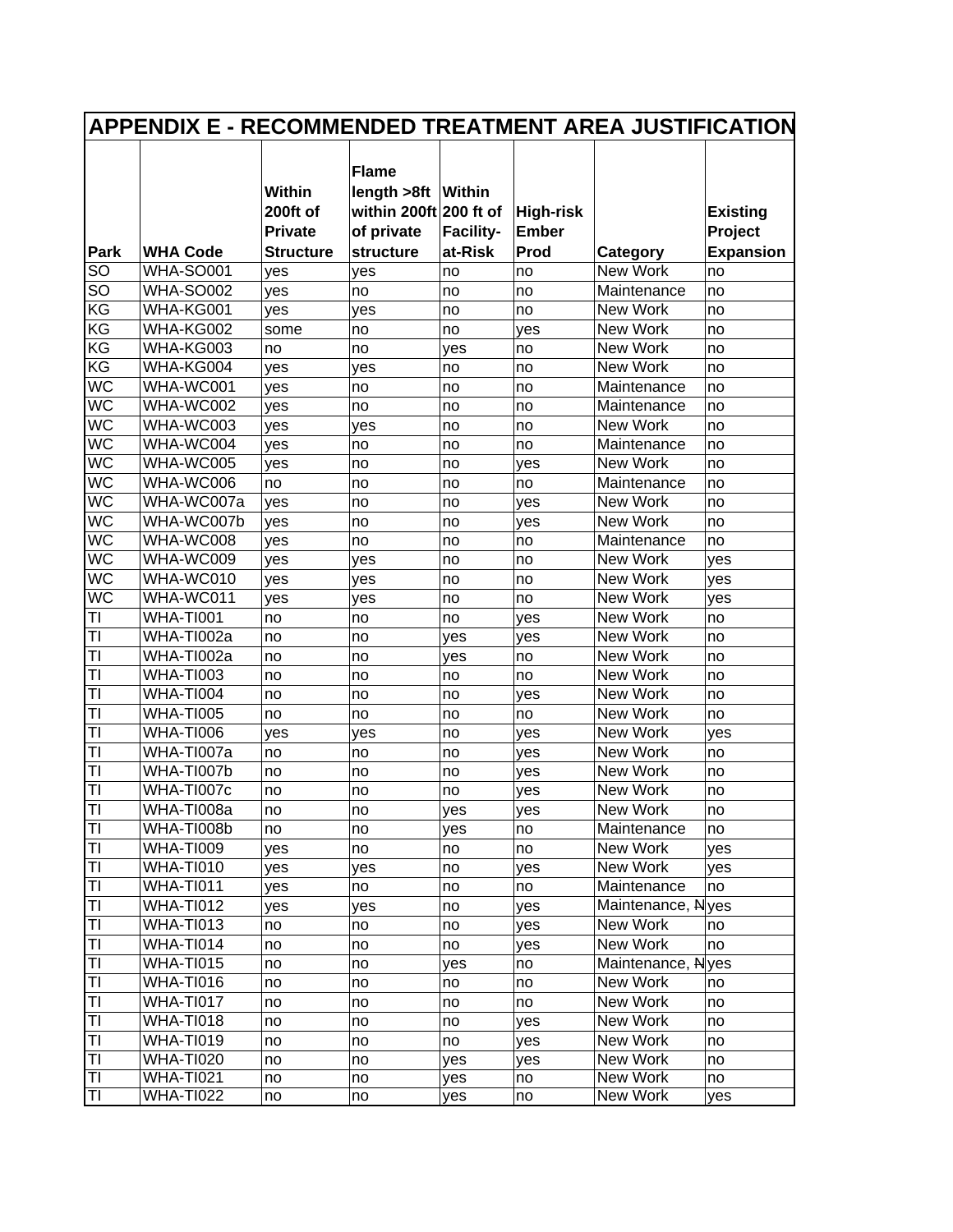|                        | <b>APPENDIX E - RECOMMENDED TREATMENT AREA JUSTIFICATION</b> |                                             |                                                                              |                  |                                  |             |                            |
|------------------------|--------------------------------------------------------------|---------------------------------------------|------------------------------------------------------------------------------|------------------|----------------------------------|-------------|----------------------------|
|                        |                                                              | <b>Within</b><br>200ft of<br><b>Private</b> | <b>Flame</b><br>length >8ft   Within<br>within 200ft 200 ft of<br>of private | <b>Facility-</b> | <b>High-risk</b><br><b>Ember</b> |             | <b>Existing</b><br>Project |
| <b>Park</b>            | <b>WHA Code</b>                                              | <b>Structure</b>                            | structure                                                                    | at-Risk          | Prod                             | Category    | <b>Expansion</b>           |
| CC                     | WHA-CC001                                                    | yes                                         | yes                                                                          | no               | yes                              | New Work    | yes                        |
| $\overline{cc}$        | WHA-CC002                                                    | yes                                         | no                                                                           | no               | no                               | Maintenance | no                         |
| $\overline{cc}$        | WHA-CC003                                                    | yes                                         | yes                                                                          | no               | no                               | New Work    | no                         |
| $\overline{cc}$        | WHA-CC004                                                    | no                                          | no                                                                           | no               | yes                              | New Work    | no                         |
| $\overline{cc}$        | WHA-CC005                                                    | no                                          | no                                                                           | no               | yes                              | New Work    | no                         |
| $\overline{cc}$        | WHA-CC006                                                    | yes                                         | yes                                                                          | no               | no                               | New Work    | no                         |
| $\overline{cc}$        | WHA-CC007                                                    | no                                          | no                                                                           | no               | no                               | Maintenance | no                         |
| $\overline{cc}$        | WHA-CC008                                                    | no                                          | no                                                                           | yes              | no                               | New Work    | no                         |
| $\overline{cc}$        | WHA-CC009                                                    | yes                                         | no                                                                           | no               | no                               | Maintenance | no                         |
| CC                     | WHA-CC010                                                    | yes                                         | no                                                                           | no               | no                               | Maintenance | no                         |
| $\overline{cc}$        | WHA-CC011                                                    | no                                          | no                                                                           | no               | no                               | Maintenance | no                         |
| $\overline{\text{cc}}$ | WHA-CC012                                                    | no                                          | no                                                                           | no               | no                               | New Work    | no                         |
| <b>SR</b>              | WHA-SR001                                                    | yes                                         | yes                                                                          | no               | no                               | New Work    | yes                        |
| <b>SR</b>              | WHA-SR002a                                                   | yes                                         | yes                                                                          | no               | yes                              | Maintenance | no                         |
| <b>SR</b>              | WHA-SR002b                                                   | yes                                         | yes                                                                          | no               | yes                              | New Work    | no                         |
| <b>SR</b>              | WHA-SR003                                                    | yes                                         | yes                                                                          | no               | no                               | Maintenance | no                         |
| <b>SR</b>              | WHA-SR004                                                    | no                                          | yes                                                                          | no               | no                               | New Work    | no                         |
| <b>SR</b>              | WHA-SR005                                                    | yes                                         | no                                                                           | no               | yes                              | New Work    | yes                        |
| SR                     | WHA-SR006                                                    | no                                          | no                                                                           | no               | yes                              | New Work    | no                         |
| $\overline{\text{SR}}$ | WHA-SR007                                                    | no                                          | no                                                                           | no               | yes                              | New Work    | no                         |
| HP                     | WHA-HP001                                                    | no                                          | no                                                                           | no               | yes                              | New Work    | no                         |
| ΗP                     | WHA-HP002                                                    | yes                                         | yes                                                                          | no               | no                               | New Work    | yes                        |
| HP                     | WHA-HP003                                                    | yes                                         | yes                                                                          | no               | no                               | New Work    | no                         |
| HP                     | WHA-HP004                                                    | yes                                         | no                                                                           | no               | no                               | New Work    | no                         |
| <b>RD</b>              | WHA-RD002                                                    | no                                          | no                                                                           | no               | yes                              | New Work    | yes                        |
| <b>RD</b>              | WHA-RD003                                                    | no                                          | no                                                                           | no               | no                               | New Work    | yes                        |
| <b>RD</b>              | WHA-RD004                                                    | yes                                         | yes                                                                          | no               | no                               | New Work    | no                         |
| <b>RD</b>              | WHA-RD005a                                                   | no                                          | no                                                                           | no               | yes                              | New Work    | no                         |
| <b>RD</b>              | WHA-RD005b                                                   | yes                                         | yes                                                                          | no               | no                               | New Work    | no                         |
| <b>RD</b>              | WHA-RD006                                                    | no                                          | no                                                                           | yes              | no                               | New Work    | no                         |
| <b>RD</b>              | WHA-RD007                                                    | no                                          | no                                                                           | no               | yes                              | New Work    | no                         |
| <b>RD</b>              | WHA-RD008                                                    | no                                          | no                                                                           | yes              | no                               | New Work    | no                         |
| <b>RD</b>              | WHA-RD009                                                    | no                                          | no                                                                           | y                | yes                              | New Work    | no                         |
| АC                     | WHA-AC001                                                    | yes                                         | yes                                                                          | no               | yes                              | New Work    | yes                        |
| AC                     | WHA-AC002                                                    | yes                                         | no                                                                           | no               | no                               | Maintenance | no                         |
| AC                     | WHA-AC003                                                    | yes                                         | yes                                                                          | no               | no                               | New Work    | no                         |
| AC                     | WHA-AC004                                                    | yes                                         | yes                                                                          | no               | no                               | Maintenance | no                         |
| AC                     | WHA-AC006                                                    | yes                                         | yes                                                                          | no               | no                               | New Work    | yes                        |
| AC                     | WHA-AC007a                                                   | yes                                         | yes                                                                          | no               | yes                              | New Work    | yes                        |
| AC                     | WHA-AC007b                                                   | yes                                         | yes                                                                          | no               | yes                              | Maintenance | yes                        |
| AC                     | WHA-AC007c                                                   | yes                                         | yes                                                                          | no               | yes                              | New Work    | yes                        |
| AC                     | WHA-AC008                                                    | no                                          | no                                                                           | no               | yes                              | New Work    | yes                        |
| АC                     | WHA-AC009                                                    | no                                          | no                                                                           | no               | yes                              | New Work    | no                         |
| AC                     | WHA-AC010                                                    | no                                          | no                                                                           | no               | yes                              | New Work    | yes                        |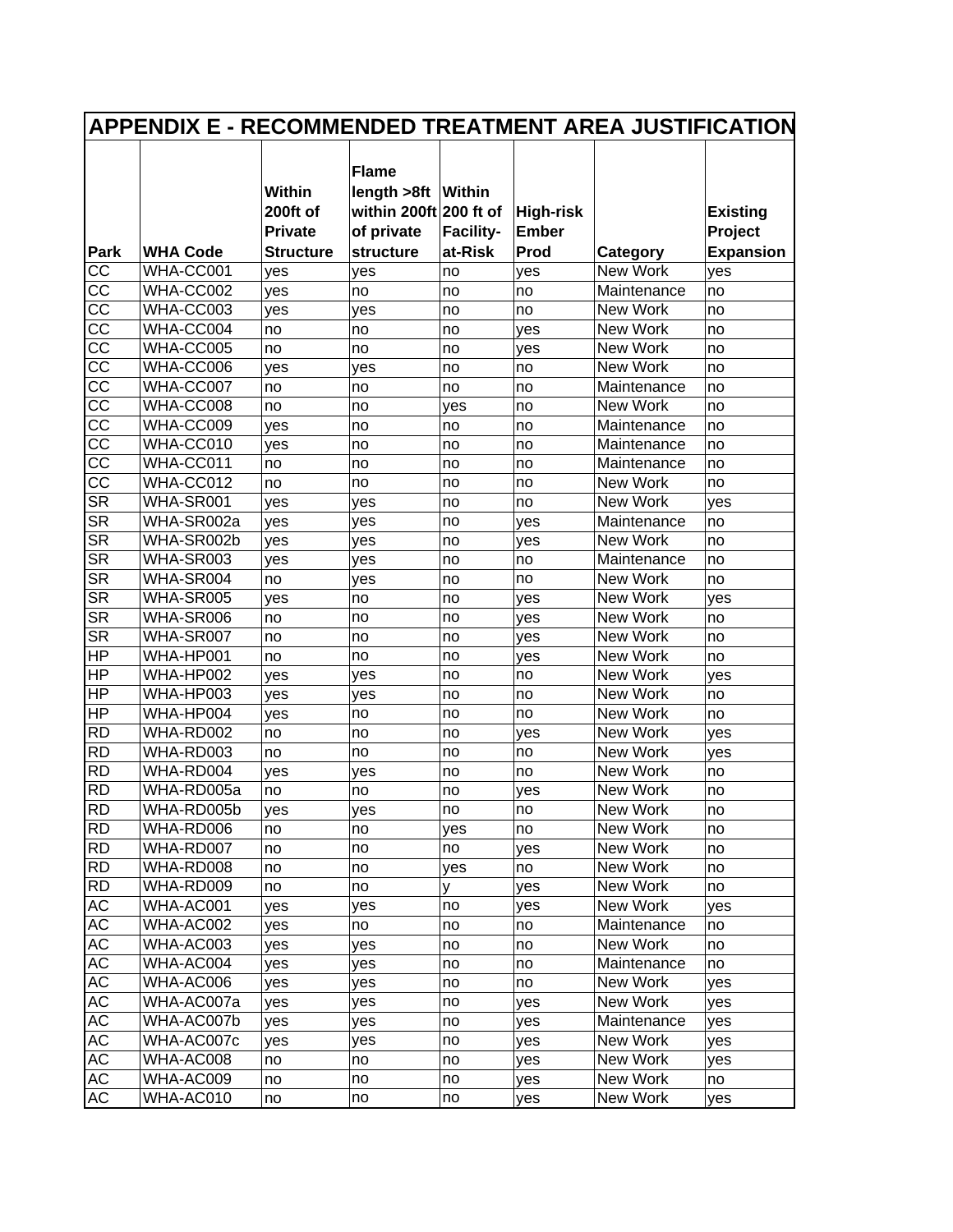|                          |                 | <b>Within</b><br>200ft of<br><b>Private</b> | <b>Flame</b><br>length >8ft   Within<br>within 200ft 200 ft of<br>of private | Facility- | <b>High-risk</b><br><b>Ember</b> |             | <b>Existing</b><br>Project |
|--------------------------|-----------------|---------------------------------------------|------------------------------------------------------------------------------|-----------|----------------------------------|-------------|----------------------------|
| Park                     | <b>WHA Code</b> | <b>Structure</b>                            | structure                                                                    | at-Risk   | Prod                             | Category    | <b>Expansion</b>           |
| <b>AC</b>                | WHA-AC011       | no                                          | no                                                                           | no        | yes                              | New Work    | no                         |
| <b>AC</b>                | WHA-AC012       | no                                          | no                                                                           | no        | yes                              | New Work    | yes                        |
| $\overline{AC}$          | WHA-AC013       | no                                          | no                                                                           | no        | yes                              | New Work    | no                         |
| <b>AC</b>                | WHA-AC014       | no                                          | no                                                                           | no        | no                               | Maintenance | no                         |
| $\overline{\text{LC}}$   | WHA-LC001       | no                                          | no                                                                           | no        | yes                              | New Work    | no                         |
| $\overline{\mathsf{LC}}$ | WHA-LC002       | no                                          | no                                                                           | no        | yes                              | New Work    | no                         |
| $\overline{\mathsf{LC}}$ | WHA-LC003       | no                                          | no                                                                           | no        | yes                              | New Work    | no                         |
| LC                       | WHA-LC004       | no                                          | no                                                                           | no        | yes                              | New Work    | no                         |
| $\overline{\text{LC}}$   | WHA-LC005a&b    | no                                          | no                                                                           | no        | yes                              | New Work    | no                         |
| $\overline{\text{LC}}$   | WHA-LC006       | no                                          | no                                                                           | no        | yes                              | New Work    | no                         |
| $\overline{\text{LC}}$   | WHA-LC007a-d    | no                                          | no                                                                           | no        | yes                              | New Work    | no                         |
| $\overline{\text{LC}}$   | WHA-LC008       | yes                                         | no                                                                           | no        | yes                              | New Work    | yes                        |
| $\overline{\mathsf{LC}}$ | WHA-LC009       | yes                                         | yes                                                                          | no        | no                               | Maintenance | yes                        |
| $\overline{\mathsf{LC}}$ | WHA-LC010       | ves                                         | ves                                                                          | no        | no                               | New Work    | no                         |
| TM                       | WHA-TM001       | no                                          | no                                                                           | ves       | no                               | Maintenance | no                         |
| LE                       | WHA-LE001       | yes                                         | no                                                                           | no        | no                               | Maintenance | no                         |
| $\overline{\mathsf{LE}}$ | WHA-LE002       | yes                                         | yes                                                                          | no        | no                               | New Work    | no                         |
| LE                       | WHA-LE003       | ves                                         | no                                                                           | no        | no                               | Maintenance | no                         |
| $\overline{\mathsf{LE}}$ | WHA-LE004       | yes                                         | no                                                                           | no        | no                               | Maintenance | no                         |
| LE                       | WHA-LE005       | yes                                         | yes                                                                          | no        | no                               | New Work    | no                         |
| LΕ                       | WHA-LE006       | no                                          | no                                                                           | yes       | no                               | New Work    | no                         |
| $\overline{PP}$          | WHA-PP001       | no                                          | no                                                                           | no        | no                               | Maintenance | no                         |
| PP                       | WHA-PP002       | no                                          | no                                                                           | no        | no                               | Maintenance | no                         |
| $\overline{PP}$          | WHA-PP003       | yes                                         | no                                                                           | no        | no                               | Maintenance | no                         |
| <b>MK</b>                | WHA-MK001       | yes                                         | yes                                                                          | no        | no                               | New Work    | no                         |
| <b>MK</b>                | WHA-MK002       | no                                          | yes                                                                          | no        | no                               | New Work    | no                         |
| <b>MK</b>                | WHA-MK003       | yes                                         | no                                                                           | yes       | no                               | New Work    | no                         |
| <b>MK</b>                | WHA-MK004       | no                                          | no                                                                           | no        | no                               | New Work    | no                         |
| MK                       | WHA-MK005       | no                                          | no                                                                           | no        | no                               | New Work    | no                         |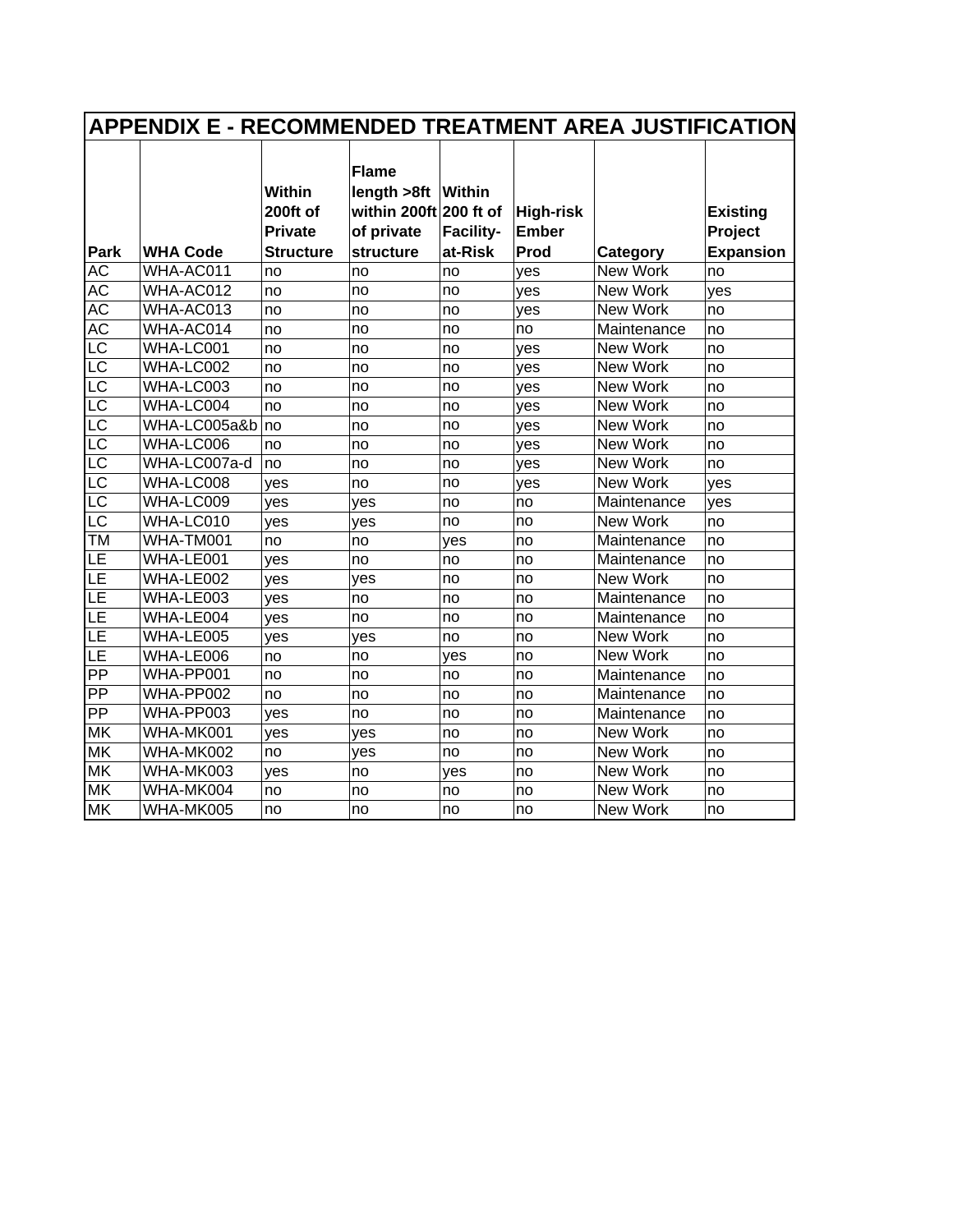|                                                     | Appendix F: Vegetation Types Within Each Recommended Treatment Area (RTA) |                                           |
|-----------------------------------------------------|---------------------------------------------------------------------------|-------------------------------------------|
| <b>RTA</b>                                          | <b>Vegetation Type</b>                                                    | Acreage <sup>a</sup> (> 0.1 acre present) |
| Sobrante Ridge Regional Preserve                    |                                                                           |                                           |
| <b>SO001</b>                                        | Northern Maritime Chaparral                                               | 2.4                                       |
|                                                     | Oak-Bay Woodland/Forest                                                   | 1.7                                       |
|                                                     | <b>RTA Total</b>                                                          | 4.1                                       |
| <b>SO002</b>                                        | Oak-Bay Woodland/Forest                                                   | 8.4                                       |
|                                                     | California Annual Grassland                                               | 4.9                                       |
|                                                     | Riparian Woodland                                                         | 0.3                                       |
|                                                     | RTA Total                                                                 | 13.7                                      |
| Kennedy Grove Regional Recreation Area              |                                                                           |                                           |
| <b>KG001</b>                                        | Coastal Scrub (xeric)                                                     | 0.8                                       |
|                                                     | <b>RTA Total</b>                                                          | 0.8                                       |
| <b>KG002</b>                                        | Eucalyptus Forest/Plantation                                              | 4.5                                       |
|                                                     | <b>RTA Total</b>                                                          | 4.5                                       |
| <b>KG003</b>                                        | Developed/Disturbed/Landscaped                                            | 2.2                                       |
|                                                     | Eucalyptus Forest/Plantation                                              | 1.0                                       |
|                                                     | California Annual Grassland                                               | 0.4                                       |
|                                                     | Oak-Bay Woodland/Forest                                                   | 0.1                                       |
|                                                     | <b>RTA Total</b>                                                          | 3.7                                       |
| <b>KG004</b>                                        | Oak-Bay Woodland/Forest                                                   | 3.1                                       |
|                                                     | Eucalyptus Forest/Plantation                                              | 2.1                                       |
|                                                     | California Annual Grassland                                               | 0.9                                       |
|                                                     | <b>RTA Total</b>                                                          | 6.1                                       |
|                                                     |                                                                           |                                           |
| <b>Wildcat Canyon Regional Park</b><br><b>WC001</b> | California Annual Grassland                                               | 3.8                                       |
|                                                     |                                                                           |                                           |
|                                                     | Oak-Bay Woodland/Forest<br><b>RTA Total</b>                               | 0.6                                       |
| <b>WC002</b>                                        | California Annual Grassland                                               | 4.4<br>$4.0\,$                            |
|                                                     | <b>RTA Total</b>                                                          | 4.0                                       |
| <b>WC003</b>                                        | Coyote Brush Scrub                                                        | 1.7                                       |
|                                                     | <b>RTA Total</b>                                                          | 1.7                                       |
| <b>WC004</b>                                        | California Annual Grassland                                               | 2.9                                       |
|                                                     | Oak-Bay Woodland/Forest                                                   | 2.8                                       |
|                                                     | Coastal Scrub (xeric)                                                     | 1.9                                       |
|                                                     | <b>RTA Total</b>                                                          | 7.6                                       |
| <b>WC005</b>                                        | Eucalyptus Forest/Plantation                                              | 23.6                                      |
|                                                     | Oak-Bay Woodland/Forest                                                   | 11.5                                      |
|                                                     | Developed/Disturbed/Landscaped                                            | 5.3                                       |
|                                                     | Non-native Coniferous Forest                                              | 2.4                                       |
|                                                     | California Annual Grassland                                               | 1.2                                       |
|                                                     | <b>Redwood Forest</b>                                                     | 0.4                                       |
|                                                     | <b>RTA Total</b>                                                          | 44.3                                      |
| <b>WC006</b>                                        | California Annual Grassland                                               | 0.9                                       |
|                                                     | Coastal Scrub (xeric)                                                     | 0.2                                       |
|                                                     | Oak-Bay Woodland/Forest                                                   | 0.1                                       |
|                                                     | <b>RTA Total</b>                                                          | $1.2$                                     |
| <b>WC007a</b>                                       | Eucalyptus Forest/Plantation                                              | 0.7                                       |
|                                                     | <b>RTA Total</b>                                                          | $0.7\,$                                   |
| <b>WC007b</b>                                       | Eucalyptus Forest/Plantation                                              | $0.5\,$                                   |
|                                                     | <b>RTA Total</b>                                                          | 0.5                                       |
| <b>WC008</b>                                        | Oak-Bay Woodland/Forest                                                   | 0.2                                       |
|                                                     | <b>RTA Total</b>                                                          | 0.2                                       |
| <b>WC009</b>                                        | Oak-Bay Woodland/Forest                                                   | 6.7                                       |
|                                                     | Coastal Scrub (mesic)                                                     | 2.3                                       |
|                                                     | Riparian Woodland                                                         | 1.6                                       |
|                                                     |                                                                           |                                           |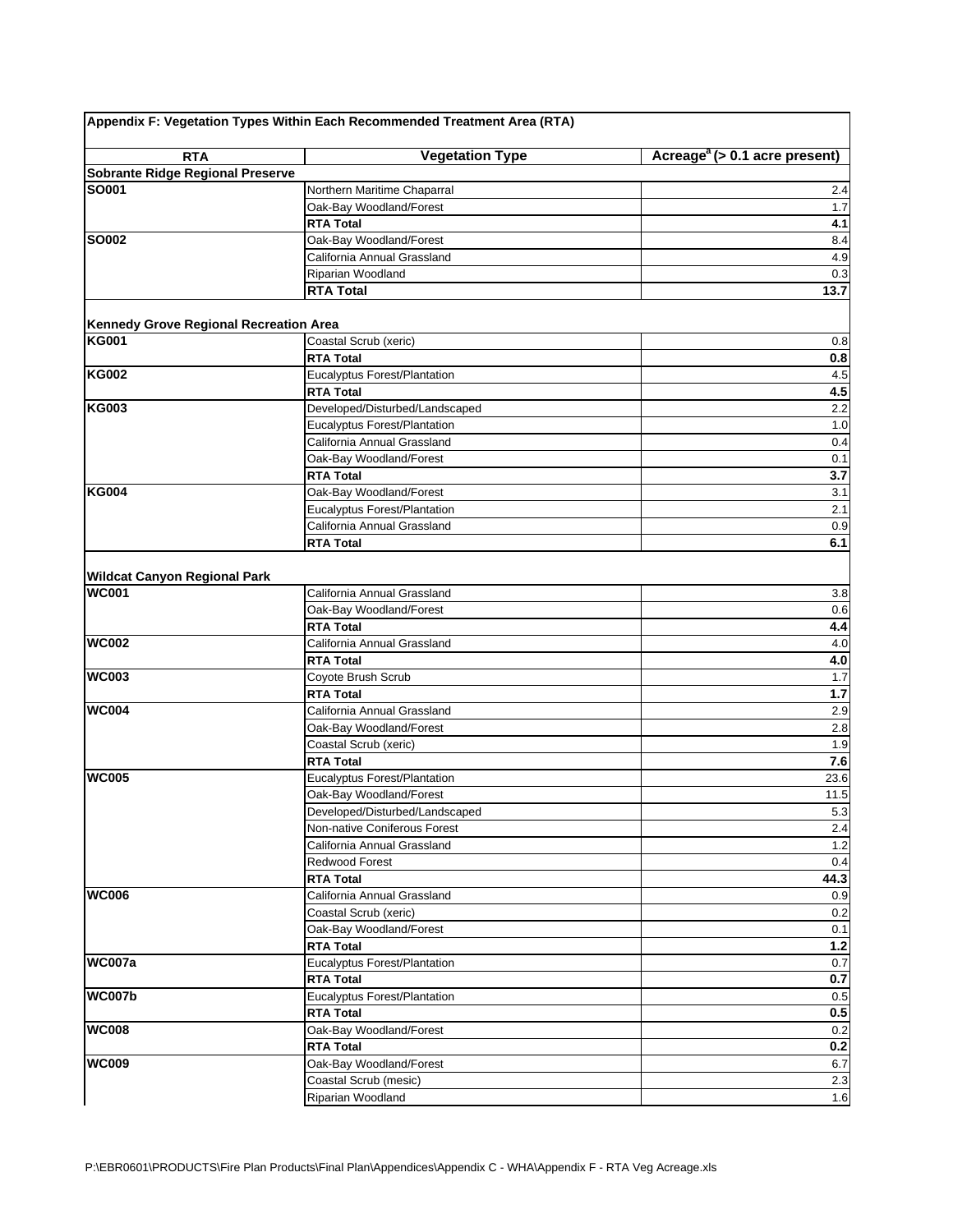| <b>RTA</b>                  | <b>Vegetation Type</b>                             | Acreage <sup>a</sup> (> 0.1 acre present) |
|-----------------------------|----------------------------------------------------|-------------------------------------------|
|                             | Coastal Scrub (xeric)                              | 0.8                                       |
|                             | <b>RTA Total</b>                                   | $\overline{11.5}$                         |
| <b>WC010</b>                | Oak-Bay Woodland/Forest                            | 5.5                                       |
|                             | Coastal Scrub (mesic)                              | 5.2                                       |
|                             | Coastal Scrub (xeric)                              | 0.1                                       |
|                             | <b>RTA Total</b>                                   | 10.8                                      |
| <b>WC011</b>                | Coastal Scrub (mesic)                              | 16.8                                      |
|                             | Oak-Bay Woodland/Forest                            | 12.7                                      |
|                             | Riparian Woodland                                  | 1.4                                       |
|                             | California Annual Grassland                        | 1.2                                       |
|                             | Eucalyptus Forest/Plantation                       | 1.1                                       |
|                             | Developed/Disturbed/Landscaped                     | 1.1                                       |
|                             | Coastal Scrub (xeric)                              | 0.4                                       |
|                             | <b>RTA Total</b>                                   | 34.8                                      |
|                             |                                                    |                                           |
| <b>Tilden Regional Park</b> |                                                    |                                           |
| <b>TI001</b>                | Eucalyptus Forest/Plantation                       | 17.3                                      |
|                             | Coyote Brush Scrub                                 | 4.5                                       |
|                             | Coastal Scrub (xeric)                              | 3.8                                       |
|                             | Non-native Coniferous Forest                       | 1.6                                       |
|                             | Riparian Woodland                                  | 1.4                                       |
|                             | <b>RTA Total</b>                                   | 28.6                                      |
| <b>TI002a</b>               | Eucalyptus Forest/Plantation                       | 105.2                                     |
|                             | Developed/Disturbed/Landscaped                     | 2.0                                       |
|                             | Non-native Coniferous Forest                       | 1.2                                       |
|                             | California Annual Grassland                        | 0.3                                       |
|                             | Coastal Scrub (xeric)                              | 0.2                                       |
|                             | Riparian Woodland                                  | 0.1                                       |
|                             | <b>RTA Total</b>                                   | 109.0                                     |
| <b>TI002b</b>               | Developed/Disturbed/Landscaped                     | 2.3                                       |
|                             | Riparian Woodland                                  | 1.3                                       |
|                             | Coastal Scrub (xeric)                              | 0.7                                       |
|                             | Oak-Bay Woodland/Forest                            | 0.6                                       |
|                             | Non-native Coniferous Forest                       | 0.3                                       |
|                             | <b>RTA Total</b>                                   | 5.2                                       |
| <b>TI002c</b>               | Non-native Coniferous Forest                       |                                           |
|                             |                                                    | 0.7<br>0.1                                |
|                             | Developed/Disturbed/Landscaped<br><b>RTA Total</b> | 0.8                                       |
| <b>TI003</b>                | Non-native Coniferous Forest                       |                                           |
|                             |                                                    | 14.4                                      |
|                             | Coastal Scrub (xeric)                              | 0.8                                       |
|                             | California Annual Grassland                        | 0.2                                       |
|                             | Coyote Brush Scrub                                 | 0.2                                       |
|                             | <b>RTA Total</b>                                   | 15.6                                      |
| <b>TI004</b>                | Eucalyptus Forest/Plantation                       | 45.0                                      |
|                             | Non-native Coniferous Forest                       | 3.4                                       |
|                             | Coyote Brush Scrub                                 | 0.1                                       |
|                             | <b>RTA Total</b>                                   | 48.5                                      |
| <b>TI005</b>                | Coastal Scrub (xeric)                              | 4.3                                       |
|                             | Non-native Coniferous Forest                       | 2.0                                       |
|                             | <b>RTA Total</b>                                   | 6.3                                       |
| <b>TI006</b>                | Oak-Bay Woodland/Forest                            | 7.7                                       |
|                             | Eucalyptus Forest/Plantation                       | 1.4                                       |
|                             | <b>Broom Scrub</b>                                 | 1.3                                       |
|                             | Developed/Disturbed/Landscaped                     | 0.3                                       |
|                             | Coyote Brush Scrub                                 | 0.1                                       |
|                             | <b>RTA Total</b>                                   | 10.7                                      |
| <b>TI007a</b>               | Eucalyptus Forest/Plantation                       | 2.4                                       |
|                             | <b>RTA Total</b>                                   | $2.4\,$                                   |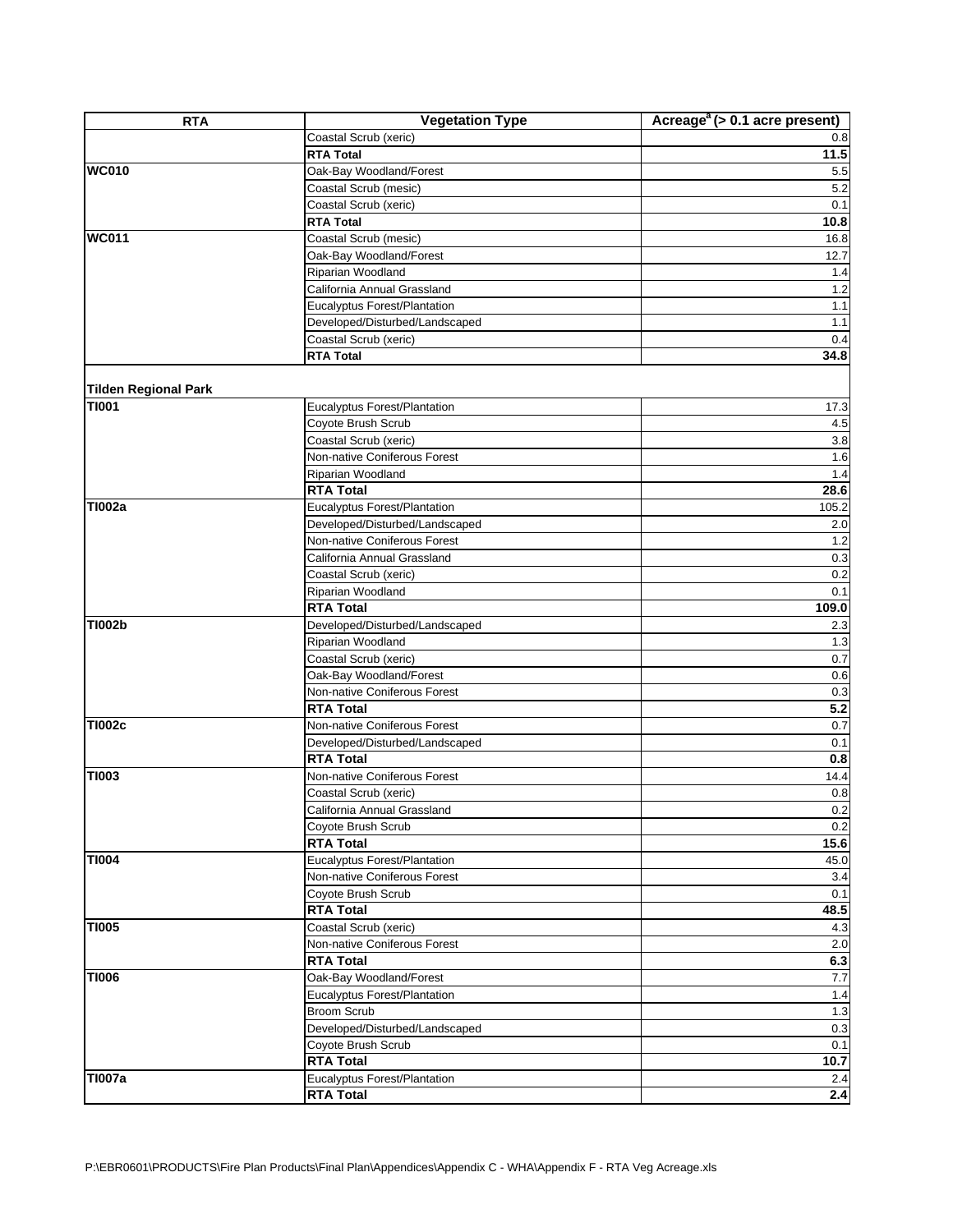| <b>RTA</b>    | <b>Vegetation Type</b>                                             | Acreage <sup><math>a</math></sup> (> 0.1 acre present) |
|---------------|--------------------------------------------------------------------|--------------------------------------------------------|
| <b>TI007b</b> | Eucalyptus Forest/Plantation                                       | 1.3                                                    |
|               | <b>RTA Total</b>                                                   | $1.3$                                                  |
| <b>TI007c</b> | <b>Eucalyptus Forest/Plantation</b>                                | 2.2                                                    |
|               | <b>RTA Total</b>                                                   | 2.2                                                    |
| <b>TI008a</b> | Eucalyptus Forest/Plantation                                       | 28.8                                                   |
|               | <b>RTA Total</b>                                                   | 28.8                                                   |
| <b>TI008b</b> | Developed/Disturbed/Landscaped                                     | 1.8                                                    |
|               | Oak-Bay Woodland/Forest                                            | 0.7                                                    |
|               | <b>RTA Total</b>                                                   | 2.6                                                    |
| <b>TI009</b>  | Oak-Bay Woodland/Forest                                            | 13.9                                                   |
|               | California Annual Grassland                                        | 5.5                                                    |
|               | Coastal Scrub (xeric)                                              | 4.0                                                    |
|               | Redwood Forest                                                     | 2.1                                                    |
|               | Riparian Woodland                                                  | 0.3                                                    |
|               | Eucalyptus Forest/Plantation                                       | 0.2                                                    |
|               | <b>RTA Total</b>                                                   | 26.0                                                   |
| <b>TI010</b>  | Non-native Coniferous Forest                                       | 13.5                                                   |
|               | California Annual Grassland                                        | 7.1                                                    |
|               | Oak-Bay Woodland/Forest                                            | 4.1                                                    |
|               | Developed/Disturbed/Landscaped                                     | 1.5                                                    |
|               | Redwood Forest                                                     | 1.3                                                    |
|               | <b>Eucalyptus Forest/Plantation</b>                                | 0.4                                                    |
|               | <b>RTA Total</b>                                                   | 27.8                                                   |
| <b>TI011</b>  | Oak-Bay Woodland/Forest                                            | 6.9                                                    |
|               | Developed/Disturbed/Landscaped                                     | 2.0                                                    |
|               | Coastal Scrub (xeric)                                              | 1.7                                                    |
|               | Non-native Coniferous Forest                                       | 1.2                                                    |
|               | Redwood Forest                                                     | 0.6                                                    |
|               | Riparian Woodland                                                  | 0.2                                                    |
|               | <b>RTA Total</b>                                                   | 12.6                                                   |
| TI012         | Eucalyptus Forest/Plantation                                       | 35.4                                                   |
|               | California Annual Grassland                                        | 16.6                                                   |
|               | Non-native Coniferous Forest                                       | 11.9                                                   |
|               | Oak-Bay Woodland/Forest                                            | 10.1                                                   |
|               | Coastal Scrub (xeric)                                              | 8.2                                                    |
|               | Coyote Brush Scrub                                                 | 4.6                                                    |
|               | Redwood Forest                                                     | 1.7                                                    |
|               | Developed/Disturbed/Landscaped                                     | 1.5                                                    |
|               | Coastal Scrub (mesic)                                              | 0.6                                                    |
|               | <b>RTA Total</b>                                                   | 90.7                                                   |
| <b>TI013</b>  | Oak-Bay Woodland/Forest<br>Coastal Scrub (xeric)                   | 6.3                                                    |
|               | Non-native Coniferous Forest                                       | 3.4<br>1.7                                             |
|               |                                                                    |                                                        |
|               | <b>Eucalyptus Forest/Plantation</b><br>California Annual Grassland | 1.4                                                    |
|               | Riparian Woodland                                                  | 1.2<br>0.9                                             |
|               | Coyote Brush Scrub                                                 | $0.8\,$                                                |
|               | <b>RTA Total</b>                                                   | 15.7                                                   |
| <b>TI014</b>  | <b>Eucalyptus Forest/Plantation</b>                                | 3.5                                                    |
|               | <b>RTA Total</b>                                                   | 3.5                                                    |
| <b>TI015</b>  | Oak-Bay Woodland/Forest                                            | 21.3                                                   |
|               | Coyote Brush Scrub                                                 | 11.2                                                   |
|               | Developed/Disturbed/Landscaped                                     | 8.3                                                    |
|               | Redwood Forest                                                     | 5.4                                                    |
|               | Coastal Scrub (xeric)                                              | 3.1                                                    |
|               | Non-native Coniferous Forest                                       | 3.0                                                    |
|               | California Annual Grassland                                        | 1.7                                                    |
|               | <b>RTA Total</b>                                                   | 54.0                                                   |
|               |                                                                    |                                                        |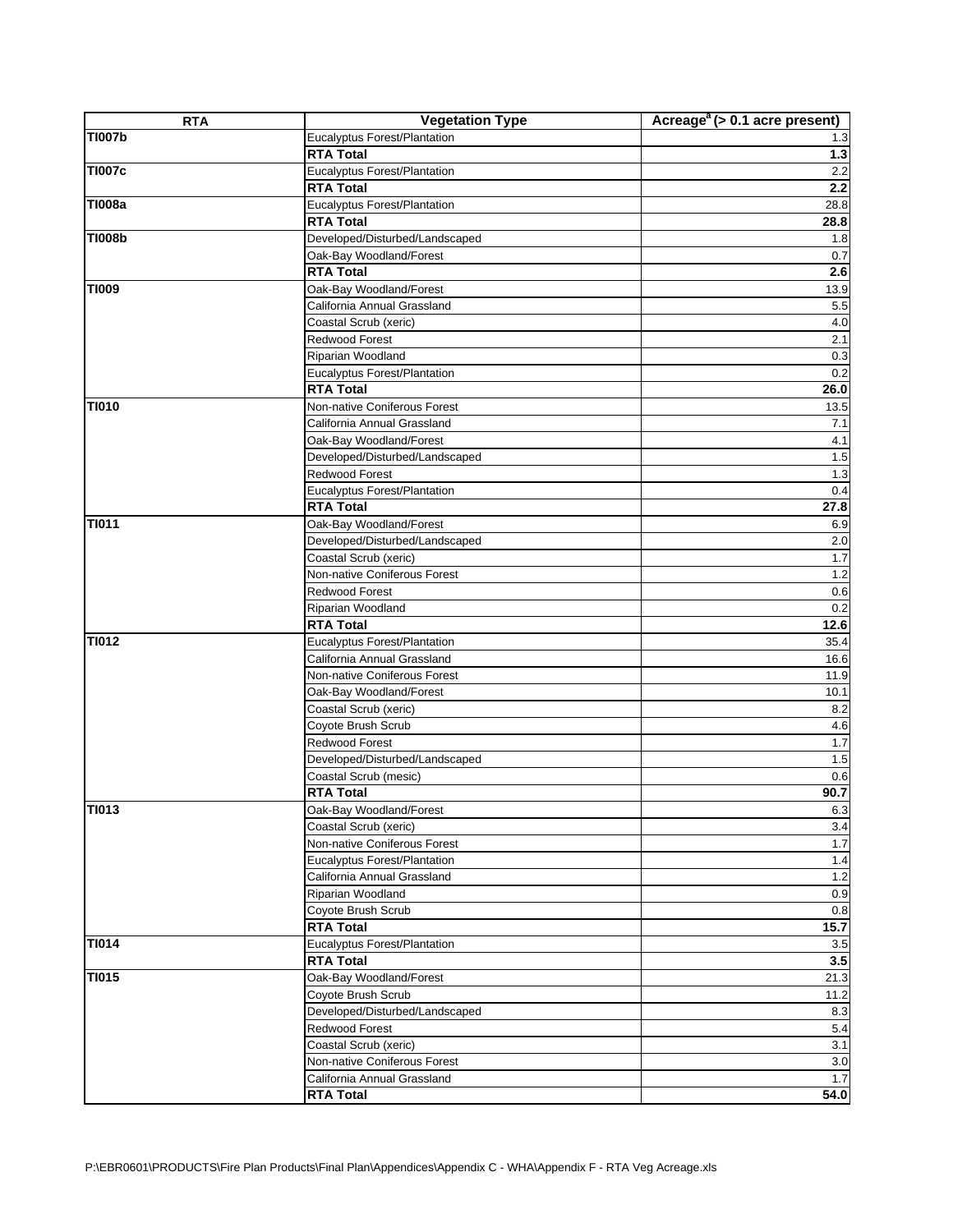| <b>RTA</b>                                                | <b>Vegetation Type</b>                                  | Acreage <sup><math>a</math></sup> (> 0.1 acre present) |
|-----------------------------------------------------------|---------------------------------------------------------|--------------------------------------------------------|
| <b>TI016</b>                                              | Eucalyptus Forest/Plantation                            | 1.4                                                    |
|                                                           | <b>RTA Total</b>                                        | $1.4$                                                  |
| <b>TI017</b>                                              | Non-native Coniferous Forest                            | 0.9                                                    |
|                                                           | <b>RTA Total</b>                                        | 0.9                                                    |
| <b>TI018</b>                                              | Eucalyptus Forest/Plantation                            | 0.6                                                    |
|                                                           | <b>RTA Total</b>                                        | 0.6                                                    |
| TI019                                                     | Eucalyptus Forest/Plantation                            | $2.0\,$                                                |
|                                                           | <b>RTA Total</b>                                        | 2.0                                                    |
| <b>TI020</b>                                              | Eucalyptus Forest/Plantation                            | 11.3                                                   |
|                                                           | Oak-Bay Woodland/Forest                                 | 3.0                                                    |
|                                                           | Riparian Woodland                                       | 1.1                                                    |
|                                                           | Developed/Disturbed/Landscaped                          | 0.2                                                    |
|                                                           | <b>RTA Total</b>                                        | 15.8                                                   |
| TI021                                                     | Developed/Disturbed/Landscaped                          | 11.8                                                   |
|                                                           | Oak-Bay Woodland/Forest                                 | 4.0                                                    |
|                                                           | Non-native Coniferous Forest                            | 2.0                                                    |
|                                                           | <b>RTA Total</b>                                        | 17.8                                                   |
| <b>TI022</b>                                              | Coyote Brush Scrub                                      | 2.6                                                    |
|                                                           | Non-native Coniferous Forest                            | 2.5                                                    |
|                                                           | Developed/Disturbed/Landscaped                          | $1.0$                                                  |
|                                                           | California Annual Grassland                             | 0.3                                                    |
|                                                           | California Annual Grassland                             | 1.0                                                    |
|                                                           | Non-native Coniferous Forest                            | 0.4                                                    |
|                                                           | <b>RTA Total</b>                                        | 6.4                                                    |
|                                                           |                                                         |                                                        |
| <b>Claremont Canyon Regional Preserve</b><br><b>CC001</b> |                                                         |                                                        |
|                                                           | Eucalyptus Forest/Plantation<br>Oak-Bay Woodland/Forest | 13.4<br>2.0                                            |
|                                                           | Coastal Scrub (xeric)                                   | 1.8                                                    |
|                                                           | California Annual Grassland                             | 1.4                                                    |
|                                                           | Coyote Brush Scrub                                      | 0.4                                                    |
|                                                           | <b>RTA Total</b>                                        | 19.0                                                   |
| <b>CC002</b>                                              | California Annual Grassland                             | 5.1                                                    |
|                                                           | Oak-Bay Woodland/Forest                                 | 0.8                                                    |
|                                                           | Coyote Brush Scrub                                      | 0.2                                                    |
|                                                           | <b>RTA Total</b>                                        | 6.1                                                    |
| <b>CC003</b>                                              | Coastal Scrub (xeric)                                   | 5.8                                                    |
|                                                           | California Annual Grassland                             | 3.5                                                    |
|                                                           | <b>Broom Scrub</b>                                      | $2.3\,$                                                |
|                                                           | Coyote Brush Scrub                                      | 2.0                                                    |
|                                                           | Eucalyptus Forest/Plantation                            | 0.2                                                    |
|                                                           | <b>RTA Total</b>                                        | 13.8                                                   |
| <b>CC004</b>                                              | Eucalyptus Forest/Plantation                            | 2.6                                                    |
|                                                           | <b>RTA Total</b>                                        | 2.6                                                    |
| <b>CC005</b>                                              | Eucalyptus Forest/Plantation                            | 0.6                                                    |
|                                                           | <b>RTA Total</b>                                        | 0.6                                                    |
| <b>CC006</b>                                              | Oak-Bay Woodland/Forest                                 | 2.3                                                    |
|                                                           | Coastal Scrub (xeric)                                   | 1.0                                                    |
|                                                           | <b>RTA Total</b>                                        | 3.3                                                    |
| <b>CC007</b>                                              | Coastal Scrub (xeric)                                   | $1.0$                                                  |
|                                                           | California Annual Grassland                             | 0.7                                                    |
|                                                           | <b>RTA Total</b>                                        | 1.7                                                    |
| <b>CC008</b>                                              | Oak-Bay Woodland/Forest                                 | 1.5                                                    |
|                                                           | Developed/Disturbed/Landscaped                          | 0.9                                                    |
|                                                           | Coyote Brush Scrub                                      | $0.8\,$                                                |
|                                                           | Coastal Scrub (xeric)                                   | 0.5                                                    |
|                                                           | Eucalyptus Forest/Plantation                            | 0.3                                                    |
|                                                           | <b>RTA Total</b>                                        | $4.0$                                                  |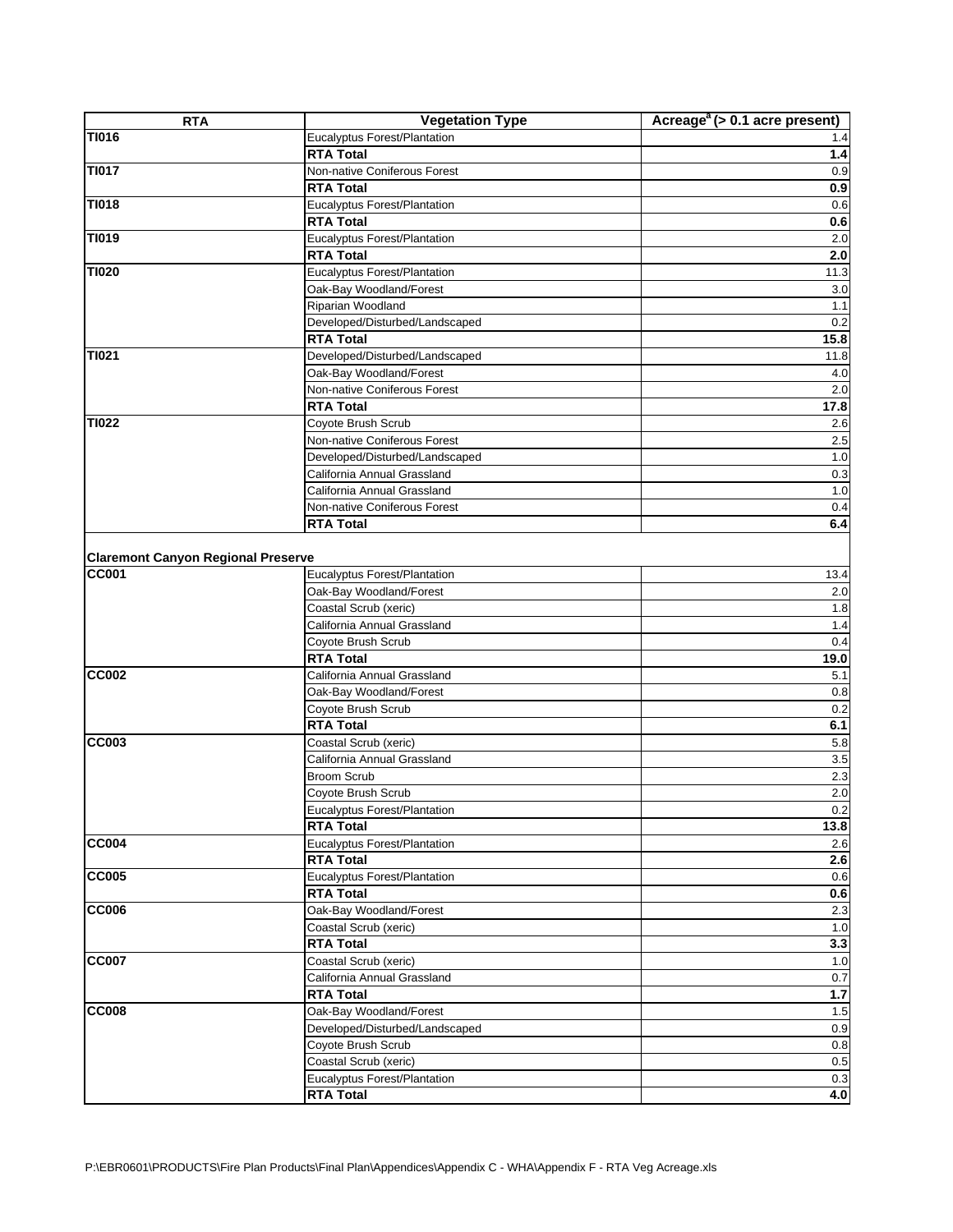| <b>RTA</b>                               | <b>Vegetation Type</b>         | Acreage <sup>a</sup> (> 0.1 acre present) |
|------------------------------------------|--------------------------------|-------------------------------------------|
| <b>CC009</b>                             | Coastal Scrub (xeric)          | 45.0                                      |
|                                          | Oak-Bay Woodland/Forest        | 9.9                                       |
|                                          | Coyote Brush Scrub             | 9.3                                       |
|                                          | California Annual Grassland    | 1.0                                       |
|                                          | Non-native Coniferous Forest   | 0.4                                       |
|                                          | <b>RTA Total</b>               | 65.6                                      |
| <b>CC010</b>                             | Oak-Bay Woodland/Forest        | 3.9                                       |
|                                          | Coyote Brush Scrub             | 1.2                                       |
|                                          | Eucalyptus Forest/Plantation   | 0.8                                       |
|                                          | Coastal Scrub (xeric)          | 0.3                                       |
|                                          | <b>RTA Total</b>               | 6.2                                       |
| <b>CC011</b>                             | Coastal Scrub (xeric)          | 27.8                                      |
|                                          | Coyote Brush Scrub             | 7.0                                       |
|                                          | Oak-Bay Woodland/Forest        | 5.4                                       |
|                                          | <b>RTA Total</b>               | 40.2                                      |
| CC012                                    | Coyote Brush Scrub             | 2.1                                       |
|                                          | Non-native Coniferous Forest   | 0.3                                       |
|                                          | <b>RTA Total</b>               | 2.4                                       |
|                                          |                                |                                           |
| <b>Temescal Regional Recreation Area</b> |                                |                                           |
| <b>TM001</b>                             | Developed/Disturbed/Landscaped | 0.9                                       |
|                                          | Oak-Bay Woodland/Forest        | 0.6                                       |
|                                          | California Annual Grassland    | 8.7                                       |
|                                          | Eucalyptus Forest/Plantation   | 3.0                                       |
|                                          | Oak-Bay Woodland/Forest        | 0.6                                       |
|                                          | <b>RTA Total</b>               | 1.5                                       |
|                                          |                                |                                           |
| <b>Sibley Volcanic Regional Preserve</b> |                                |                                           |
| <b>SR001</b>                             | Oak-Bay Woodland/Forest        | 4.0                                       |
|                                          | Non-native Coniferous Forest   | 2.6                                       |
|                                          | Coyote Brush Scrub             | 1.2                                       |
|                                          | <b>RTA Total</b>               | 7.8                                       |
| <b>SR002a</b>                            | Eucalyptus Forest/Plantation   | 13.4                                      |
|                                          | Oak-Bay Woodland/Forest        | 8.4                                       |
|                                          | Coastal Scrub (xeric)          | 3.0                                       |
|                                          | Coastal Scrub (mesic)          | 2.1                                       |
|                                          | <b>Broom Scrub</b>             | 0.7                                       |
|                                          | Coyote Brush Scrub             | 0.1                                       |
|                                          | <b>RTA Total</b>               | 27.7                                      |
| <b>SR002b</b>                            | Eucalyptus Forest/Plantation   | 9.0                                       |
|                                          | Broom Scrub                    | 3.3                                       |
|                                          | California Annual Grassland    | 1.2                                       |
|                                          | Oak-Bay Woodland/Forest        | 0.9                                       |
|                                          | Coastal Scrub (mesic)          | 0.2                                       |
|                                          | Coastal Scrub (xeric)          | 0.1                                       |
|                                          | <b>RTA Total</b>               | 14.7                                      |
| <b>SR003</b>                             | California Annual Grassland    | 16.5                                      |
|                                          | <b>RTA Total</b>               | 16.5                                      |
| <b>SR004</b>                             | Oak-Bay Woodland/Forest        | 8.6                                       |
|                                          | Coastal Scrub (xeric)          | 2.9                                       |
|                                          | California Annual Grassland    | 1.4                                       |
|                                          | <b>RTA Total</b>               | 12.9                                      |
| <b>SR005</b>                             | Oak-Bay Woodland/Forest        | 16.6                                      |
|                                          | Non-native Coniferous Forest   | 9.5                                       |
|                                          | Coyote Brush Scrub             | 5.3                                       |
|                                          | Coastal Scrub (mesic)          | 3.2                                       |
|                                          | California Annual Grassland    | 0.9                                       |
|                                          | Riparian Woodland              | 0.9                                       |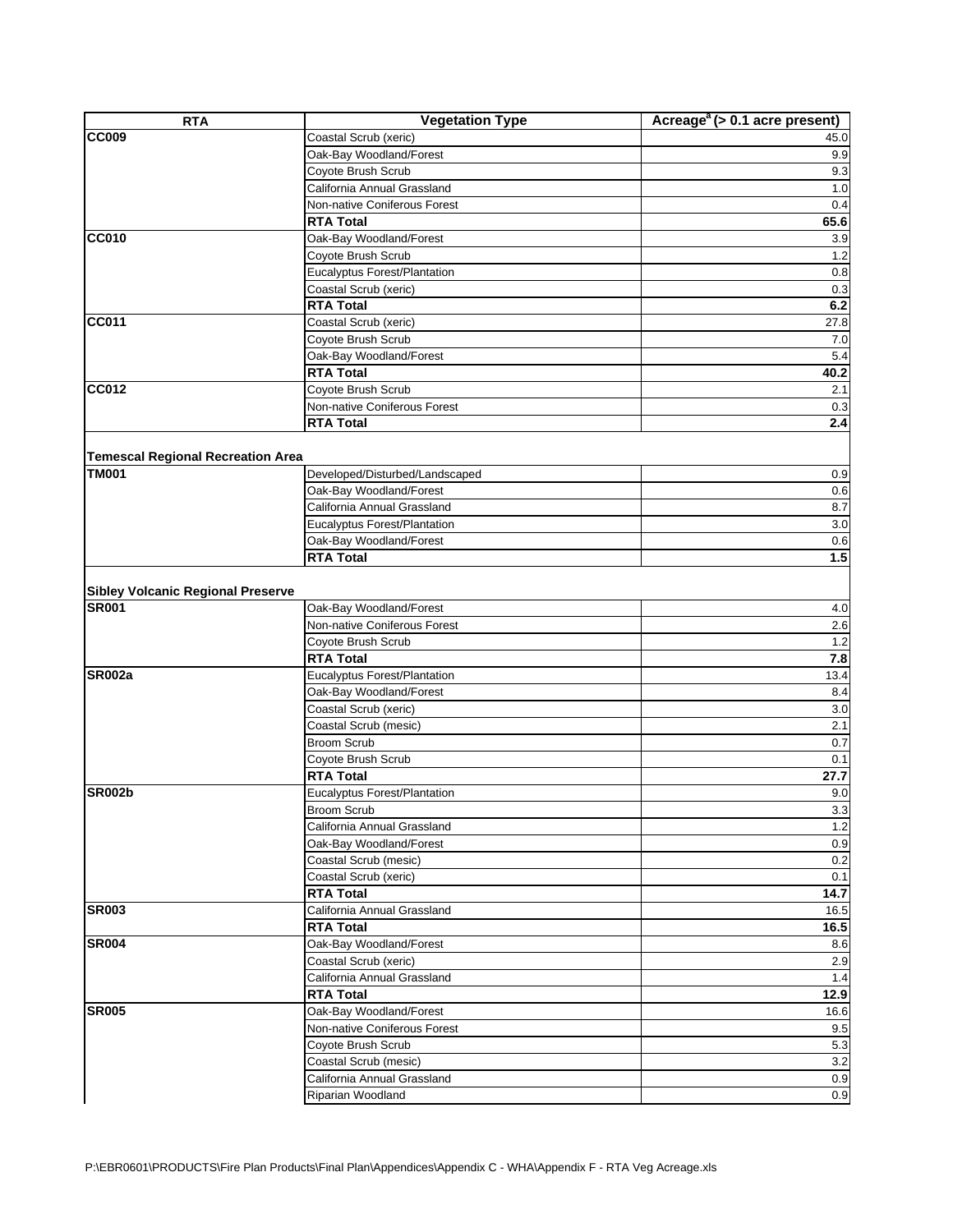| <b>RTA</b>                                   | <b>Vegetation Type</b>                            | Acreage <sup><math>a</math></sup> (> 0.1 acre present) |
|----------------------------------------------|---------------------------------------------------|--------------------------------------------------------|
|                                              | Developed/Disturbed/Landscaped                    | 0.9                                                    |
|                                              | Coastal Scrub (xeric)                             | 0.1                                                    |
|                                              | <b>RTA Total</b>                                  | 37.4                                                   |
| <b>SR006</b>                                 | Eucalyptus Forest/Plantation                      | 38.4                                                   |
|                                              | <b>RTA Total</b>                                  | 38.4                                                   |
| <b>SR007</b>                                 | Eucalyptus Forest/Plantation                      | 6.0                                                    |
|                                              | <b>RTA Total</b>                                  | 6.0                                                    |
|                                              |                                                   |                                                        |
| <b>Huckleberry Botanic Regional Preserve</b> |                                                   |                                                        |
| <b>HP001</b>                                 | Eucalyptus Forest/Plantation                      | 1.7                                                    |
|                                              | <b>RTA Total</b>                                  | $1.7$                                                  |
| <b>HP002</b>                                 | Oak-Bay Woodland/Forest                           | 8.9                                                    |
|                                              | Northern Maritime Chaparral                       | 4.2                                                    |
|                                              | <b>RTA Total</b>                                  | 13.1                                                   |
| <b>HP003</b>                                 | Northern Maritime Chaparral                       | 1.0                                                    |
|                                              | <b>RTA Total</b>                                  | 1.0                                                    |
| <b>HP004</b>                                 | Oak-Bay Woodland/Forest                           | 0.8                                                    |
|                                              | Coastal Scrub (mesic)                             | 0.4                                                    |
|                                              | <b>RTA Total</b>                                  | $1.2$                                                  |
|                                              |                                                   |                                                        |
| <b>Redwood Regional Park</b>                 |                                                   |                                                        |
| <b>RD001</b>                                 | Non-native Coniferous Forest                      | 38.7                                                   |
|                                              | Eucalyptus Forest/Plantation                      | 16.4                                                   |
|                                              | California Annual Grassland                       | 4.9                                                    |
|                                              | Oak-Bay Woodland/Forest                           | 1.5                                                    |
|                                              | Coastal Scrub (xeric)                             | 1.4                                                    |
|                                              | <b>Broom Scrub</b>                                | 0.5                                                    |
|                                              | Developed/Disturbed/Landscaped                    | 0.1                                                    |
|                                              | <b>RTA Total</b>                                  | 63.6                                                   |
| <b>RD002</b>                                 | Eucalyptus Forest/Plantation                      | 5.0                                                    |
|                                              | <b>RTA Total</b>                                  | 5.0                                                    |
| <b>RD003</b>                                 | Eucalyptus Forest/Plantation                      | 10.2                                                   |
|                                              | Riparian Woodland                                 | 6.2                                                    |
|                                              | Coyote Brush Scrub                                | 5.0                                                    |
|                                              | Oak-Bay Woodland/Forest                           | 4.2                                                    |
|                                              | Redwood Forest                                    | 1.3                                                    |
|                                              | Developed/Disturbed/Landscaped                    | 0.7                                                    |
| <b>RD004</b>                                 | <b>RTA Total</b>                                  | 27.6                                                   |
|                                              | Non-native Coniferous Forest                      | 12.8                                                   |
|                                              | Oak-Bay Woodland/Forest                           | 6.7                                                    |
|                                              | California Annual Grassland<br>Coyote Brush Scrub | $6.2\,$<br>1.8                                         |
|                                              | Developed/Disturbed/Landscaped                    | 0.4                                                    |
|                                              | Eucalyptus Forest/Plantation                      | 0.3                                                    |
|                                              | <b>RTA Total</b>                                  | 28.3                                                   |
| <b>RD005a</b>                                | Eucalyptus Forest/Plantation                      | 1.1                                                    |
|                                              | <b>RTA Total</b>                                  | $1.1$                                                  |
| <b>RD005b</b>                                | Non-native Coniferous Forest                      | 4.5                                                    |
|                                              | Developed/Disturbed/Landscaped                    | $1.5$                                                  |
|                                              | <b>Redwood Forest</b>                             | 1.1                                                    |
|                                              | Coyote Brush Scrub                                | 0.5                                                    |
|                                              | California Annual Grassland                       | 0.5                                                    |
|                                              | Oak-Bay Woodland/Forest                           | 0.3                                                    |
|                                              | <b>RTA Total</b>                                  | 8.4                                                    |
| <b>RD006</b>                                 | Oak-Bay Woodland/Forest                           | 4.1                                                    |
|                                              | Redwood Forest                                    | 2.4                                                    |
|                                              | Developed/Disturbed/Landscaped                    | 1.1                                                    |
|                                              | <b>RTA Total</b>                                  | 7.6                                                    |
|                                              |                                                   |                                                        |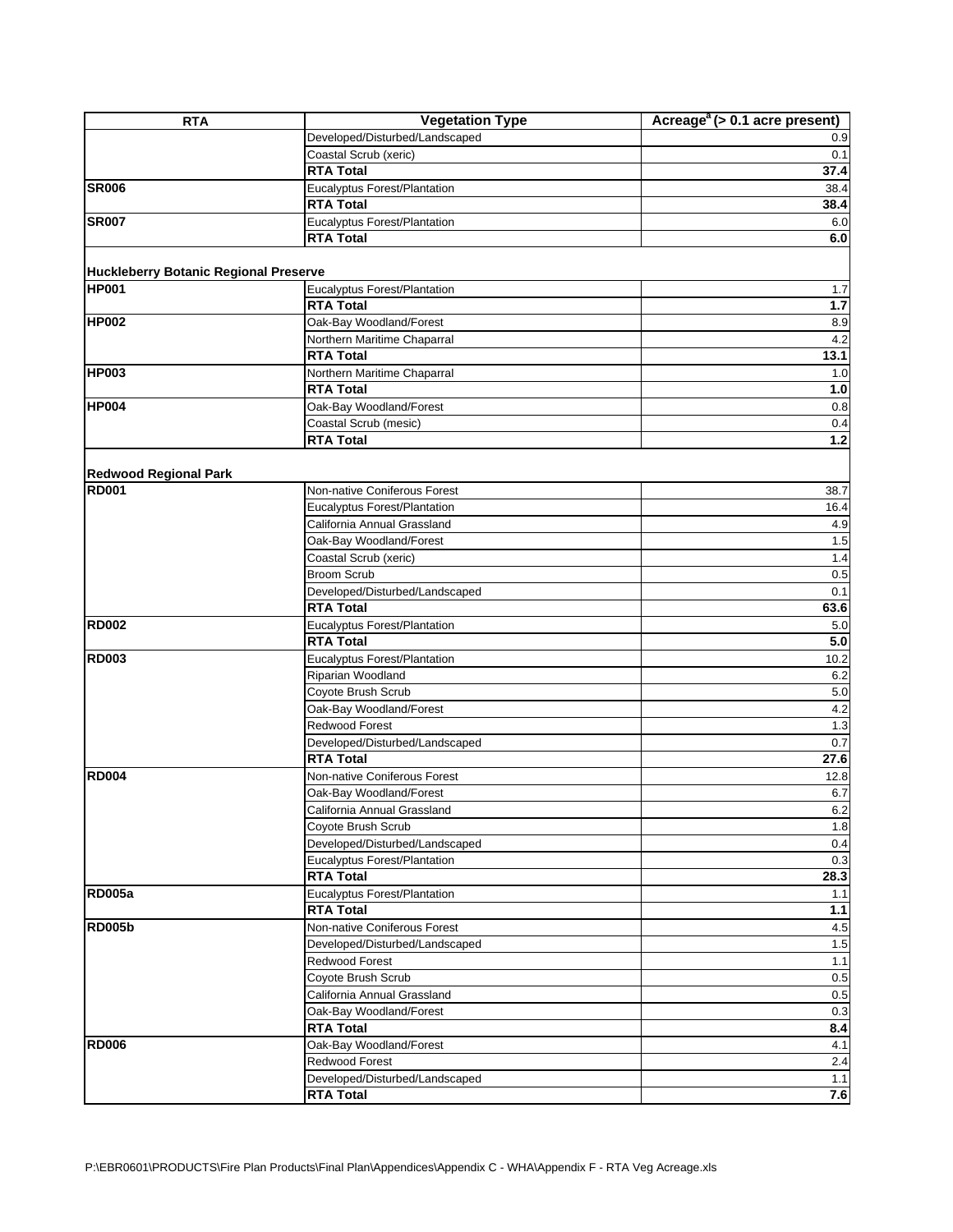| <b>RTA</b>                                | <b>Vegetation Type</b>                                 | Acreage <sup>a</sup> (> 0.1 acre present) |
|-------------------------------------------|--------------------------------------------------------|-------------------------------------------|
| <b>RD007</b>                              | Eucalyptus Forest/Plantation                           | 2.1                                       |
|                                           | <b>RTA Total</b>                                       | 2.1                                       |
| <b>RD008</b>                              | Coyote Brush Scrub                                     | 2.7                                       |
|                                           | Developed/Disturbed/Landscaped                         | 0.8                                       |
|                                           | Non-native Coniferous Forest                           | 0.1                                       |
|                                           | Serpentine Bunchgrass Prairie                          | 0.1                                       |
|                                           | <b>RTA Total</b>                                       | 3.7                                       |
| <b>RD009</b>                              | Eucalyptus Forest/Plantation                           | 5.8                                       |
|                                           | Developed/Disturbed/Landscaped                         | 2.1                                       |
|                                           | Coastal Scrub (xeric)                                  | 1.0                                       |
|                                           | Oak-Bay Woodland/Forest                                | 0.8                                       |
|                                           | <b>RTA Total</b>                                       | 9.6                                       |
| <b>RD010</b>                              | Oak-Bay Woodland/Forest                                | 0.7                                       |
|                                           | Non-native Coniferous Forest                           | 0.6                                       |
|                                           | Developed/Disturbed/Landscaped                         | 0.5                                       |
|                                           | Eucalyptus Forest/Plantation                           | 0.4                                       |
|                                           | Redwood Forest                                         | 0.3                                       |
|                                           | <b>RTA Total</b>                                       | 2.4                                       |
| <b>RD011</b>                              | Coastal Scrub (xeric)                                  | 0.5                                       |
|                                           | <b>RTA Total</b>                                       | 0.5                                       |
|                                           |                                                        |                                           |
| Leona Canyon Regional Open Space Preserve |                                                        |                                           |
| <b>LE001</b>                              | Oak-Bay Woodland/Forest                                | 5.7                                       |
|                                           | <b>RTA Total</b>                                       | 5.7                                       |
| <b>LE002</b>                              | Coyote Brush Scrub                                     | 0.4                                       |
|                                           | <b>RTA Total</b>                                       | 0.4                                       |
| <b>LE003</b>                              | Oak-Bay Woodland/Forest                                | 2.0                                       |
|                                           | Coastal Scrub (xeric)                                  | 1.7                                       |
|                                           | California Annual Grassland                            | 1.1                                       |
|                                           | <b>RTA Total</b>                                       | 4.8                                       |
| LE004                                     | Oak-Bay Woodland/Forest                                | 4.3                                       |
|                                           | Coyote Brush Scrub                                     | 3.4                                       |
|                                           | Coastal Scrub (xeric)                                  | 0.9                                       |
|                                           | California Annual Grassland                            | 0.8                                       |
|                                           | <b>RTA Total</b>                                       | 9.5                                       |
| <b>LE005</b>                              | Coastal Scrub (xeric)                                  | 3.9                                       |
|                                           | California Annual Grassland                            | 0.4                                       |
|                                           | Non-native Coniferous Forest                           | 0.2                                       |
|                                           | Oak-Bay Woodland/Forest                                | 0.1                                       |
|                                           | <b>RTA Total</b>                                       | 4.6                                       |
| <b>LE006</b>                              | Coastal Scrub (xeric)                                  | 25.5                                      |
|                                           | California Annual Grassland                            | 10.9                                      |
|                                           | Oak-Bay Woodland/Forest                                | 2.9                                       |
|                                           | Broom Scrub                                            | 0.4                                       |
|                                           | <b>RTA Total</b>                                       | 39.7                                      |
|                                           |                                                        |                                           |
| Anthony Chabot Regional Park <sup>b</sup> |                                                        |                                           |
| <b>AC001</b>                              |                                                        | 4.4                                       |
|                                           | Oak-Bay Woodland/Forest<br>California Annual Grassland |                                           |
|                                           |                                                        | 2.7                                       |
|                                           | Eucalyptus Forest/Plantation                           | 1.3                                       |
|                                           | Coastal Scrub (xeric)                                  | 0.8                                       |
|                                           | Developed/Disturbed/Landscaped                         | 0.3                                       |
|                                           | Non-native Coniferous Forest                           | 0.2                                       |
|                                           | <b>RTA Total</b>                                       | 9.6                                       |
| <b>AC002</b>                              | California Annual Grassland                            | 2.2                                       |
|                                           | Non-native Coniferous Forest                           | 0.2                                       |
|                                           | Developed/Disturbed/Landscaped                         | 0.1                                       |
|                                           | <b>RTA Total</b>                                       | $2.5\,$                                   |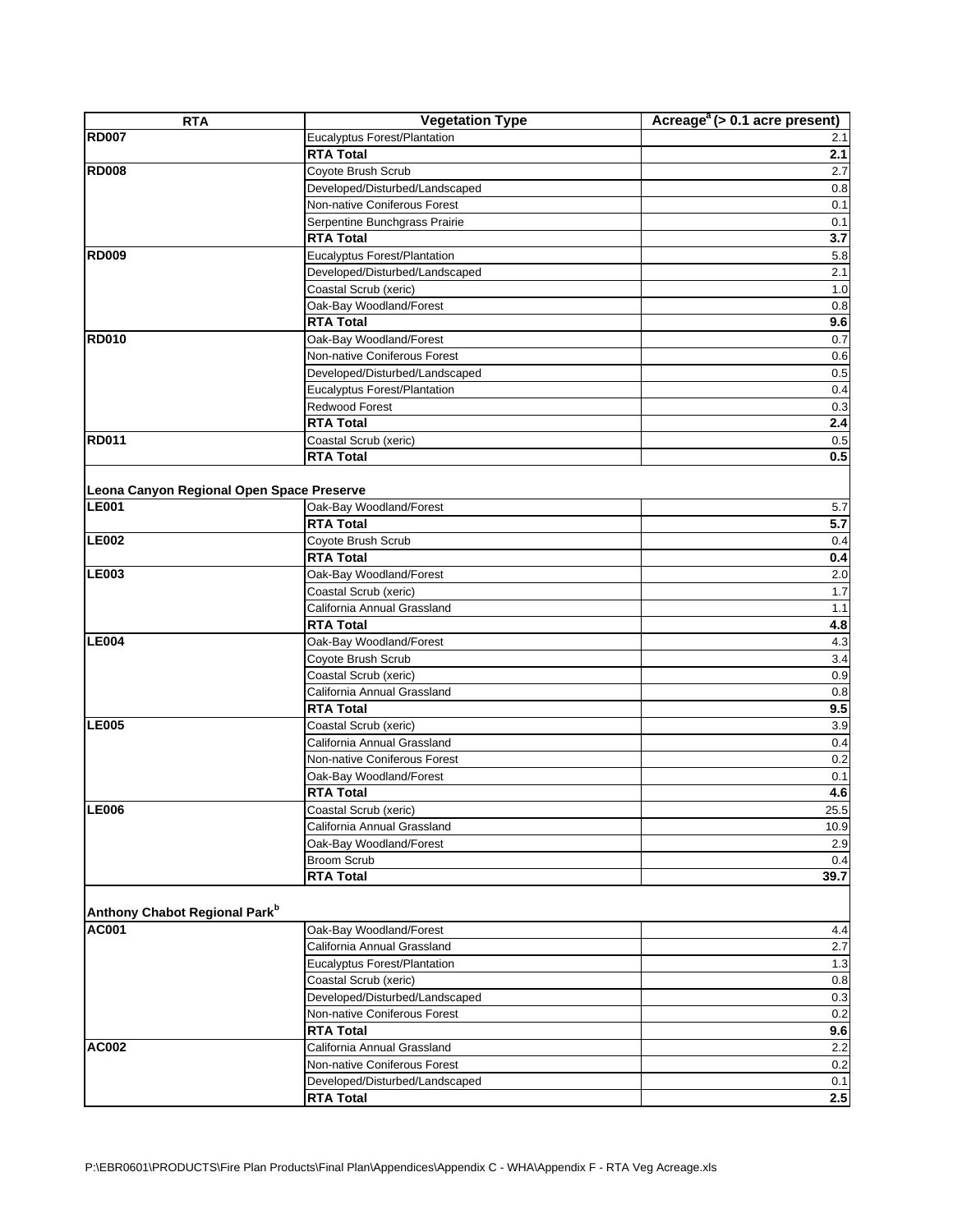| <b>RTA</b>    | <b>Vegetation Type</b>              | Acreage <sup><math>a</math></sup> ( $> 0.1$ acre present) |
|---------------|-------------------------------------|-----------------------------------------------------------|
| AC003         | Coastal Scrub (xeric)               | 3.2                                                       |
|               | Oak-Bay Woodland/Forest             | 1.6                                                       |
|               | <b>RTA Total</b>                    | 4.7                                                       |
| <b>AC004</b>  | Coastal Scrub (xeric)               | 13.0                                                      |
|               | Oak-Bay Woodland/Forest             | 7.2                                                       |
|               | Coyote Brush Scrub                  | 2.9                                                       |
|               | Non-native Coniferous Forest        | 0.4                                                       |
|               | <b>RTA Total</b>                    | 23.5                                                      |
| AC006         | Coyote Brush Scrub                  | 12.5                                                      |
|               | Oak-Bay Woodland/Forest             | 12.4                                                      |
|               | Coastal Scrub (xeric)               | 2.8                                                       |
|               | Non-native Coniferous Forest        | 1.3                                                       |
|               | <b>Eucalyptus Forest/Plantation</b> | 1.2                                                       |
|               | California Annual Grassland         | 0.5                                                       |
|               | <b>RTA Total</b>                    | 30.7                                                      |
| <b>AC007</b>  | Coyote Brush Scrub                  | 33.9                                                      |
|               | Eucalyptus Forest/Plantation        | 21.9                                                      |
|               | Coastal Scrub (xeric)               | 14.6                                                      |
|               | California Annual Grassland         | 8.4                                                       |
|               | Non-native Coniferous Forest        | 6.3                                                       |
|               | Oak-Bay Woodland/Forest             | 6.1                                                       |
|               | Developed/Disturbed/Landscaped      | 4.4                                                       |
|               | Redwood Forest                      | 1.3                                                       |
|               | <b>Broom Scrub</b>                  | 0.7                                                       |
|               | <b>RTA Total</b>                    | 97.5                                                      |
| AC008a        | <b>Eucalyptus Forest/Plantation</b> | 57.3                                                      |
|               | Coyote Brush Scrub                  | 6.6                                                       |
|               | Oak-Bay Woodland/Forest             | 5.2                                                       |
|               | Coastal Scrub (xeric)               | 0.7                                                       |
|               | California Annual Grassland         | 0.3                                                       |
|               | <b>RTA Total</b>                    | 70.1                                                      |
| <b>AC008b</b> | Coastal Scrub (xeric)               | 27.5                                                      |
|               | Eucalyptus Forest/Plantation        | 27.0                                                      |
|               | Coyote Brush Scrub                  | 0.5                                                       |
|               | Oak-Bay Woodland/Forest             | 0.1                                                       |
|               | <b>RTA Total</b>                    | 55.1                                                      |
| <b>AC008c</b> | Eucalyptus Forest/Plantation        | 194.7                                                     |
|               | Oak-Bay Woodland/Forest             | 28.9                                                      |
|               | Coastal Scrub (xeric)               | 3.8                                                       |
|               | Coyote Brush Scrub                  | 2.8                                                       |
|               | California Annual Grassland         | 0.9                                                       |
|               | <b>RTA Total</b>                    | 231.1                                                     |
| <b>AC009</b>  | Eucalyptus Forest/Plantation        | 24.8                                                      |
|               | <b>RTA Total</b>                    | 24.8                                                      |
| <b>AC010</b>  | Eucalyptus Forest/Plantation        | 90.1                                                      |
|               | <b>RTA Total</b>                    | 90.1                                                      |
| <b>AC011</b>  | Eucalyptus Forest/Plantation        | 86.0                                                      |
|               | Coyote Brush Scrub                  | 22.2                                                      |
|               | Oak-Bay Woodland/Forest             | 1.4                                                       |
|               | Developed/Disturbed/Landscaped      | 1.4                                                       |
|               | California Annual Grassland         | $1.2$                                                     |
|               | <b>RTA Total</b>                    | 112.1                                                     |
| AC012         | Coyote Brush Scrub                  |                                                           |
|               |                                     | 18.9                                                      |
|               | Eucalyptus Forest/Plantation        | 9.5                                                       |
|               | <b>RTA Total</b>                    | 28.4                                                      |
| AC013         | Eucalyptus Forest/Plantation        | 183.2                                                     |
|               | California Annual Grassland         | 19.5                                                      |
|               | Coyote Brush Scrub                  | 5.8                                                       |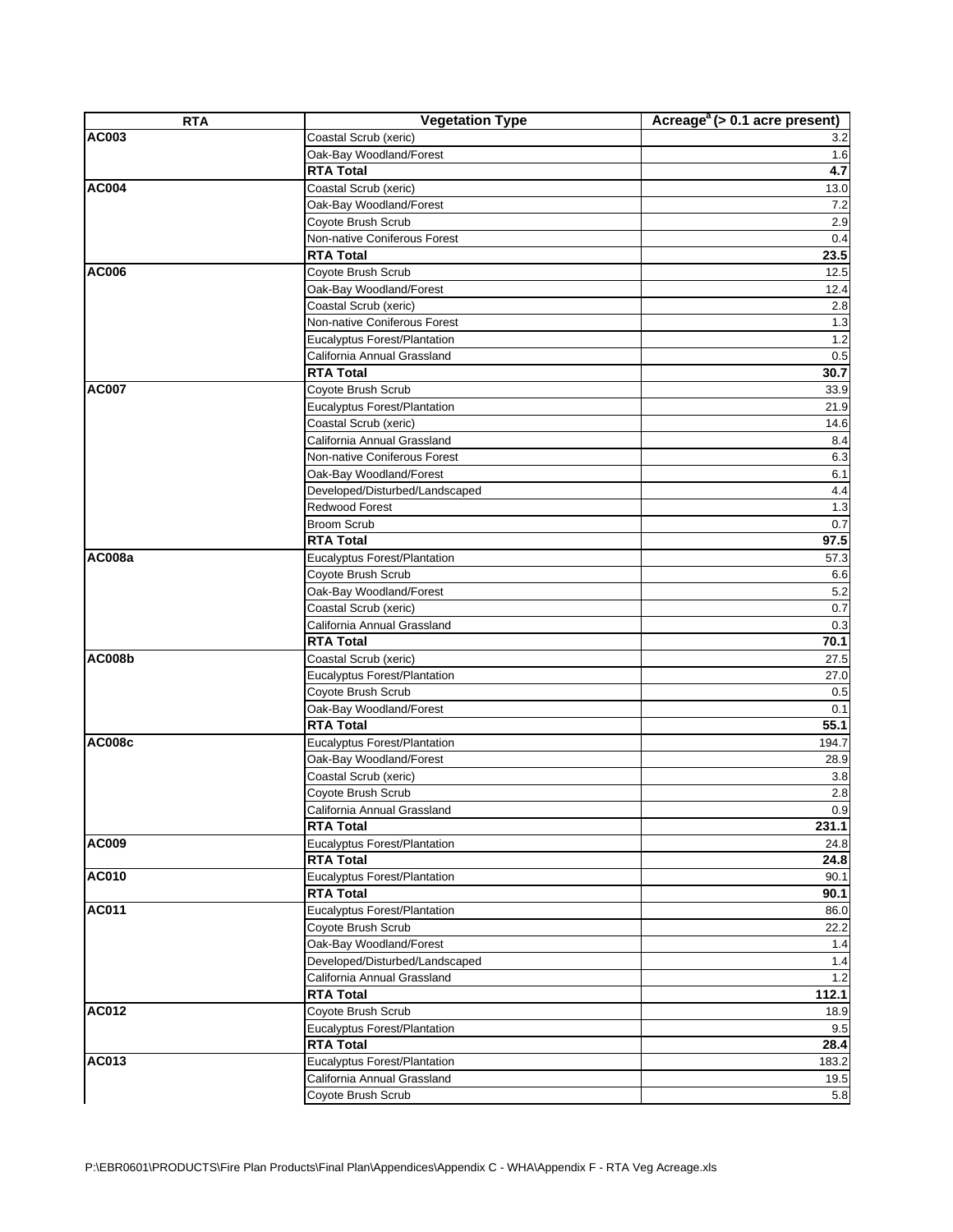| <b>RTA</b>                             | <b>Vegetation Type</b>                               | Acreage <sup><math>a</math></sup> (> 0.1 acre present) |
|----------------------------------------|------------------------------------------------------|--------------------------------------------------------|
|                                        | Developed/Disturbed/Landscaped                       | 0.9                                                    |
|                                        | <b>RTA Total</b>                                     | 209.4                                                  |
| <b>AC014</b>                           | Coyote Brush Scrub                                   | 61.6                                                   |
|                                        | California Annual Grassland                          | 16.5                                                   |
|                                        | Oak-Bay Woodland/Forest                              | 9.8                                                    |
|                                        | Coastal Scrub (xeric)                                | 4.5                                                    |
|                                        | Eucalyptus Forest/Plantation                         | 0.4                                                    |
|                                        | Riparian Woodland                                    | 0.1                                                    |
|                                        | <b>RTA Total</b>                                     | 93.0                                                   |
| <b>Lake Chabot Regional Park</b>       |                                                      |                                                        |
| <b>LC001</b>                           | Eucalyptus Forest/Plantation                         | 3.5                                                    |
|                                        | <b>RTA Total</b>                                     | 3.5                                                    |
| <b>LC002</b>                           | Eucalyptus Forest/Plantation                         | 1.2                                                    |
|                                        | <b>RTA Total</b>                                     | $1.2$                                                  |
| <b>LC003</b>                           | Eucalyptus Forest/Plantation                         | 1.9                                                    |
|                                        | <b>RTA Total</b>                                     | 1.9                                                    |
| <b>LC004</b>                           | Eucalyptus Forest/Plantation                         | 2.1                                                    |
|                                        | <b>RTA Total</b>                                     | 2.1                                                    |
| <b>LC005a</b>                          | Eucalyptus Forest/Plantation                         | 2.1                                                    |
|                                        | <b>RTA Total</b>                                     | 2.1                                                    |
| <b>LC005b</b>                          | <b>Eucalyptus Forest/Plantation</b>                  | 5.2                                                    |
|                                        | <b>RTA Total</b>                                     | 5.2                                                    |
| <b>LC006</b>                           | Eucalyptus Forest/Plantation                         | 25.2                                                   |
|                                        | Oak-Bay Woodland/Forest                              | 4.9                                                    |
|                                        | Coyote Brush Scrub                                   | 0.7                                                    |
|                                        | California Annual Grassland                          | 0.1                                                    |
|                                        | <b>RTA Total</b>                                     | 30.9                                                   |
| <b>LC007a</b>                          | Eucalyptus Forest/Plantation                         | 2.4                                                    |
|                                        | <b>RTA Total</b>                                     | 2.4                                                    |
| <b>LC007b</b>                          | Eucalyptus Forest/Plantation                         | 2.7                                                    |
|                                        | <b>RTA Total</b>                                     | 2.7                                                    |
| <b>LC007c</b>                          | Eucalyptus Forest/Plantation                         | 3.5                                                    |
|                                        | <b>RTA Total</b>                                     | 3.5                                                    |
| <b>LC007d</b>                          | <b>Eucalyptus Forest/Plantation</b>                  | 0.8                                                    |
|                                        | <b>RTA Total</b>                                     | $0.8\,$                                                |
| <b>LC008</b>                           | California Annual Grassland                          | 8.7                                                    |
|                                        | Eucalyptus Forest/Plantation                         | 3.0                                                    |
|                                        | Oak-Bay Woodland/Forest                              | 0.6                                                    |
|                                        | <b>RTA Total</b>                                     | 12.3                                                   |
| <b>LC009</b>                           |                                                      |                                                        |
|                                        | California Annual Grassland<br>Coastal Scrub (xeric) | 20.7<br>3.4                                            |
|                                        | Coyote Brush Scrub                                   | 1.6                                                    |
|                                        | Developed/Disturbed/Landscaped                       | 1.4                                                    |
|                                        | Oak-Bay Woodland/Forest                              | 1.0                                                    |
|                                        | <b>RTA Total</b>                                     | 28.1                                                   |
| <b>LC010</b>                           | California Annual Grassland                          | 2.2                                                    |
|                                        | Coastal Scrub (xeric)                                | 2.1                                                    |
|                                        |                                                      | 0.5                                                    |
|                                        | Oak-Bay Woodland/Forest<br><b>RTA Total</b>          | 4.8                                                    |
|                                        |                                                      |                                                        |
| <b>Point Pinole Regional Shoreline</b> |                                                      |                                                        |
| <b>PP001</b>                           | Eucalyptus Forest/Plantation                         | 181.3                                                  |
|                                        | <b>Coastal Prairie</b>                               | 154.1                                                  |
|                                        | Non-native Grassland                                 | 42.9                                                   |
|                                        | Ruderal                                              | 27.9                                                   |
|                                        | Coyote Brush Scrub                                   | 23.6                                                   |
|                                        | Coastal Scrub (xeric)                                | 10.1                                                   |